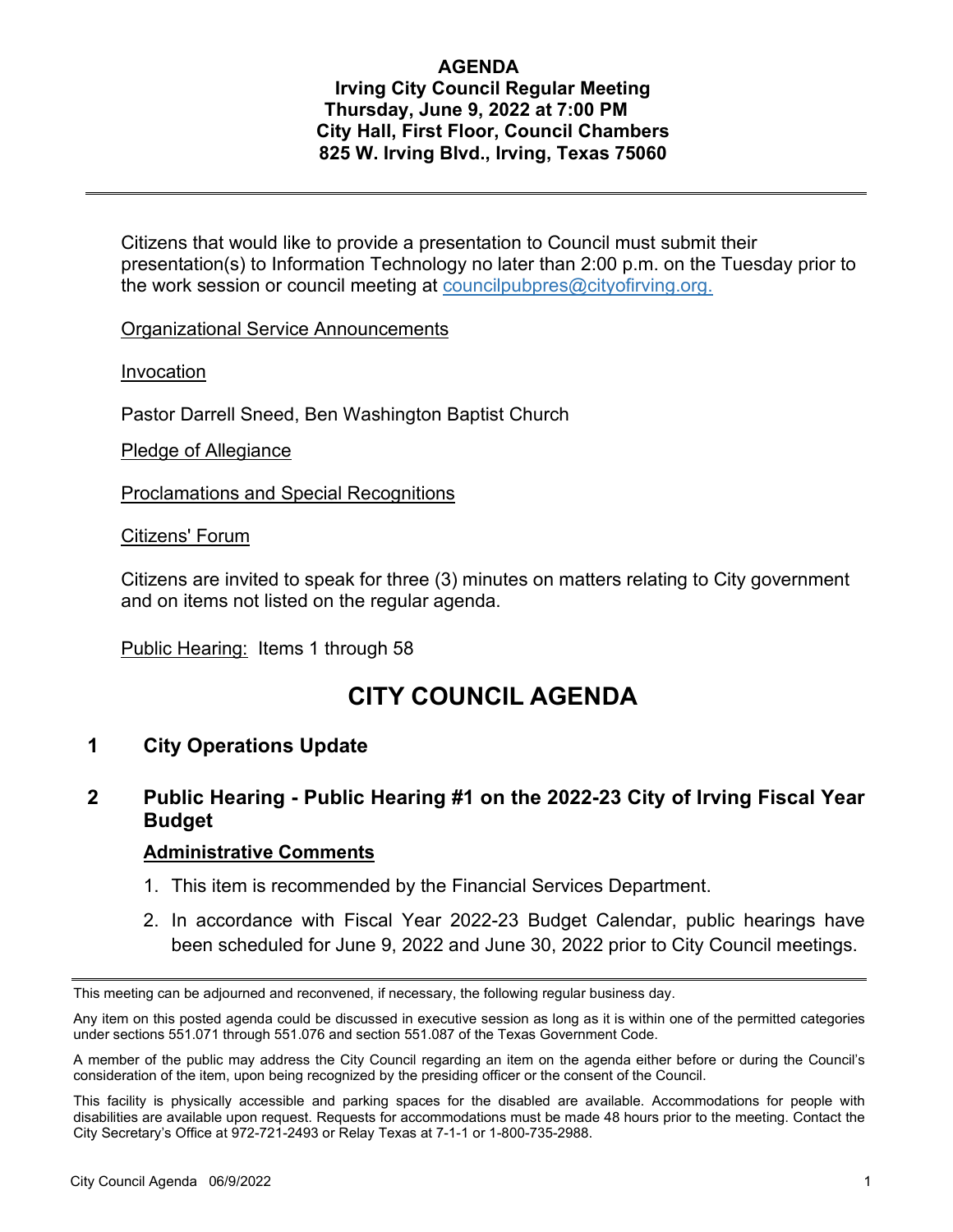- 3. Notice of the public hearings have been published in the City Spectrum and on the City's website.
- 4. Public comments can also be submitted through the city website.

Input be taken under advisement.

# **CONSENT AGENDA**

## **3 Approving Work Session Minutes for Thursday, May 05, 2022**

**4 Approving Regular Meeting Minutes Thursday, May 05, 2022**

## **5 Resolution - Approving Amendment No. 1 to Memorandum of Understanding Among Participating Local Governments and Dallas County to Participate in the Techshare.Juvenile Program**

### **Administrative Comments**

- 1. This item is recommended by the Police Department. It supports Strategic Goal No. 4.1: Safeguard public safety, security and health.
- 2. **Impact**: This Memorandum of Understanding (MOU) is entered by and among participating local governments of the State of Texas, on behalf of the Dallas County District Attorney's Office, pursuant to and under authority of the Interlocal Cooperation Act, chapter 791 of the Texas Government Code to share Criminal Justice Information (CJI) through the Dallas County Techshare.Juvenile.
- 3. Participating in this MOU allows the Irving Police Department to electronically file and share their criminal cases with the District Attorney.
- 4. This item requires no funding.

### **Recommendation**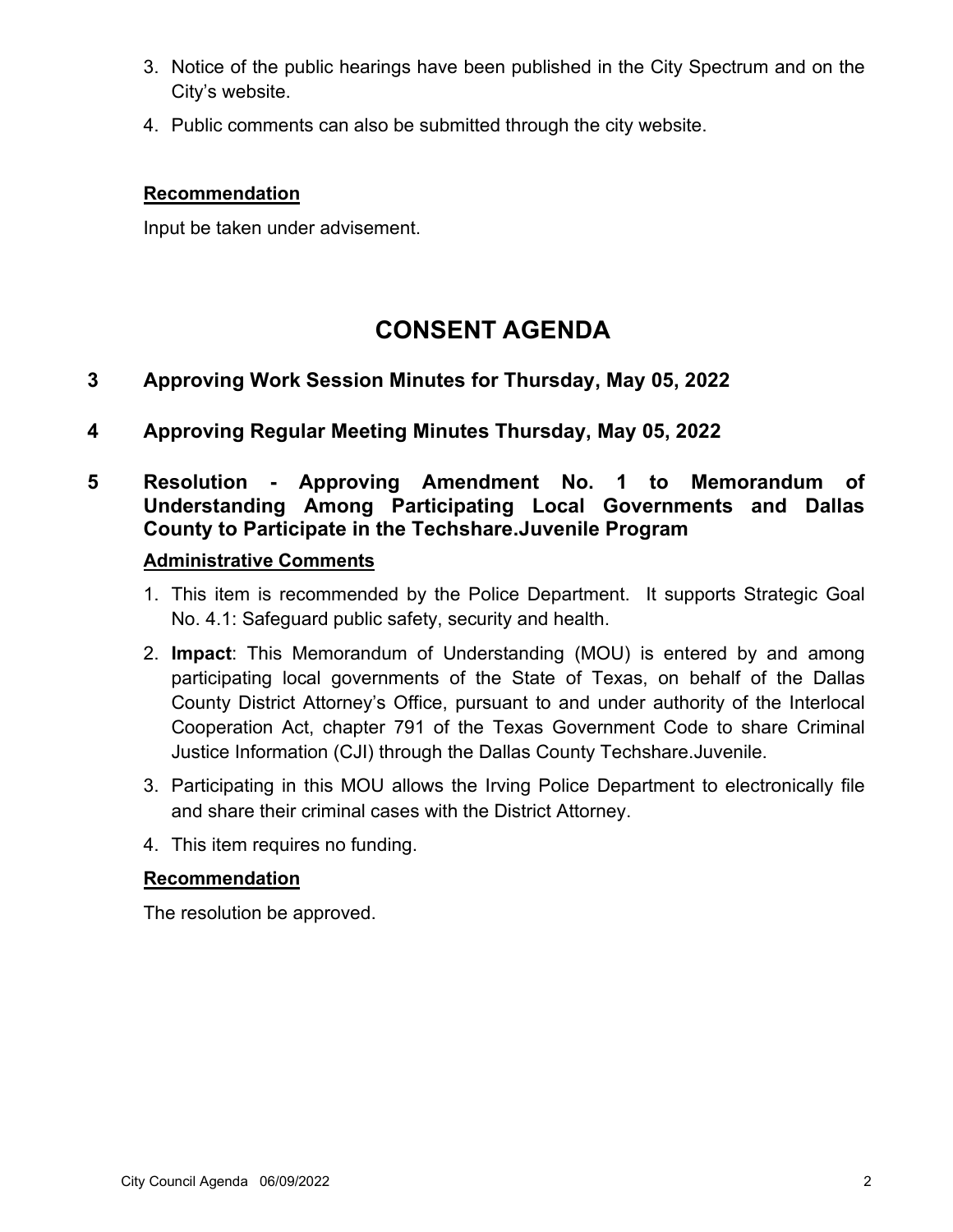**6 Resolution - Suspending the June 17, 2022 Effective Date of Oncor Electric Delivery Company's Requested Rate Change to Permit the City Time to Study the Request and to Establish Reasonable Rates; and Approving Cooperation with the Steering Committee of Cities Served by Oncor**

- 1. This item is recommended by the City Manager's Office and the City Attorney's Office.
- 2. **Impact**: Approval of the resolution would suspend the June 17, 2022 effective date of Oncor's rate increase for the maximum period allowed by law. This will allow the City, working in conjunction with the Steering Committee of Cities Served by Oncor, to review Oncor's application for a rate increase. The review will assess whether the filing complies with law, and determine what further strategy, including settlement, to pursue.
- 3. Oncor Electric Delivery Company ("Oncor" or "the Company") filed an application with the Public Utility Commission (PUC) on or about May 13, 2022, with cities that retain original jurisdiction, including Irving, seeking to increase system-wide transmission and distribution rates by approximately \$251 million, which is an increase of roughly 4.5% over current revenues. Oncor is requesting that the City approve an 11.2% increase in residential rates and a 1.6% increase in street lighting rates. If approved, a residential customer using 1,300 kWh per month would see a bill increase of about \$6.02 per month.
- 4. The City of Irving is a member of a 169-city coalition known as the Steering Committee of Cities Served by Oncor ("Steering Committee" or "OSCS"). The Steering Committee has been in existence since the late 1980s and took on a formal structure in the early 1990s when cities served by the former Texas Utilities Company gave up their statutory right to rate case expense reimbursement in exchange for higher franchise fee payments.
- 5. A rate request made by an electric utility cannot become effective until at least 35 days following the filing of an application. The resolution would allow the City to suspend the rate change for 125 days after the date the rate change would otherwise be effective. **If the City fails to take some action regarding the filing before the effective date, Oncor's rate request is deemed administratively approved.**
- 6. Although Oncor has increased rates many times over the past few years, this is the first comprehensive base rate case for the Company since March 2017.
- 7. If a settlement is reached between OSCS and Oncor before the 125-day deadline is reached, then the Public Utility Commission has no jurisdiction over the agreedupon rates. A resolution approving that settlement will have to be approved by the City Council before the 125-day period expires.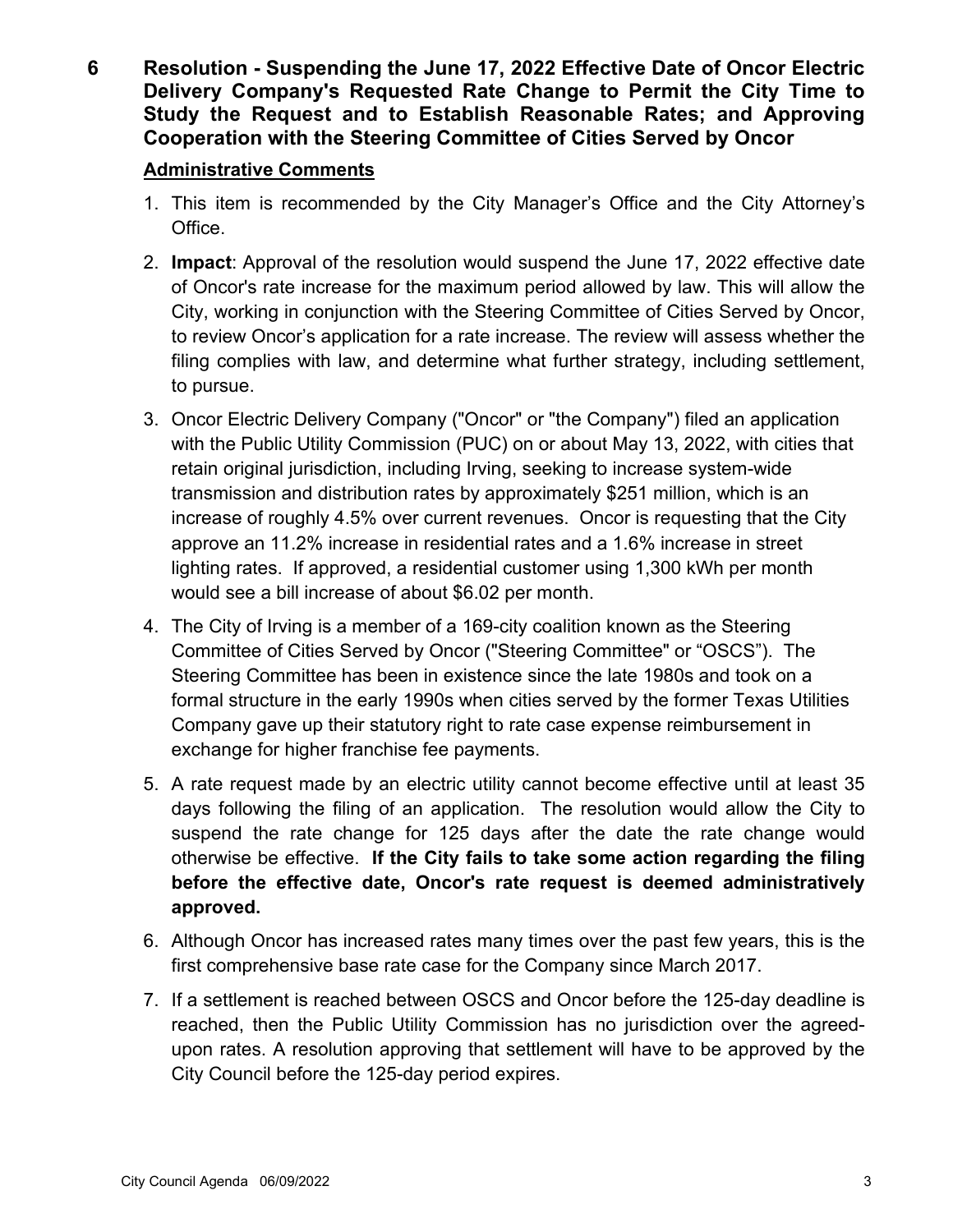8. If no settlement is reached, the PUC can impose its own judgment and rate structure.

### **Recommendation**

The resolution be approved.

## **7 Resolution - Approving the Event Promotion and Marketing Agreement with Audacy Texas, LLC, for Promotion and Marketing of City or Irving Special Events Held at Levy Event Plaza in 2022**

### **Administrative Comments**

- 1. This item is recommended by the Parks and Recreation Department.
- 2. **Impact**: Approval of this Promotion and Marketing Agreement will allow Audacy to promote/advertise 2022 City-wide special events at Levy Event Plaza on its affiliated radio stations, websites, and social media posts.
- 3. Through this agreement the city will receive a value of approximately \$375,000 worth of advertising at no charge.
- 4. Subject to city approval, Audacy will have the right to sell sponsorship and booth packages for each event.
- 5. There is no funding requirement in conjunction with this agreement.

### **Recommendation**

The resolution be approved.

**8 Resolution - Awarding an Annual Contract to RabCup Corp., in an Amount Not to Exceed \$250,000.00 for 4th of July Water Screen Display Engagement Shows and Approving the Expenditure in the Estimated Amount of \$192,432.50 for the 2022 Show.**

- 1. This item is recommended by the Parks & Recreation Department.
- 2. **Impact**: The water show will enhance the city's Independence Day celebration at Levy Event Plaza and will provide a unique experience to the public by bringing artistic concepts to life using specialized software combined with audiovisual technologies.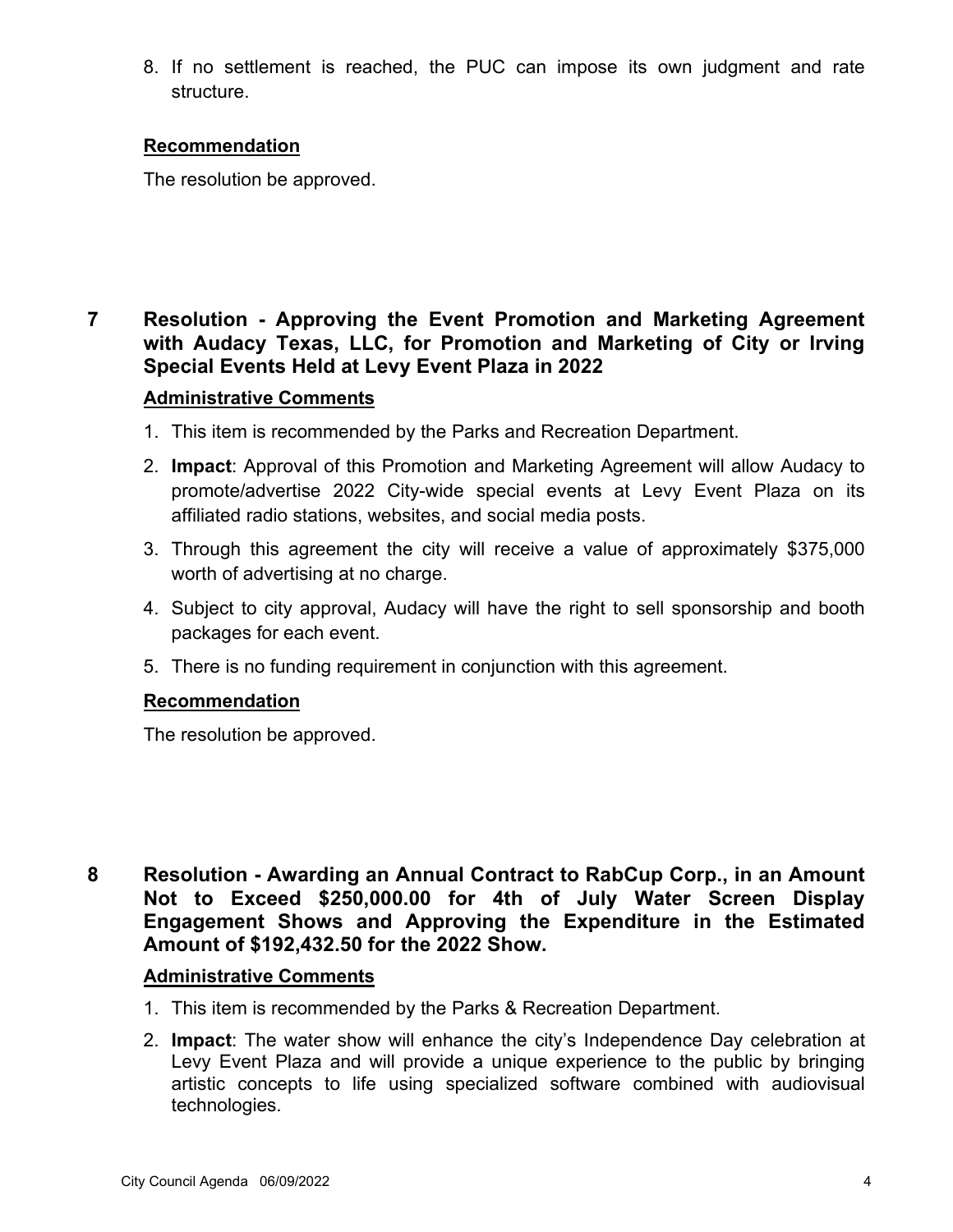- 3. One response to a Request for Proposals (RFP) for these services was received on May 13, 2022. Rabcup Corp., is recommended for award based on staff's evaluation of the criteria as published in the RFP.
- 4. This award establishes an annual contract in an amount not to exceed \$250,000.00 to provide professional services to design, deliver and operate a themed water screen equipment feature system, projection mapping, and audio & visual solutions at Levy Event Plaza for City of Irving's Independence Day celebration. The initial term of the contract will run through April 30, 2023. The contract is subject to consideration for three, one-year renewal options.
- 5. Funding for the Fiscal Year 2021-22 event in the estimated amount of \$192,432.50 is available in the Parks & Recreation Department budget within the General Fund.

The resolution be approved.

## **9 Resolution - Approving Agreement with Dallas County Utility and Reclamation District for Access/Use of District Property Along Lake Carolyn for the 2022 City of Irving Independence Day Firework Show**

### **Administrative Comments**

- 1. This item is recommended by the Parks and Recreation Department.
- 2. **Impact**: Approval of the Dallas County Utility and Reclamation District agreement for access/use of district property will permit the Parks and Recreation Department to proceed with the 2022 Independence Day Fireworks Show.
- 3. City Council has approved funding to support the expansion and enhancements to citywide special events.
- 4. If the estimated number of participants and spectators exceeds 2,500 during any day of the special event or any portion of the event is to take place on city property, City of Irving Special Events team will coordinate with Risk Management to procure and keep in full force and effect, for the duration of the event, insurance written by an insurance company and approved by the State of Texas Department of Insurance.
- 5. The 2022 Independence Day Firework Show will take place on Lake Carolyn, on Monday, July 4, 2022, 6:00 p.m. to 10:00 p.m.

### **Recommendation**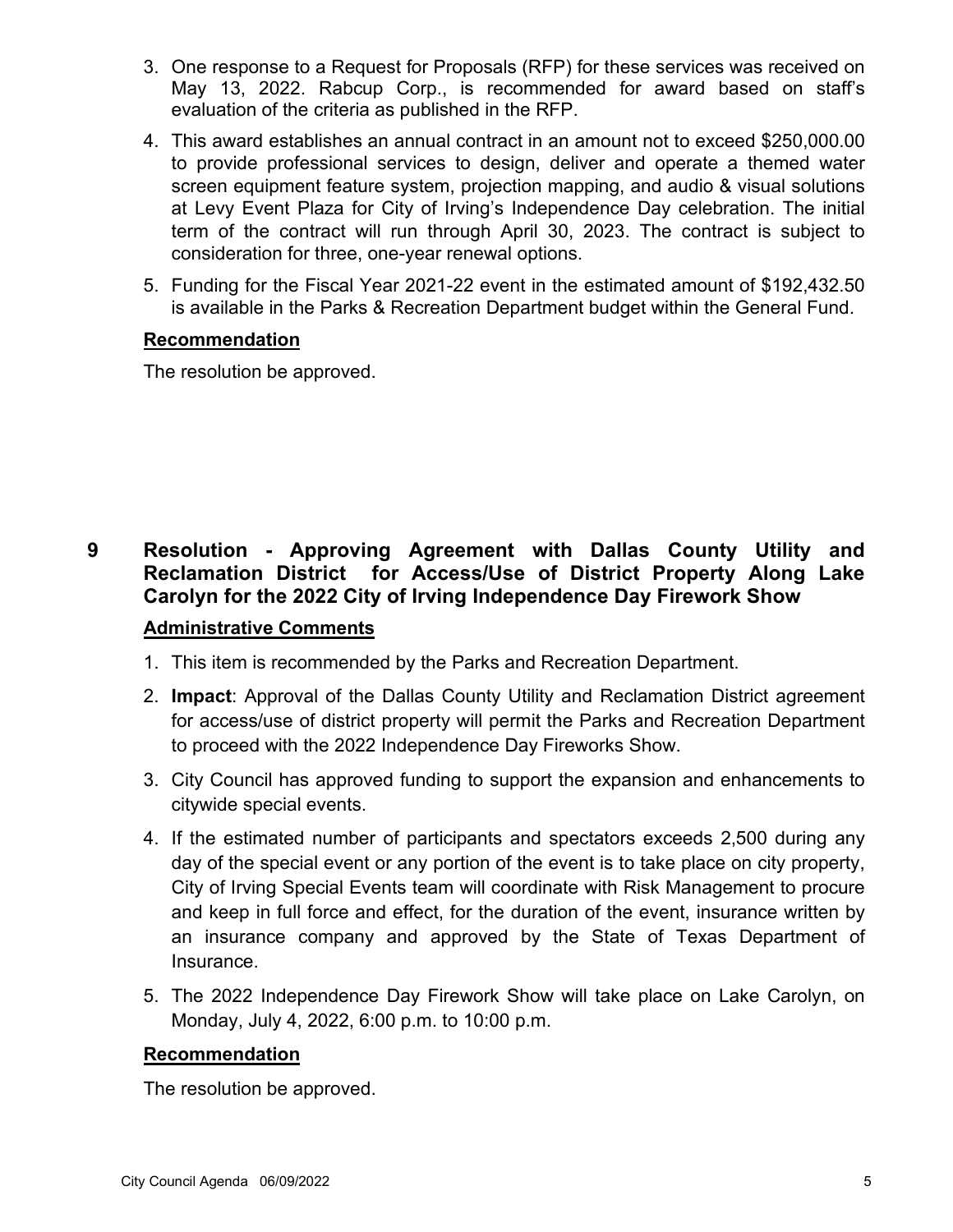**10 Resolution - Approving a Professional Services Agreement Between the City of Irving and Mackenzie Eason & Associates, LLC, in the estimated amount of \$100,000, for Recruitment Services**

### **Administrative Comments**

- 1. This item is recommended by the Capital Improvement Program Department and Water Utilities Department. It supports Strategic Objective 6.2 – Recruit, retain and develop a diverse municipal workforce.
- 2. **Impact**: The use of recruitment services will identify potential candidates to assist with filling current vacant positions that have been difficult to fill.
- 3. The following positions have been identified for recruitment services:
	- **a.** Senior Civil Engineer (Capital Improvement Program)
	- **b.** Assistant Director (Capital Improvement Program)
	- **c.** Senior Civil Engineer (Water Utilities)
- 4. In an effort to expedite recruitment, Human Resources vetted the firm after receiving recommendations of successful recruitment from the City of Fort Worth and the City of Arlington. The RFQ process was waived.
- 5. This service will be funded by a cost savings from the vacancy of these positions.
- 6. Funding in the amount of \$66,700.00 is available in the Capital Improvement Program General Fund Budget and \$33,300.00 is available within the Water and Sewer System Fund.

### **Recommendation**

The resolution be approved.

**11 Resolution - Approving a Contract of Sale between the City of Irving and Trinity River Authority of Texas (TRA), in the amount to be received of \$14,595.00, for the Sale of a Permanent Sanitary Sewer Easement, a Permanent Access Easement, and a Temporary Construction Easement to TRA**

- 1. This item has been recommended by the Capital Improvement Program Department and Water Utilities Department. It supports Strategic Objective 2.4 – Maintain and extend water, wastewater, and storm water systems.
- 2. **Impact**: The sale of easements is necessary for TRA to perform replacement of a large sanitary sewer pipeline within the central regional wastewater system for a project called Bear Creek Interceptor Relief Phase 1.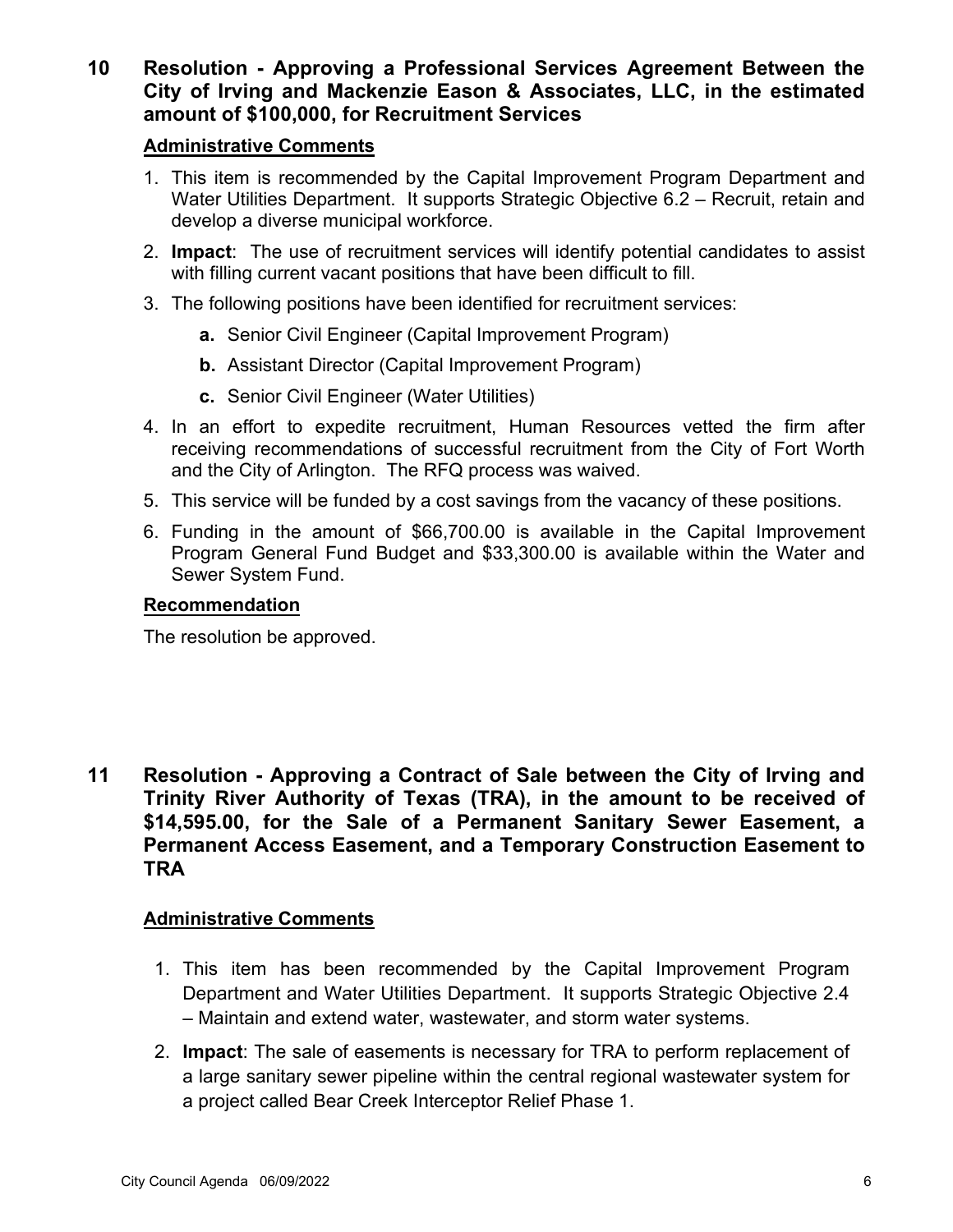- 3. The permanent sanitary sewer easement is 50 foot wide (2.72 Acres), the permanent access easement is 25 foot wide (0.142 Acres), and the temporary construction easement is 37 foot wide (0.319 Acres) on property located at 2000 Hunter Ferrell Road.
- 4. Trinity River Authority of Texas submitted an appraisal and request to purchase the easements for \$14,595.00.

The resolution be approved.

**12 Resolution - Approving an Expenditure with Insituform Technologies, LLC, in the Amount of \$1,097,055.00, for the IH-635 and Valley View Lane Wastewater Improvements Project through the State of Texas Local Government Statewide Purchasing Cooperative Agreement (BuyBoard)**

### **Administrative Comments**

- 1. This item is recommended by the Capital Improvement Program Department. It supports Strategic Objective 2.4 – Maintain and extend water, wastewater and storm water systems.
- 2. **Impact**: This work is part of the Water Utilities Department wastewater system improvements. This project will replace 1,300-feet of deteriorated 36-inch clay wastewater main with a new 36-inch Cured in Place Pipe.
- 3. This project impacts residential properties along Valley Ranch Parkway from Ranchview Drive to E. La Villita Boulevard along the westbound frontage road of IH-635 and Crossing Valley View Lane.
- 4. This project utilizes State of Texas Local Government Statewide Purchasing Cooperative Agreement (BuyBoard) Contract #635-21 for Cured in Place Pipe for Pipeline Rehabilitation which expires on February 28, 2023. The \$1,097,055.00 price is \$190,945 (15%) below the engineers estimate.
- 5. Funding in the amount of \$1,097,055.00 is available within the Sanitary Sewer Bond Fund.

### **Recommendation**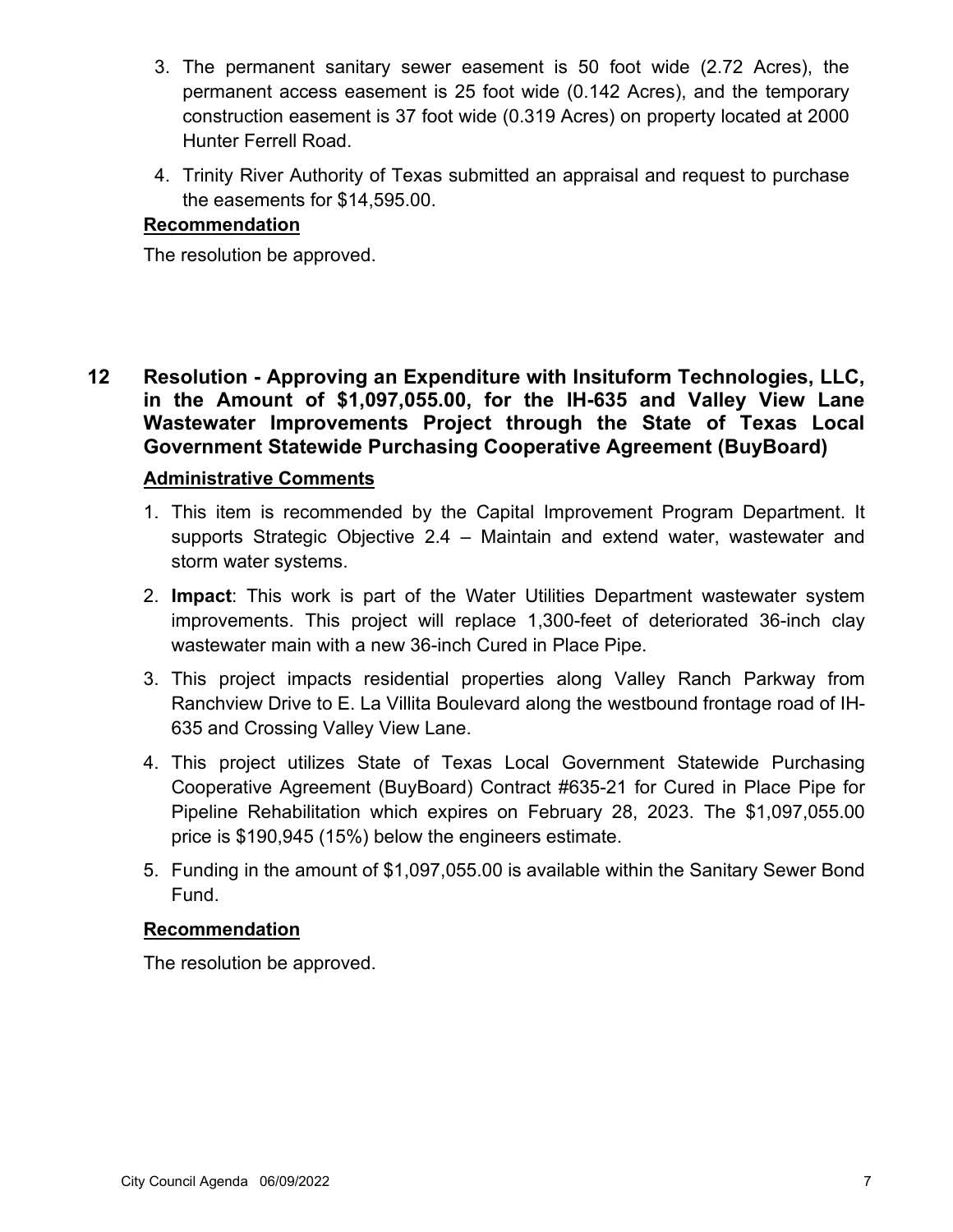**13 Resolution - Awarding a Contract to Gomez Floor Covering, Inc., in the Amount of \$50,000.00 for Replacement of Tile Flooring at the Animal Care Campus and at the Criminal Justice Center**

### **Administrative Comments**

- 1. This item is recommended by the Capital Improvement Program Department. It supports: Strategic Objective 2.5 – Support Strategic Investments in City facilities.
- 2. **Impact**: This project will provide for the replacement of the tile flooring at two City facilities. The current floor tile at these facilities is worn out and has exceeded its service life.
- 3. Approval of this contract will allow for the replacement of worn-out flooring at the Animal Care Campus and the Criminal Justice Center providing for easier maintenance of those facilities and improving the condition of those buildings.
- 4. Bids were received from 2 bidders. Gomez Floor Covering, Inc. submitted the lowest responsive responsible bid of \$50,000.00.
- 5. Funding of this item has been requested from the American Rescue Plan Act (ARPA) funds received by the City; the City's ARPA team has reviewed this request and recommends the use of ARPA funds for this expenditure.
- 6. Funding in the amount of \$50,000.00 is available within the American Rescue Plan Act (ARPA) Fund.

### **Recommendation**

The resolution be approved.

## **14 Resolution - Awarding a Contract to MART, Inc., in the Amount of \$545,840.00 for the 2022 Miscellaneous Demolition Project**

- 1. This item is recommended by the Capital Improvement Program Department. It supports Strategic Objective 2.3 – Expand, Extend and Maintain the major thoroughfare network and Strategic Objective 3.2 – Create a thriving downtown.
- 2. **Impact**: **This contract supports The Road to the Future Program and The Drainage Solutions for a Better Tomorrow Program**. The work to performed under this contract is to demolish a total of six (6) City owned buildings.
- 3. The following locations will be demolished under this contract:
	- 129 South Main Street It is necessary to demo this location due to the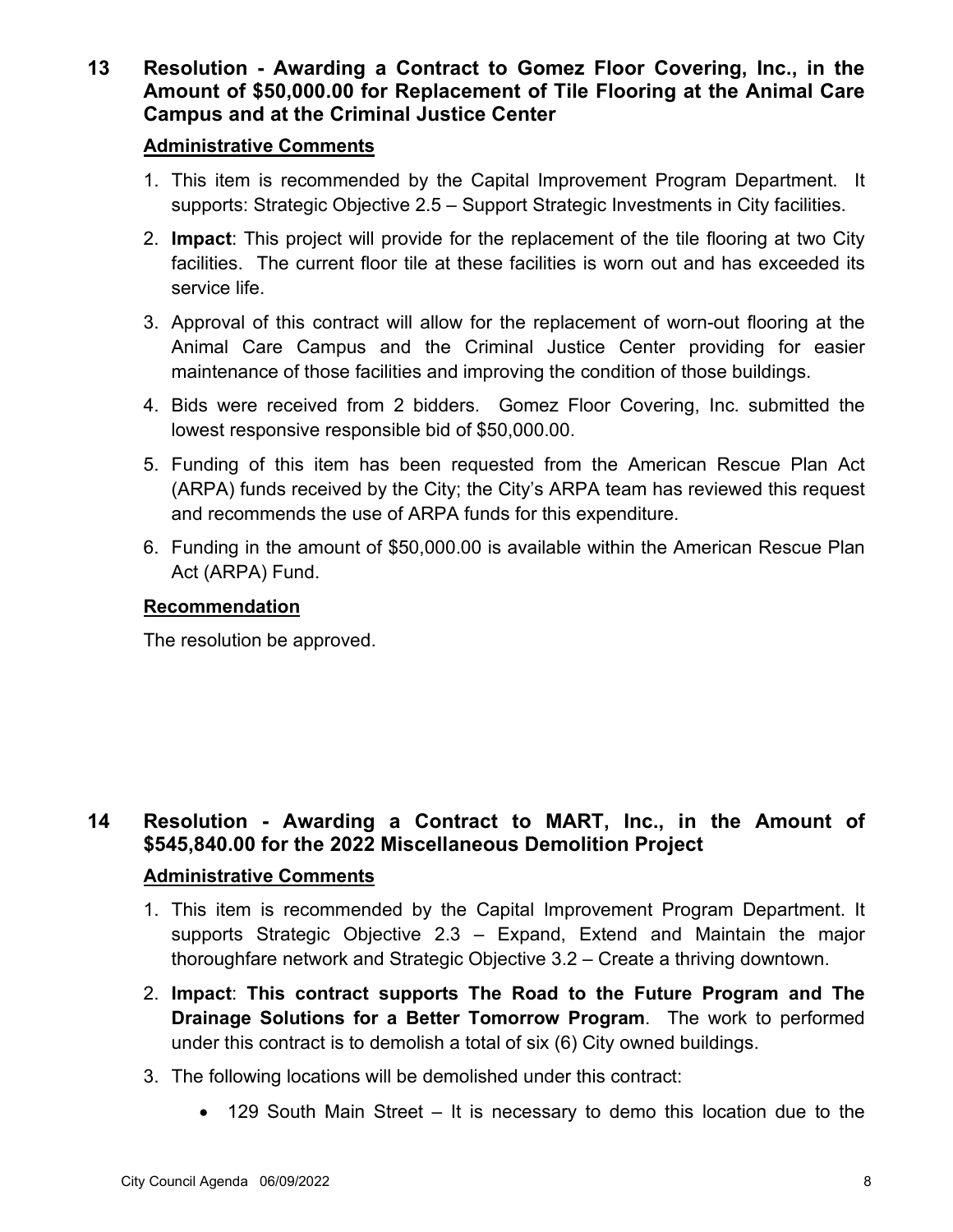structure failure. Removal will assist with economic expansion of the downtown area.

- 1029 Hadrian and 1032 W. Northgate Both locations were purchased for the MacArthur - Metker to Byron Nelson Way RTTF project to be demolished for a dedicated Right-Turn Lane.
- 540 Cedar A tri-plex purchased as part of the Cedar Drive RTTF project to construct a cul-de-sac which would allow for a Fire Truck to negotiate maneuvers around the bulb of the street.
- 401 E. Irving Boulevard As part of the Irving Reconstruction Project, it is necessary to build a dedicated right-Turn Lane at Britain Road.
- Briery Yard Two City portable buildings which need to be demolished to allow for installation of a future structure.
- 4. Bids were received from two (2) bidders. Mart Inc. submitted the lowest responsive responsible bid of \$545,840.00. This is \$14,160.00 (2.53%) below the project estimate.
- 5. Funding in the amount of 148,710.00 is available in the Self-Insurance Fund; funding in the amount of \$53,670.00 is available in the Non-Bond CIP Fund; funding in the amount of \$282,800.00 is available in the Street Improvement Bond Fund; and funding in the amount of 60,660.00 is available in the Municipal Drainage Utility C.O. Fund.

### **Recommendation**

The resolution be approved.

## **15 Resolution - Awarding a Contract to SYB Construction Company, Inc. in the Amount of \$1,885,876.85, for the Norma & Onetta Drive Water & Wastewater Improvements Project**

- 1. This item is recommended by the Capital Improvement Program and Water Utilities Department. It supports Strategic Objective 2.4: Maintain and extend water, wastewater and storm water systems.
- 2. **Impact:** This work is part of the priority replacements for the Water Utilities Department. This project impacts approximately 52 residential properties and will improve water and wastewater systems.
- 3. This project will replace 1,350 linear feet of 8-inch water line and 2,000 linear feet of 8-inch wastewater line along Norma Drive from Parkside Avenue to Onetta Drive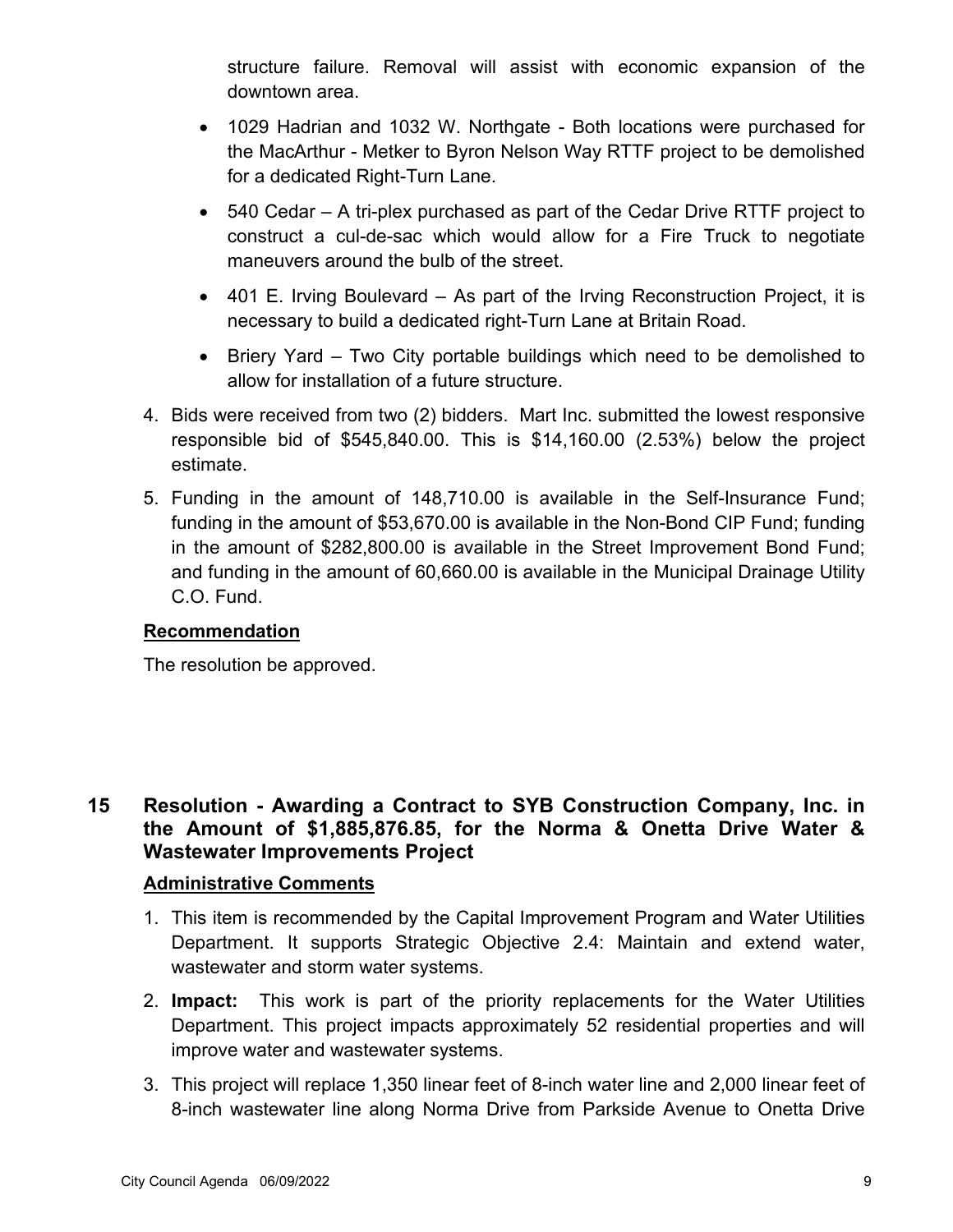and along Onetta Drive from Brown Drive to S. Tanglewood Drive.

- 4. Bids were received from three (3) bidders. SYB Construction Company, Inc. submitted the lowest responsive responsible bid of \$1,885,876.85. This is \$70,733.15 (3.62%) below the funding allocated for this project.
- 5. Minority and/or Women-owned Business (M/WBE) participation in this award is 100%.
- 6. Funding in the amount of \$1,885,876.85 is available within the Water and Sewer System Non-Bond CIP Fund.

### **Recommendation**

The resolution be approved.

## **16 Resolution - Awarding a Contract to Lindamood Demolition, Inc. in the Amount of \$198,447.00 for Demolition of Old Central Fire Station and Adjacent Community Building**

### **Administrative Comments**

- 1. This item is recommended by the Capital Improvement Program Department and Fire Department. It supports Strategic Objective 4.1 – Safeguard public safety, security and health.
- 2. **Impact**: This project will provide for the demolition of the Old Central Fire Station and the adjacent Community Building.
- 3. The demolition will clear the site for the construction of the new Central Fire Station. In an effort to preserve the history of the original Fire Station, a portion of the existing brick will be salvaged to be used in the construction of the New Central Fire Station.
- 4. Bids were received from 3 bidders. Lindamood Demolition, Inc. submitted the lowest responsive responsible bid of \$198,447.00.
- 5. Funding for this project, in the amount of \$198,447.00 is available through the Fire Station Non Bond CIP Fund.

### **Recommendation**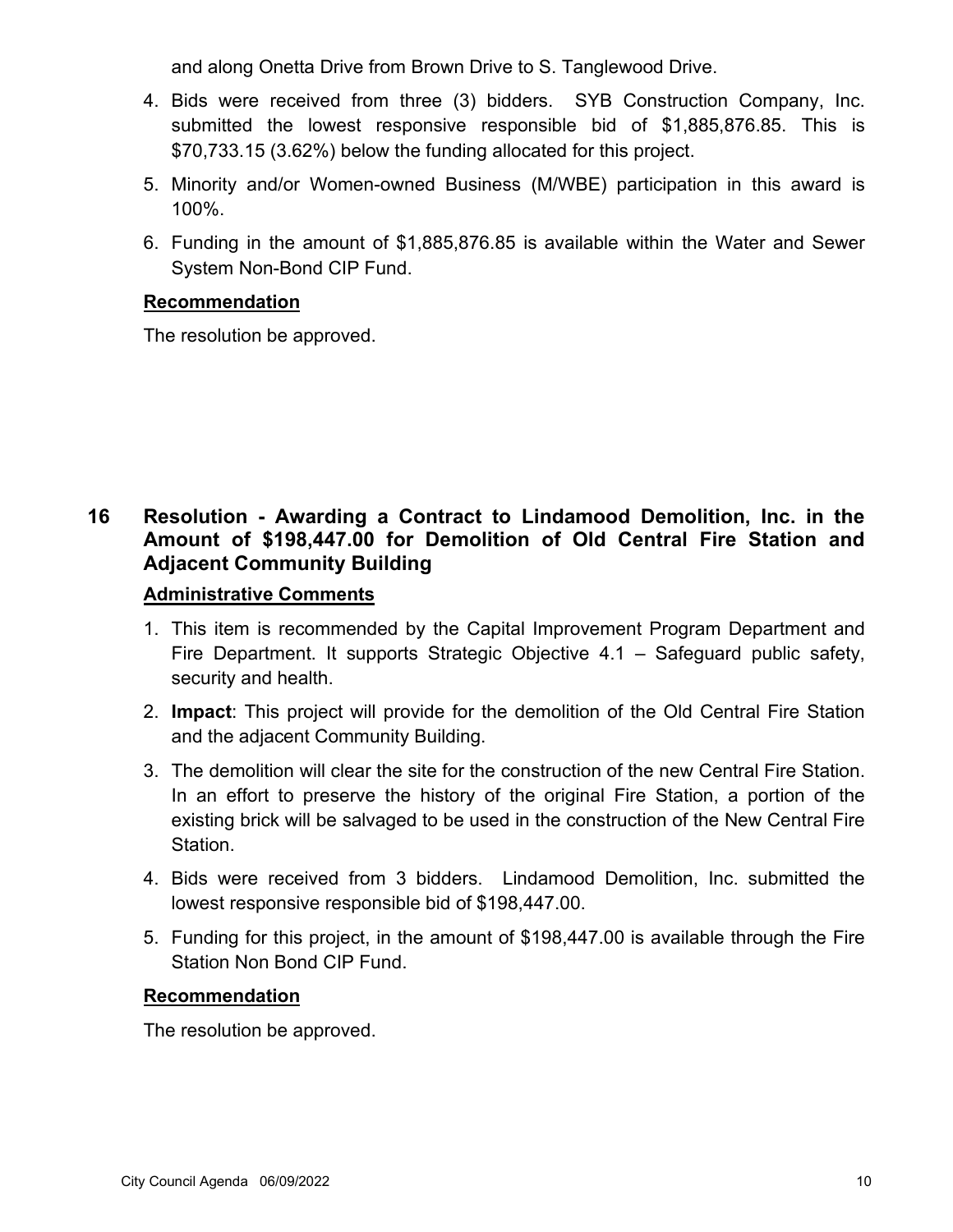**17 Resolution - Approving an Expenditure with Garland/DBS, Inc., in the Amount of \$589,926.00, for Human Services Building Roof Replacement, through a Master Intergovernmental Cooperative Purchasing Agreement (MICPA) with the National Intergovernmental Purchasing Alliance Company dba Omnia Partners, Public Sector (Omnia Partners)**

### **Administrative Comments**

- 1. This item is recommended by the Capital Improvement Program Department. It supports: Strategic Objective 2.5 – Support Strategic Investments in City facilities.
- 2. **Impact**: Replacing the roof at the Human Services building will provide for a weather tight roof that will protect the integrity of the building and its contents.
- 3. The roof at the Human Services building has exceeded its useful life and is in need of replacement. Replacing the roof will protect the structure of the building and will maintain the building's integrity for years to come.
- 4. The contract allows 60 days for completion for this project.
- 5. This project utilizes a MICPA with Racine County, Wisconsin and Omnia Partners, Contract #PW1925 for Roofing Supplies and Services, Waterproofing, and Related Products and Services, which expires on October 14, 2024.
- 6. Funding in the amount of \$589,926.00 is available within the Human Services Facilities Bond Fund.

### **Recommendation**

The resolution be approved.

## **18 Resolution - Awarding a Contract to Gibson & Associates, Inc. in the Amount of \$278,275.00 for the Las Colinas Blvd. East - Bridge Drainage Project**

- 1. This item is recommended by the Capital Improvement Program Department. It supports Strategic Objective 2.3 – Expand, Extend and Maintain the major thoroughfare network.
- 2. **Impact**: **This contract supports The Road to the Future Program.** The work to be performed under this contract is to resolve low point water ponding on the bridge decking.
- 3. It has been determined that the six (6) individual bridges on Las Colinas Blvd. have settled a bit over the years. The bridge decking at each bridge has a low point where water ponds due to storm water and/or irrigation over spray.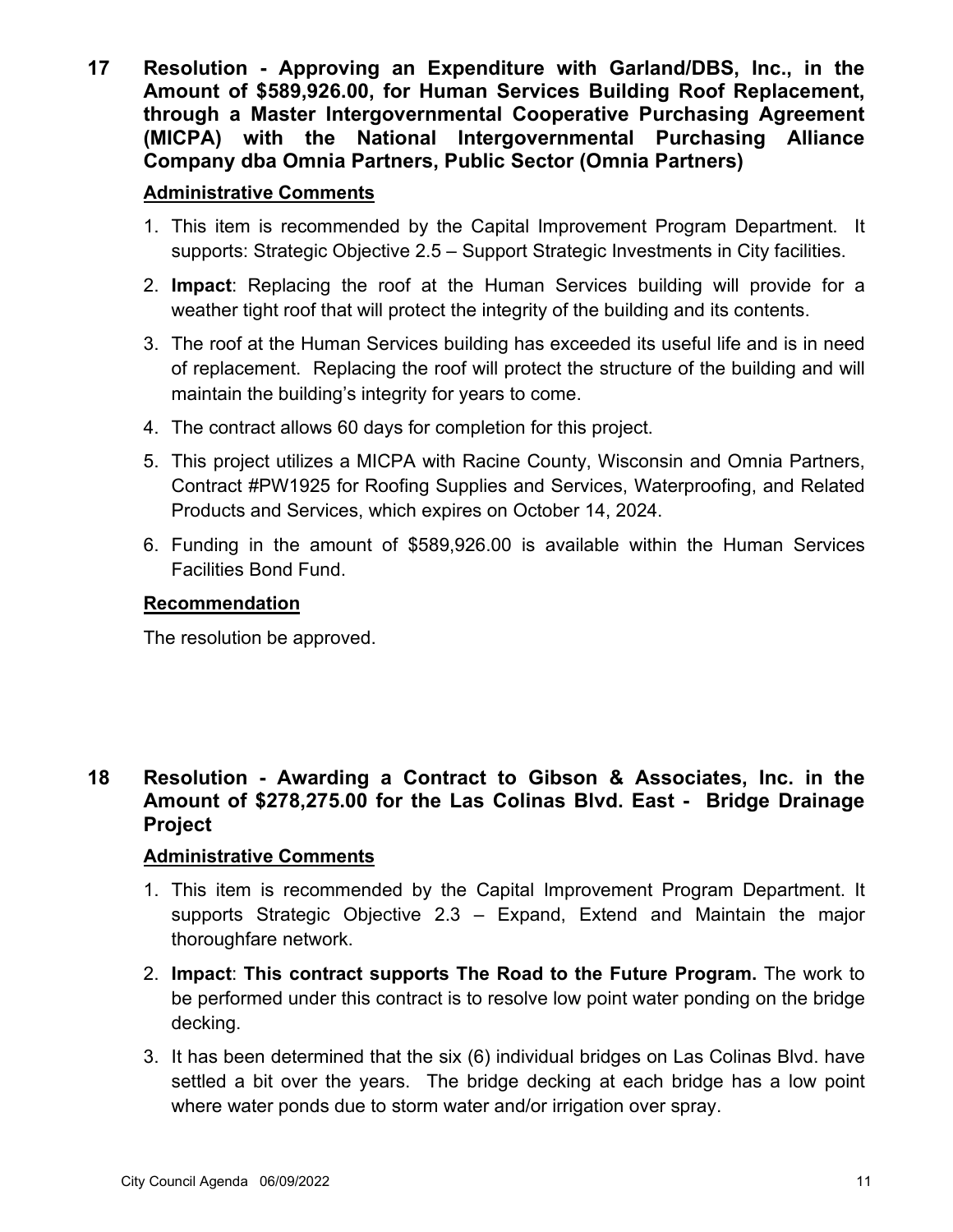- 4. Bids were received from three (3) bidders. Gibson & Associates Inc. submitted the lowest responsive responsible bid of \$278,275.00. This is \$14,725.00 (4.91%) below the project estimate.
- 5. Minority and/or Women-owned Business (M/WBE) participation in this award is 6%.
- 6. Funding in the amount of \$278,275.00 is available within the Street Improvement Bond Fund.

The resolution be approved.

**19 Resolution - Approving a Sales Contract with Oscar Sosa and wife Amalia Vega, in the amount of \$51,098.09, for the acquisition of a Warranty Deed at 900 Bowman Street for the West Irving Creek Drainage Project**

### **Administrative Comments**

- 1. This item is recommended by the Capital Improvement Program Department. It supports Strategic Objective 2.4 – Maintain and extend water, wastewater, and storm water systems.
- 2. **Impact**: **This contract supports Drainage Solutions for a Better Tomorrow**. This deed acquisition is necessary for the improvement of drainage for the West Irving Creek Drainage Project.
- 3. The deed is 12,506 square feet located at 900 Bowman Street, owned by Oscar Sosa and wife Amalia Vega.
- 4. Funding in the amount of \$51,098.09 is available within the Municipal Drainage Utility C.O. Fund.

### **Recommendation**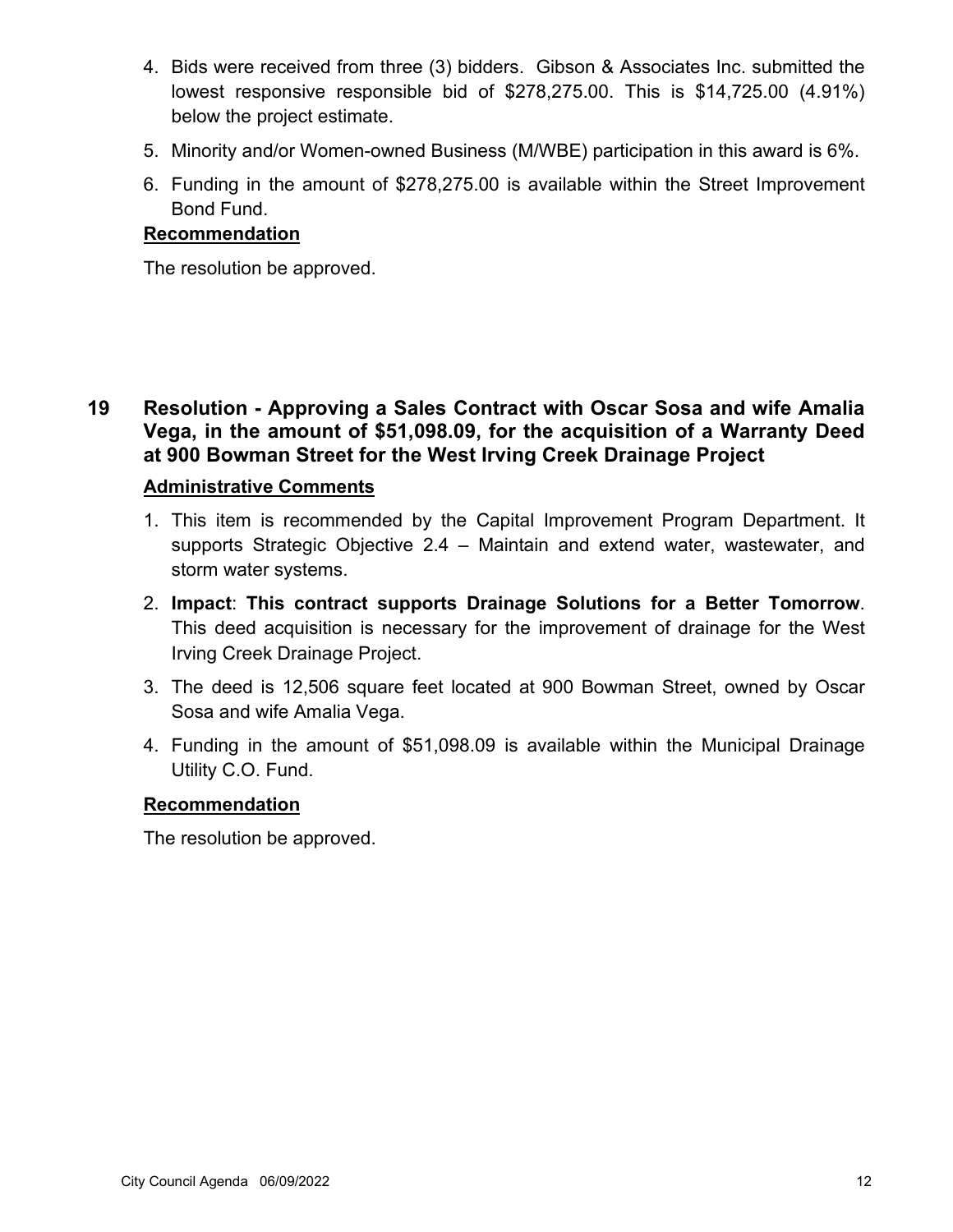**20 Resolution - Approving an Agreement with Sole Source Provider Donelson Construction Company, LLC., in a Total Estimated Amount of \$221,422.48 for Installation of Modified Aggregate Quick Set (MAQS) Surfacing and PressurePave Systems.**

### **Administrative Comments**

- 1. This item is recommended by the Traffic and Transportation Department. It supports Strategic Objective 2.3 – Expand, Extend and maintain the major thoroughfare network.
- 2. **Impact**: This purchase will allow staff to pilot installation of Modified Aggregate Quick Set Surfacing and PressurePave Systems.
- 3. Modified Aggregate Quick Set Surfacing and PressurePave Systems is a patented resurfacing process that is being pilot tested on a limited number of local neighborhood streets within the city this year.
- 4. Funding in the amount of \$221,422.48 is available in the Traffic and Transportation budget within the General Fund.

### **Recommendation**

The resolution be approved.

## **21 Resolution - Ratifying the Payment Made to Precision Pump Systems in the Total Amount of \$88,614.75 for Emergency Repair to Pump No. 5 at the Lake Chapman Pump Station**

- 1. This item is recommended by the Water Utilities Department.
- 2. **Impact**: Emergency repairs to Pump No. 5 at the Lake Chapman Pump Station became necessary when the pump became inoperable last December in order to preserve and protect the public health and safety of both Irving residents and the 29 customer cities, towns and utilities served by the Upper Trinity Regional Water District.
- 3. The pump became inoperable due to an issue with the 1750 horsepower pump motor which required that the motor be removed and disassembled for necessary analysis and repair. This pump is critical when Lewisville Lake is in flood stage and the larger pumps at the lake cannot be utilized. An emergency was declared by the Water Utilities Department Director on December 20, 2021 in order to proceed with this repair so that the pump would be operable by the onset of the rainy season.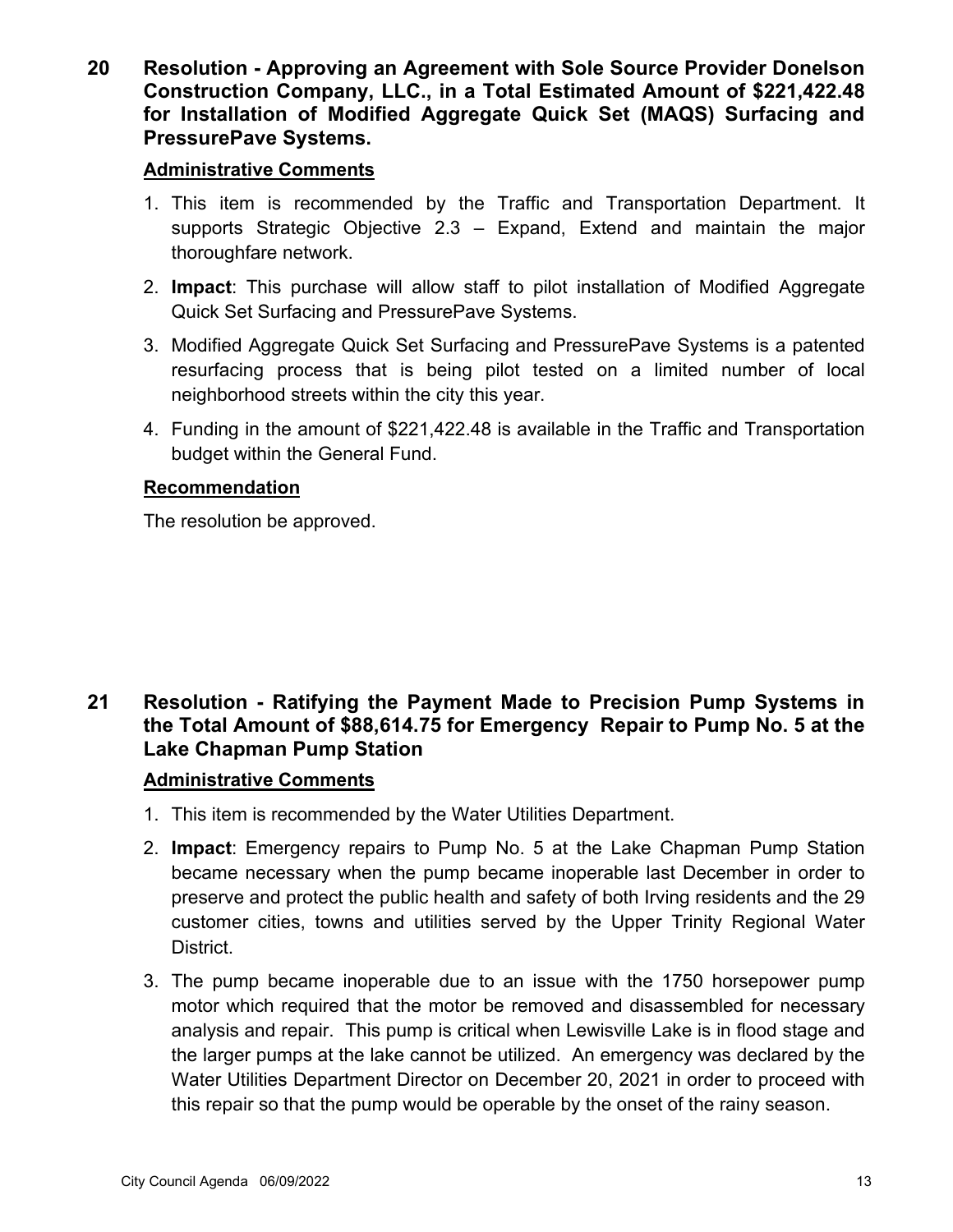- 4. Precision Pump Systems was already under contract with the city to replace the top portion of the shafts for both Pump No. 4 and Pump No. 5 at the Lake Chapman Pump Station and was therefore able to immediately mobilize to remove the motor, determine the extent of the required repairs, and complete them.
- 5. Funding in the amount of \$88,614.75 was available in the Water-Sewer Operating Fund.

The resolution be approved.

## **22 Resolution - Authorizing Payment to Tyler Technologies in the Amount of \$312,853.00 for Munis Enterprise Resource Planning (ERP) Software Annual Maintenance**

### **Administrative Comments**

- 1. This item is recommended by the Information Technology Department.
- 2. **Impact**: Software maintenance for Munis will allow for continued legal licensed use of the software, software support and updates.
- 3. The original contract was awarded as the result of a negotiated agreement with the vendor receiving the highest evaluation criteria score through a Request for Proposals process.
- 4. Funding in the amount of \$312,853.00 is available in the Technology Fund.

### **Recommendation**

The resolution be approved.

### **Bids & Purchasing Items**

### **Items 23 - 47**

## **23 Resolution - Authorizing As-Needed Expenditures with Staples Contract & Commercial, Inc., in the Total Estimated Amount of \$200,000.00 for Office Supplies through Sourcewell**

- 1. This item is recommended by the Financial Services Department Purchasing Division.
- 2. **Impact**: Utilization of the Vendor/Member contract between the City of Irving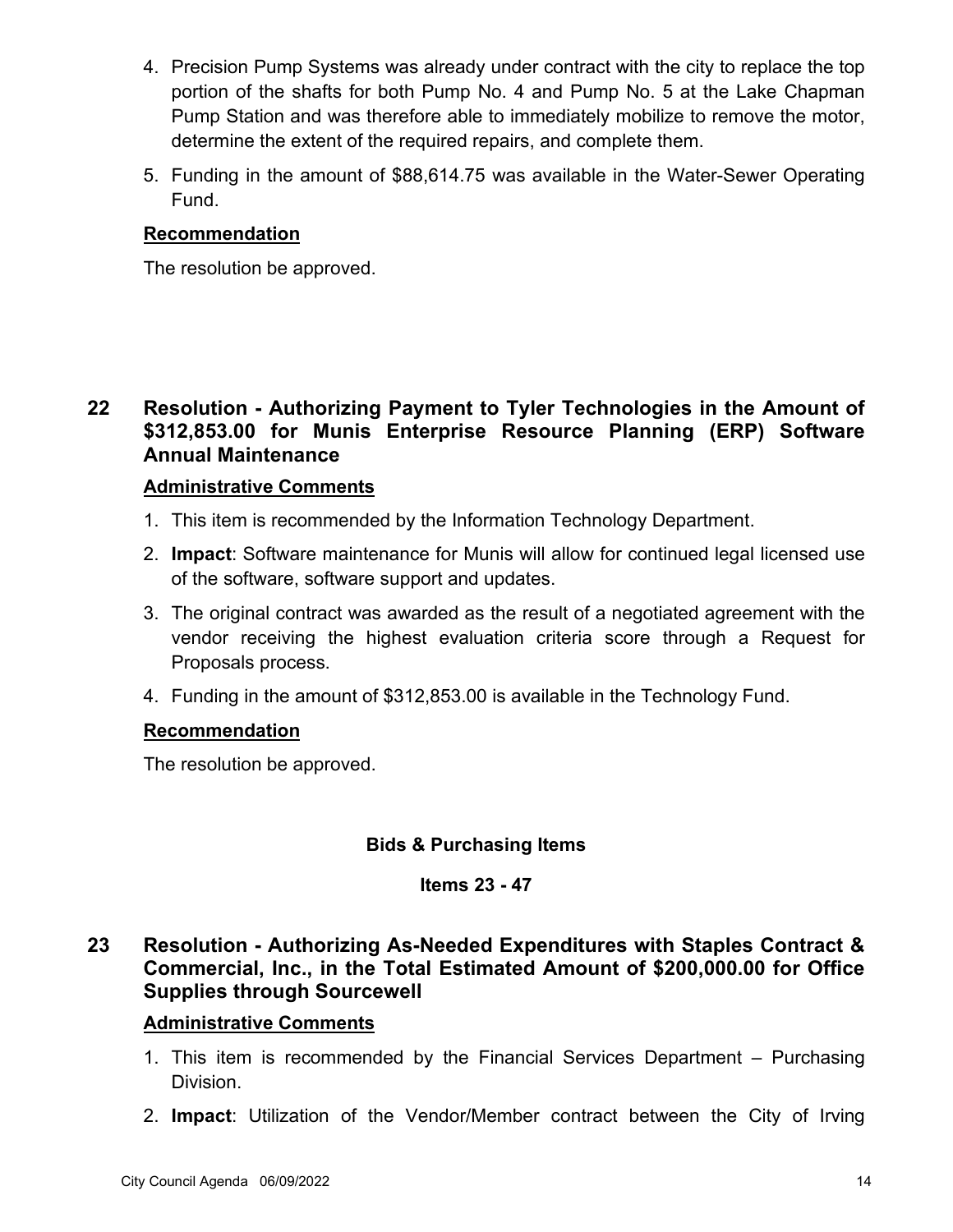and Staples Contract & Commercial, Inc., for utilization of Sourcewell Contract No. 012320-SCC Office Supplies, which expires April 6, 2024, will allow for as-needed purchases of office supplies.

3. Funding for Fiscal Year 2021-22 is available in various departmental budgets within various funds, while funding for Fiscal Year 2022-23 is subject to budget appropriation.

| <b>Vendor</b>                  | <b>Spending</b><br>Term | <b>Total</b><br><b>Estimated</b><br><b>Amount</b> | <b>Fiscal</b><br>Year(s) |
|--------------------------------|-------------------------|---------------------------------------------------|--------------------------|
| Staples Contract & Commercial, | $6/10/22 -$             | \$100,000.00                                      | 2021-22                  |
| Inc.                           | 4/6/23                  | \$100,000.00                                      | 2022-23                  |
|                                | <b>TOTAL</b>            | \$200,000.00                                      |                          |

### **Recommendation**

The resolution be approved.

## **24 Resolution - Renewing the Annual Contract with Red Wing Shoe Store in the Total Estimated Amount of \$105,000.00 for Work Boots for Field Employees**

- 1. This item is recommended by the Financial Services Department Purchasing Division and the Human Resources Department.
- 2. **Impact**: Renewal of this contract will allow the City to continue to procure work boots which prevent injuries for employees in departments with field operations work. Specific exposures have been assessed to provide the best foot protection for employees based on their working conditions. This type of personal protective equipment improves the safety for these employees.
- 3. This renewal establishes the continuation of an annual contract to provide work boots for city employees with an increase in contract value of approximately 10% to accommodate the properly documented price escalation requested by the vendor. This is the second and final, one-year renewal option. The current contract expires on June 30, 2022.
- 4. Departments using the protective footwear include Water Utilities, Solid Waste Services, Parks & Recreation, Traffic & Transportation, and other general government departments.
- 5. Funding for Fiscal Year 2021-22 is available in various departmental budgets within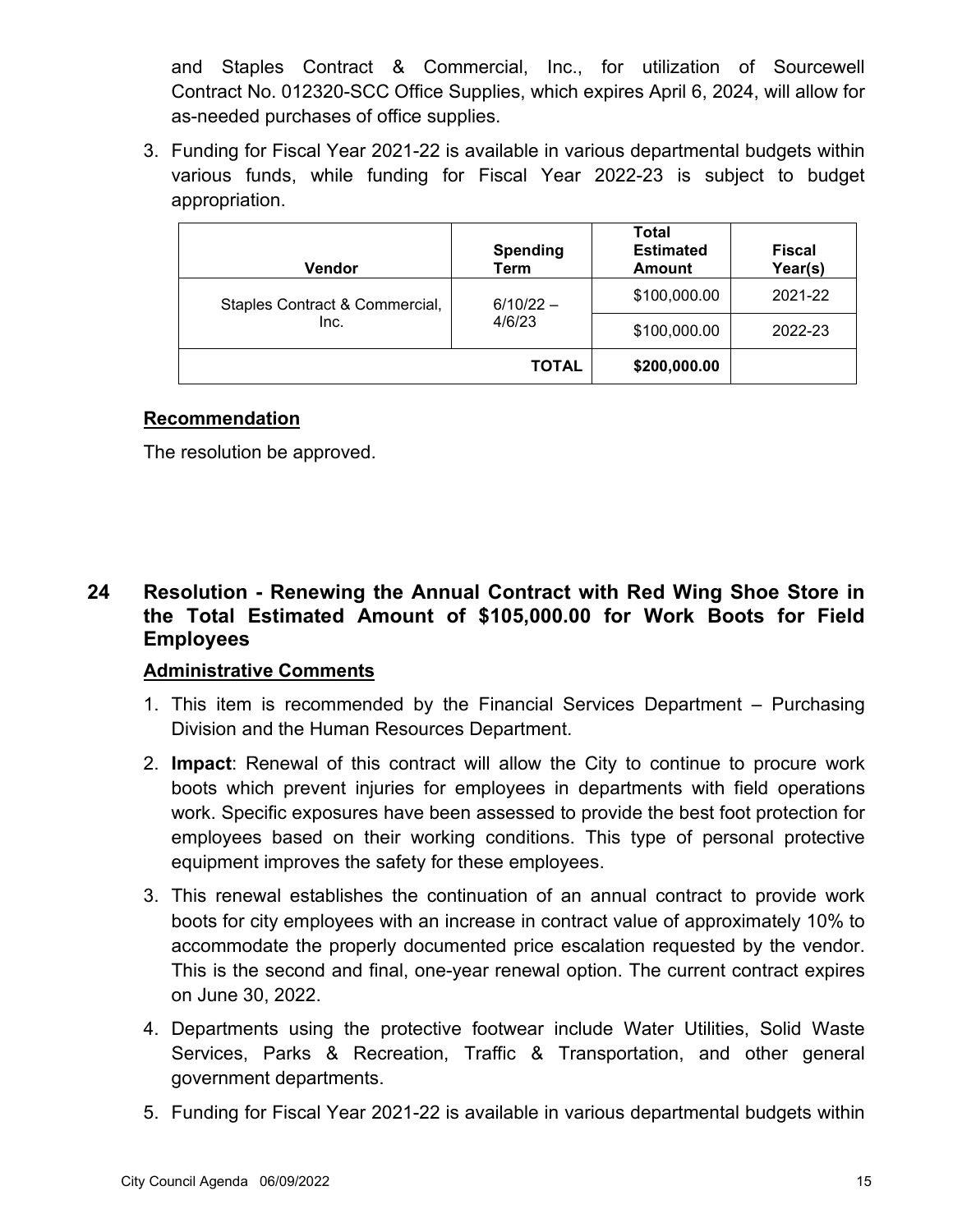|                 |  |  |  | various funds, while funding for Fiscal Year 2022-23 is subject to budget |  |  |
|-----------------|--|--|--|---------------------------------------------------------------------------|--|--|
| appropriations. |  |  |  |                                                                           |  |  |

| <b>Vendor</b>       | <b>Contract Term</b> | <b>Total</b><br><b>Estimated</b><br><b>Amount</b> | <b>Fiscal</b><br>Year(s) |
|---------------------|----------------------|---------------------------------------------------|--------------------------|
|                     |                      | \$35,000.00                                       | 2021-22                  |
| Red Wing Shoe Store | $7/1/22 - 6/30/23$   | \$70,000.00                                       | 2022-23                  |
| TOTAL               |                      | \$105,000.00                                      |                          |

The resolution be approved.

**25 Resolution - Renewing the Contracts with Green Planet, Inc., US Ecology Houston, and W. Two Plus, Inc., and Approving Expenditures with Green Planet, Inc., and W. Two Plus, Inc., for Categories a and C, Respectively, in the Estimated Amount of \$275,000.00 for Regulated Environmental Services for a Two-Year Period**

- 1. This item is recommended by the Human Resources Department and the Fleet Services Division.
- 2. **Impact:** Regulated Environmental Risk Services are necessary to the City of Irving's field operations and are required to keep the City of Irving safe and compliant with hazardous substances regulations per the Texas Commission on Environmental Quality (TCEQ) and Texas State Department of Health Services (TSDHS).
- 3. This contract includes the following components: Component A, hazardous waste pickup, transport, and disposal; Component B, emergency standby response for hazardous materials incidents; and Component C, fuel storage tank regulatory testing, maintenance, and management. While Components A and C are utilized for specific ongoing annual services for which estimated spending is shown below, all three components are subject to utilization in emergency situations and any emergency expenditures of \$50,000 or more individually will be brought to Council for ratification when the emergency services are complete.
- 4. This renewal establishes the continuation of contracts for regulated environmental risk services. The original contracts were awarded to the respondents receiving the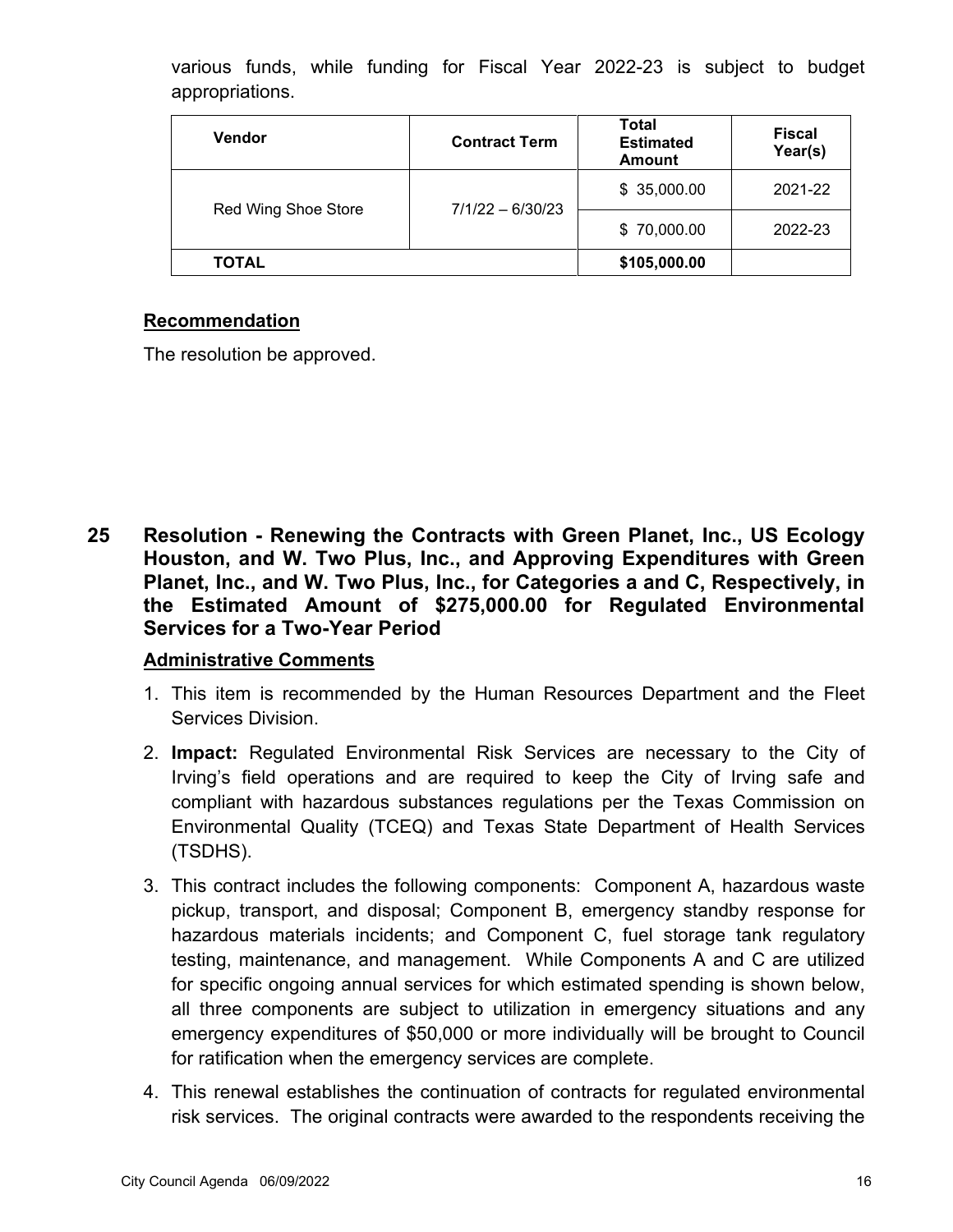highest evaluation criteria score through a Request for Proposals process. This is the only two-year renewal option for these contracts, which expire on June 30, 2022.

- 5. The award amount for Component A has increased to cover additional services required by Water Utilities for the removal of sodium hypochlorite in conjunction with preventative maintenance required for chlorine booster pumps.
- 6. The award amount for Component C has also increased due to additional TCEQ testing requirements and documented increases in the cost of parts used in performance of these services of up to 49%.
- 7 Funding for Fiscal Year 2021-22 for Components A and C is available in various departmental budgets within various funds, and in the Municipal Drainage Utility, Garage, and Self-Insurance funds and funding for emergency usage of all categories is available in the Self-Insurance Fund, while funding for Fiscal Years 2022-23 and 2023-24 is subject to budget appropriation.

|                                          |                  |                       | FY.<br>2021-22                 | <b>FY</b><br>2022-23    | <b>FY</b><br>2023-24    | <b>TOTAL</b>                   |
|------------------------------------------|------------------|-----------------------|--------------------------------|-------------------------|-------------------------|--------------------------------|
| Vendor                                   | <b>Component</b> | <b>Contract Term</b>  | Est. Amt.                      | Est. Amt.               | Est. Amt.               | <b>EST. AMT</b>                |
| Green<br>Planet,<br>Inc.                 | A                |                       | \$6,250                        | 25,000<br>\$            | 18,750<br>\$            | 50,000<br>\$                   |
| <b>US</b><br>Ecology<br>Houston.<br>Inc. | B                | $7/1/22 -$<br>6/30/24 | Emergency<br><b>Basis Only</b> | Emergency<br>Basis Only | Emergency<br>Basis Only | Emergency<br><b>Basis Only</b> |
| W. Two<br>Plus, Inc.                     | С                |                       | \$28,125                       | \$112,500               | \$84,375                | \$225,000                      |
|                                          |                  | <b>TOTAL</b>          | \$34.375                       | \$137,500               | \$103,125               | \$275,000                      |

### **Recommendation**

The resolution be approved.

## **26 Resolution - Rejecting the Single Bid Response for Fire Hose Administrative Comments**

- 1. This item is recommended by the Fire Department.
- 2. **Impact**: As-needed purchases of fire hose are necessary to replace aging hose which is an essential component of firefighting.
- 3. One bid was received in response to ITB No. 095L-22F for Fire Hose. However, staff recommends rejecting the single bid due to previous billing issues with the bidder. The department will explore other feasible procurement options that comply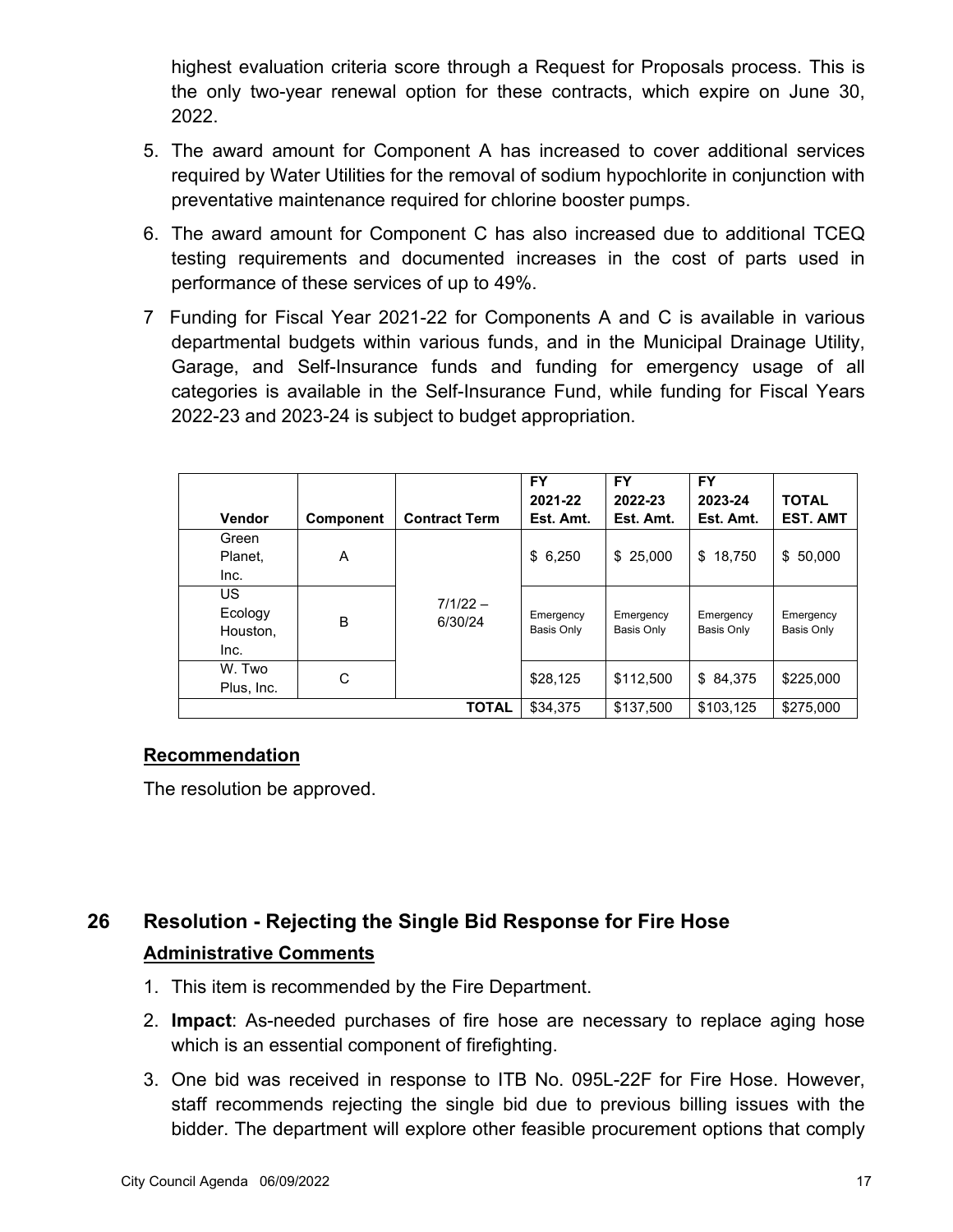with state law.

### **Recommendation**

The resolution be approved.

**27 Resolution - Approving As-Needed Expenditures with RCB Ventures, LLC, dba Tri-Tex Grass in the Total Estimated Amount of \$70,000.00 for Purchases, Repairs and Installation of Grass Sod, Sprigs and Turf Grass through the State of Texas Local Government Statewide Cooperative Purchasing Program (BuyBoard)**

#### **Administrative Comments**

- 1. This item is recommended by the Parks & Recreation Department.
- 2. **Impact**: Approval of this contract will allow for the purchase, repair and/or installation of grass sod or sprigs, and turf grass at soccer, football, baseball, softball, and cricket sports fields, as well as golf course tee boxes, fairways, and greens. Continuous maintenance and enhancements are essential to provide quality recreational facilities for the citizens of Irving. This contract will allow the department to quickly respond to issues requiring the repair of damaged turfgrass areas due to pests, disease, flood and/or freeze damage, etc.
- 3. A Vendor/Member contract between the City of Irving and RCB Ventures, LLC, dba Tri-Tex Grass, was approved on August 5, 2021, by Resolution No. 2021-275. The contract supports the utilization of BuyBoard Contract No. 641-21 for Indoor and Outdoor Sports Surfaces, Repair and Renovation, and Gym Floor Refinishing, which has been renewed through May 31, 2023, by BuyBoard.
- 4. Funding for Fiscal Year 2021-22 is available in the Parks & Recreation Department budget within the General Fund, while funding for Fiscal Year 2022-23 is subject to budget appropriation.

| <b>Vendor</b>                           | <b>Contract Term</b> | <b>Total Estimated</b><br>Amount | <b>Fiscal</b><br>Year(s) |
|-----------------------------------------|----------------------|----------------------------------|--------------------------|
| RCB Ventures, LLC,<br>dba Tri-Tex Grass |                      | \$10,000.00                      | 2021-22                  |
|                                         | $6/1/22 - 5/31/23$   | \$60,000.00                      | 2022-23                  |
|                                         | <b>TOTAL</b>         | \$70,000.00                      |                          |

### **Recommendation**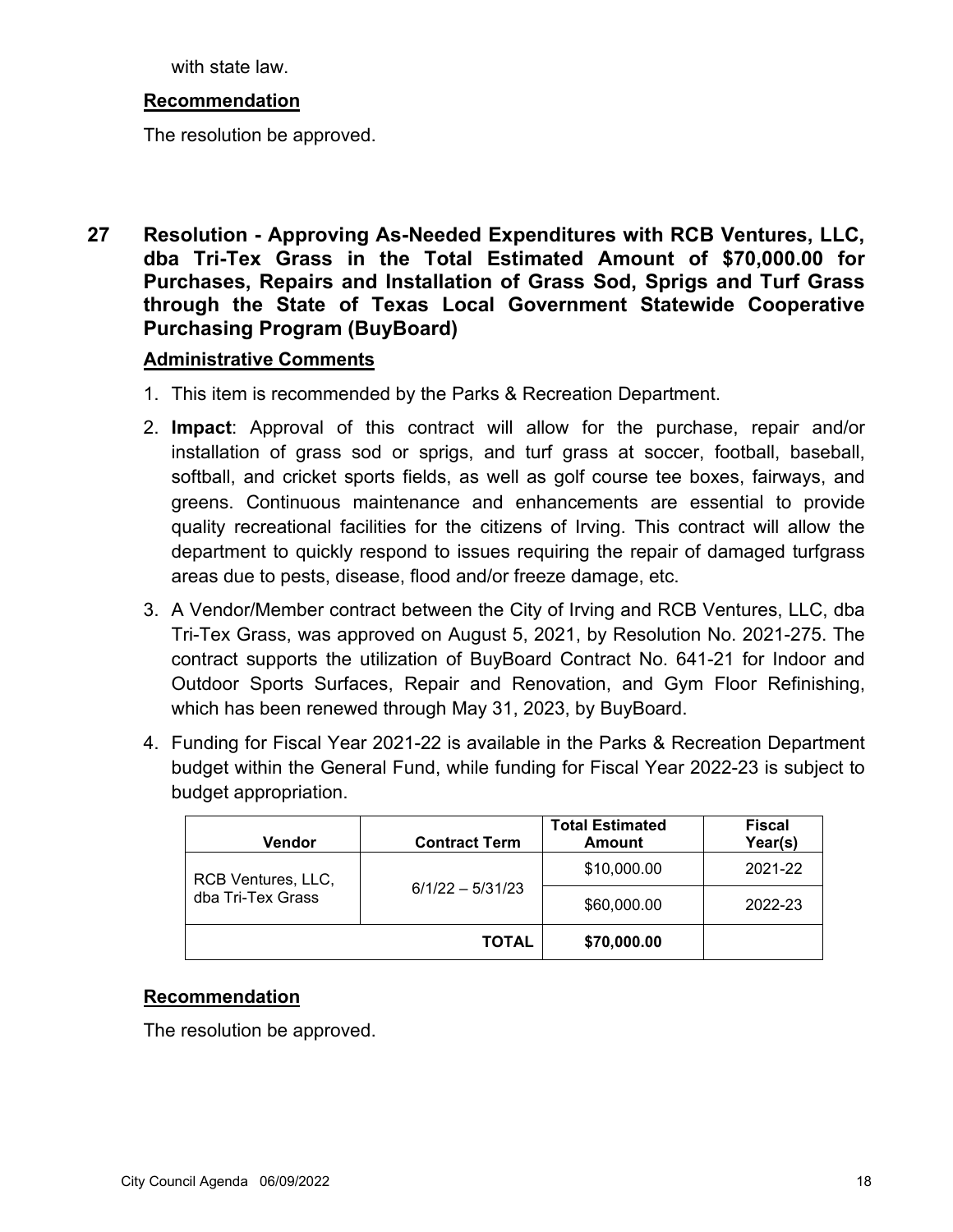**28 Resolution - Approving As-Needed Expenditures with SiteOne Landscape Supply, LLC, in the Total Estimated Amount of \$120,000.00 for Purchase of Ground Maintenance Materials, Greenhouse Supplies, Irrigation Parts, Supplies and Installation through the State of Texas Local Government Statewide Cooperative Purchasing Program (BuyBoard)**

### **Administrative Comments**

- 1. This item is recommended by the Parks & Recreation Department.
- 2. **Impact**: Approval of this item will allow the city to purchase grounds maintenance materials to improve the grounds in parks and athletic fields and greenhouse supplies to support the horticultural and urban forestry operations.
- 3. A Vendor/Member Contract between the City of Irving and SiteOne Landscape Supply, LLC, was approved on July 22, 2021, by Resolution No. 2021-258. The contract supports the utilization of BuyBoard Contract No. 611-20, for Grounds Maintenance Equipment, Irrigation Parts, Supplies and Installation, which has been renewed through May 31, 2023, by BuyBoard.
- 4. Funding for Fiscal Year 2021-22 is available in the Parks & Recreation Department budget within the General Fund, while funding for Fiscal Year 2022-23 is subject to budget appropriation.

| <b>Vendor</b>                     | <b>Contract</b><br>Term | Total<br><b>Estimated</b><br><b>Amount</b> | <b>Fiscal</b><br>Year(s) |
|-----------------------------------|-------------------------|--------------------------------------------|--------------------------|
| SiteOne Landscape Supply,<br>LLC. | $6/1/22 -$              | \$25,000.00                                | 2021-22                  |
|                                   | 5/31/23                 | \$95,000.00                                | 2022-23                  |
| <b>TOTAL</b>                      | \$120,000.00            |                                            |                          |

### **Recommendation**

The resolution be approved.

## **29 Resolution - Renewing the Contract with Greener Pastures Landscaping, LLC, in the Total Estimated Amount of \$495,204.00 for Mowing & Litter Control on TxDOT Rights of Way**

- 1. This item is recommended by the Parks & Recreation Department.
- 2. **Impact**: Landscape maintenance services help to enhance the visual impression of the city by providing mowing and litter control on TxDOT Rights of Way I-635,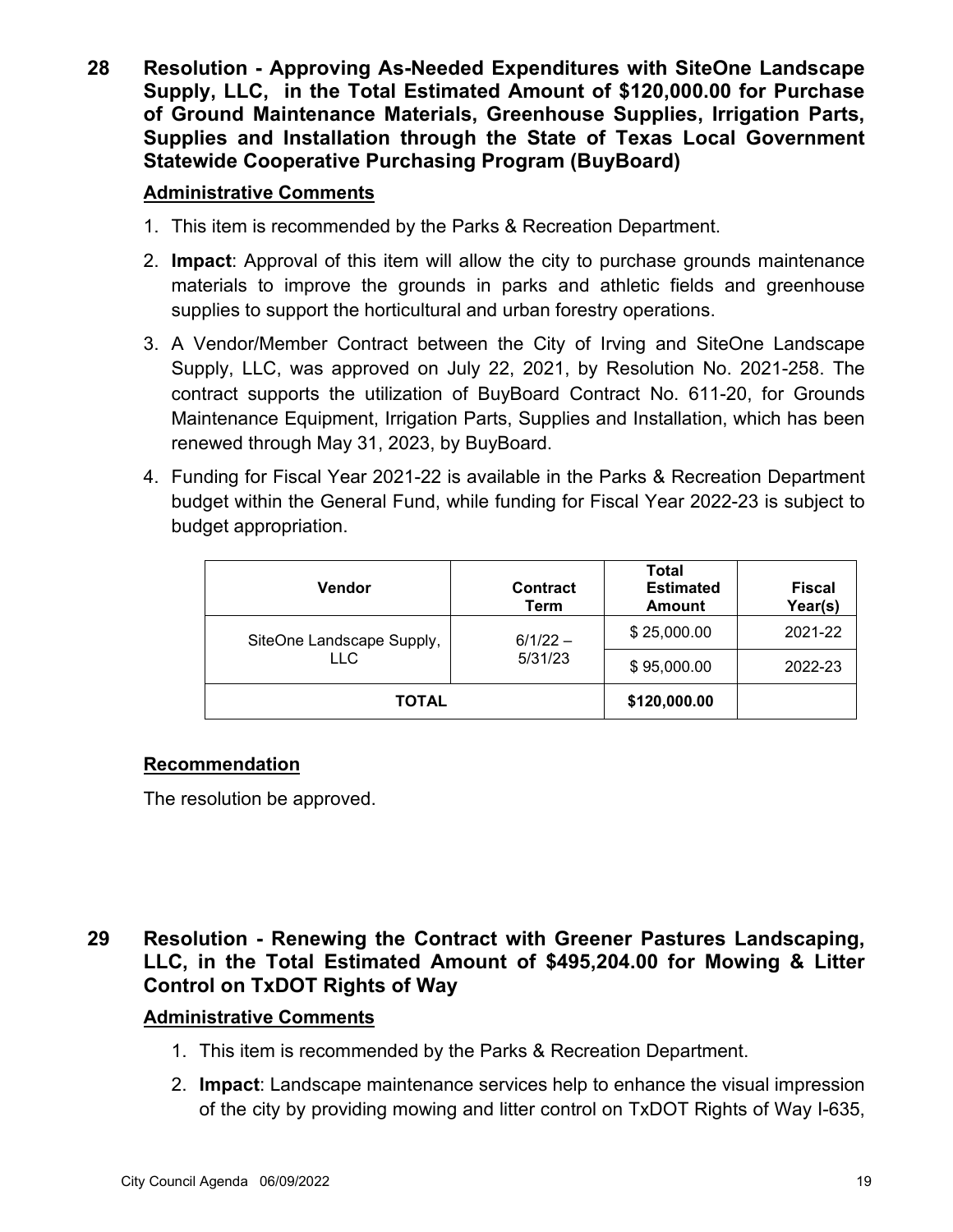Loop 12 and Hwy 114.

- 3. This renewal establishes the continuation of a contract to provide mowing and litter control on city rights of way and public properties. This is the second and final, two-year renewal option. The current contract expires on June 30, 2022.
- 4. Funding for Fiscal Year 2021-22 is available in the Parks & Recreation Department budget within the General Fund, while funding for Fiscal Years 2022-23 and 2023-24 is subject to budget appropriation.

| Vendor                                      | <b>Contract</b><br>Term | <b>Estimated</b><br><b>Expenditure</b> | <b>Fiscal</b><br>Year(s) |
|---------------------------------------------|-------------------------|----------------------------------------|--------------------------|
|                                             |                         | \$74,722.00                            | 2021-22                  |
| Greener Pastures Landscaping,<br><b>LLC</b> | $7/1/22 -$<br>6/30/24   | \$247,602.00                           | 2022-23                  |
|                                             |                         | \$172,880.00                           | 2023-24                  |
|                                             | <b>TOTAL</b>            | \$495,204.00                           |                          |

### **Recommendation**

The resolution be approved.

## **30 Resolution - Approving and Accepting the Bids of Emami Enterprises, Inc., and M.A.N.S. Distributors, Inc., in the Total Estimated Amount of \$220,700.00 for Janitorial Supplies**

- 1. This item is recommended by the Parks & Recreation and the Capital Improvement Program departments.
- 2. **Impact**: Approval of this award will allow City departments to procure janitorial supplies needed to maintain a safe and healthy atmosphere and meet the City's Green Initiative goals. Group I includes paper products such as EcoLogo certified paper towels containing 100% recycled fiber and toilet tissue made from 100% recycled fiber meeting or exceeding EPA guidelines for post-consumer content; Group II includes conventional janitorial supplies such as brushes, mops, soaps, all-purpose cleaners, bug spray, gloves, etc.; Group III provides environmentally friendly janitorial supplies; and Group IV provides non-stock janitorial items that can be purchased directly by City departments.
- 3. This award establishes an annual contract for the continuation of providing janitorial supplies. This contract is subject to two, one-year renewal options.
- 4. M/WBE participation in this award is 100%.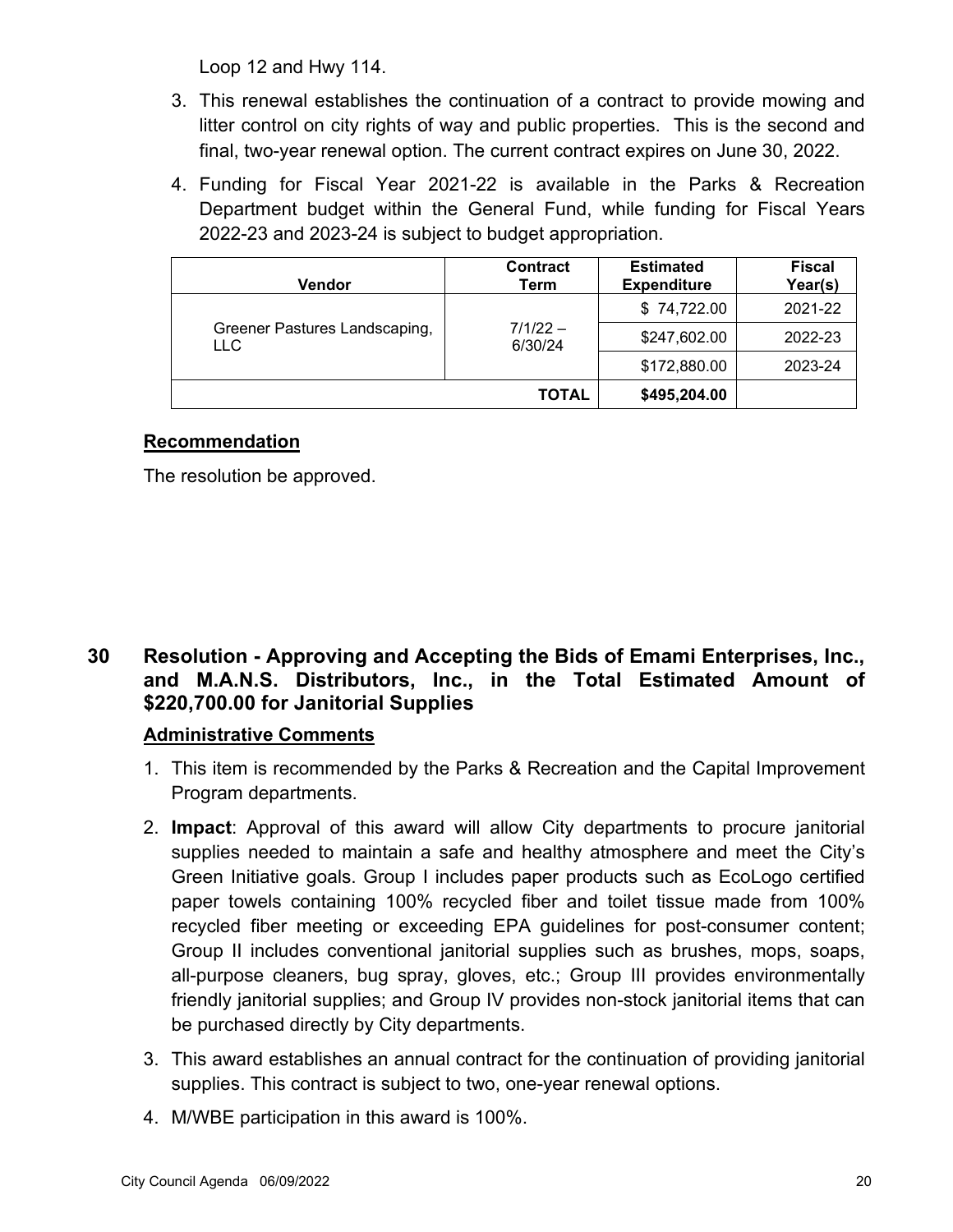5. Funding for Fiscal Year 2021-22 is available in various departmental budgets within various funds, while funding for Fiscal Year 2022-23 is subject to budget appropriation.

| <b>Vendor</b>                  | Group    | Contract<br>Term | <b>Estimated</b><br><b>Expenditures</b><br>FY 2021-22 | <b>Estimated</b><br><b>Expenditures</b><br>FY 2022-23 | Total<br><b>Estimated</b><br><b>Expenditure</b> |
|--------------------------------|----------|------------------|-------------------------------------------------------|-------------------------------------------------------|-------------------------------------------------|
| Emami<br>Enterprises, Inc.     | 1, 3 & 4 | $6/10/22 -$      | \$60,000.00                                           | \$120,000.00                                          | \$180,000.00                                    |
| M.A.N.S.<br>Distributors, Inc. | 2        | 5/31/23          | \$14,000.00                                           | \$ 26,700.00                                          | \$40,700.00                                     |
|                                |          | <b>TOTAL</b>     | \$74,000.00                                           | \$146,700.00                                          | \$220,700.00                                    |

### **Recommendation**

The resolution be approved.

## **31 Resolution - Approving and Accepting the Bids of Turf Aggregates, LLC, dba Turf Materials, and SiteOne Landscape Supply, LLC, in the Total Estimated Amount of \$120,000.00 for Parks Ground Maintenance Materials Administrative Comments**

- 1. This item has been recommended by Parks & Recreation and Capital Improvement Program departments.
- 2. **Impact**: **This item supports the Drainage Solutions for a Better Tomorrow program.** Approval of this item will allow the city to purchase grounds maintenance materials for the maintenance of park grounds, athletic fields, and drainage channels to meet the standards established for the long-term sustainability for each department's specific areas of responsibilities.
- 3. This award establishes annual contracts for the continuation of providing park grounds maintenance materials. The contract is subject for two, one year renewal options.
- 4. The lowest responsive, responsible bidders for items 1, 2, and 4-13 are recommended for award as shown below. The department will issue a separate bid for item 3, red dog cinders, as no responsive bids were received for this item.
- 5. Funding for Fiscal Year 2021-22 is available in the Parks & Recreation Department budget within the General Fund and in the Municipal Drainage Utility Operating Fund, while funding for Fiscal Year 2022-23 is subject to budget appropriation.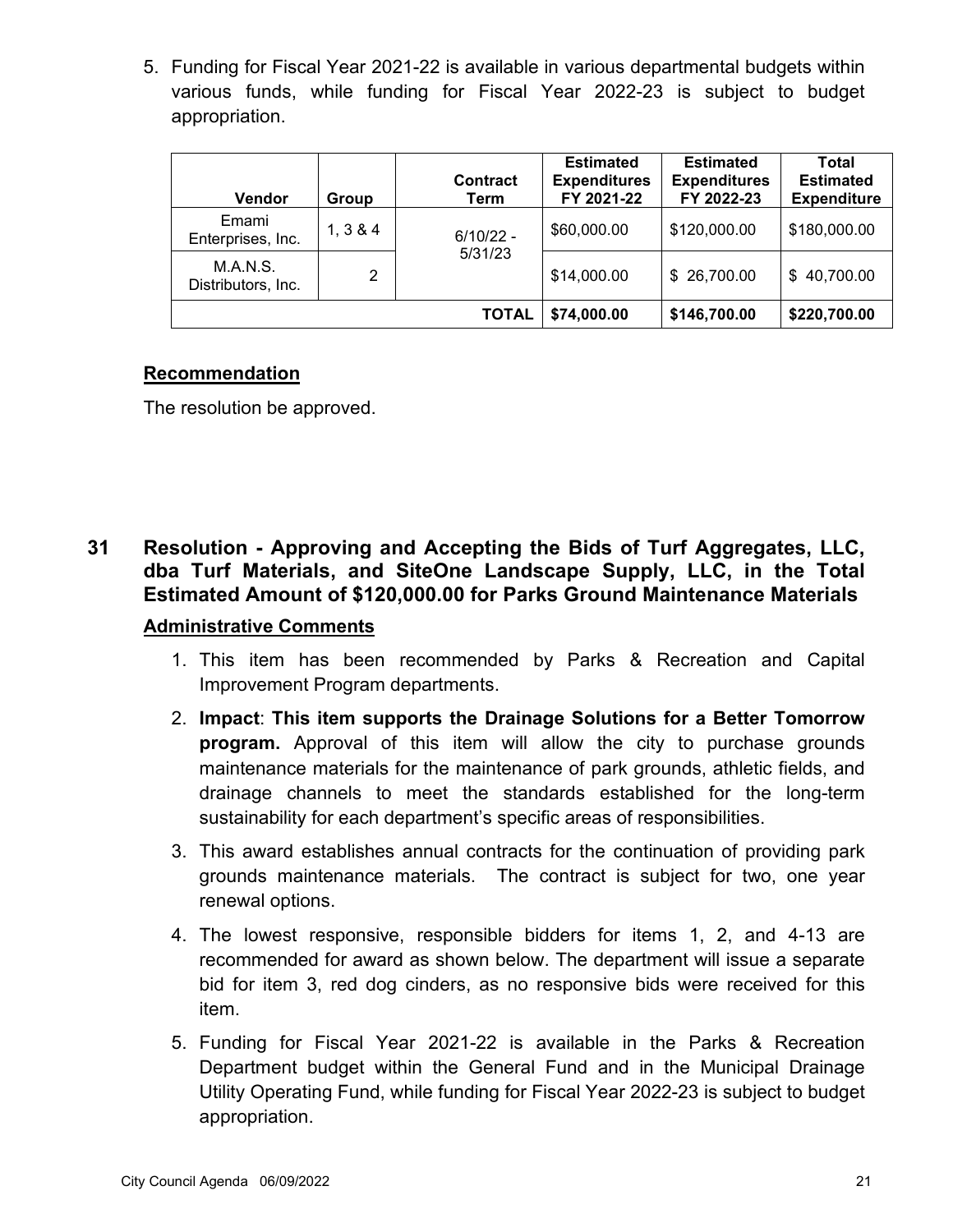| <b>Vendor</b>                                           | Item#         | <b>Contract Term</b> | Est.<br><b>Expenditure</b><br>FY 2021-22 | Est.<br><b>Expenditure</b><br>FY 2022-23 | Total<br><b>Estimated</b><br><b>Expenditure</b> |
|---------------------------------------------------------|---------------|----------------------|------------------------------------------|------------------------------------------|-------------------------------------------------|
| Turf<br>Aggregates,<br>LLC dba Turf<br><b>Materials</b> | 2, 5, 6, 9-13 | $6/10/22 -$          | \$26,416.00                              | \$52,835.00                              | \$79,251.00                                     |
| <b>SiteOne</b><br>Landscape<br>Supply, LLC              | $1, 4, 7-8$   | 5/31/23              | \$12,818.00                              | \$25,636.00                              | \$38,454.00                                     |
|                                                         |               | <b>TOTAL</b>         | \$36,890.00                              | \$78,471.00                              | \$120,000.00                                    |

The resolution be approved.

## **32 Resolution - Cancelling the Contract with Global Building Maintenance, Inc., for Custodial Services for the Irving Arts Center**

### **Administrative Comments**

- 1. This item is recommended by the Irving Arts Center.
- 2. **Impact**: Custodial services ensure that Irving Arts Center facilities are clean and attractive for clients as well as patrons of various events.
- 3. Due to issues with contract fulfillment, it is necessary to cancel and rebid this contract.
- 4. Global Building Maintenance, Inc., was duly notified of the contract cancellation on May 2, 2022 pursuant to contract requirements.

### **Recommendation**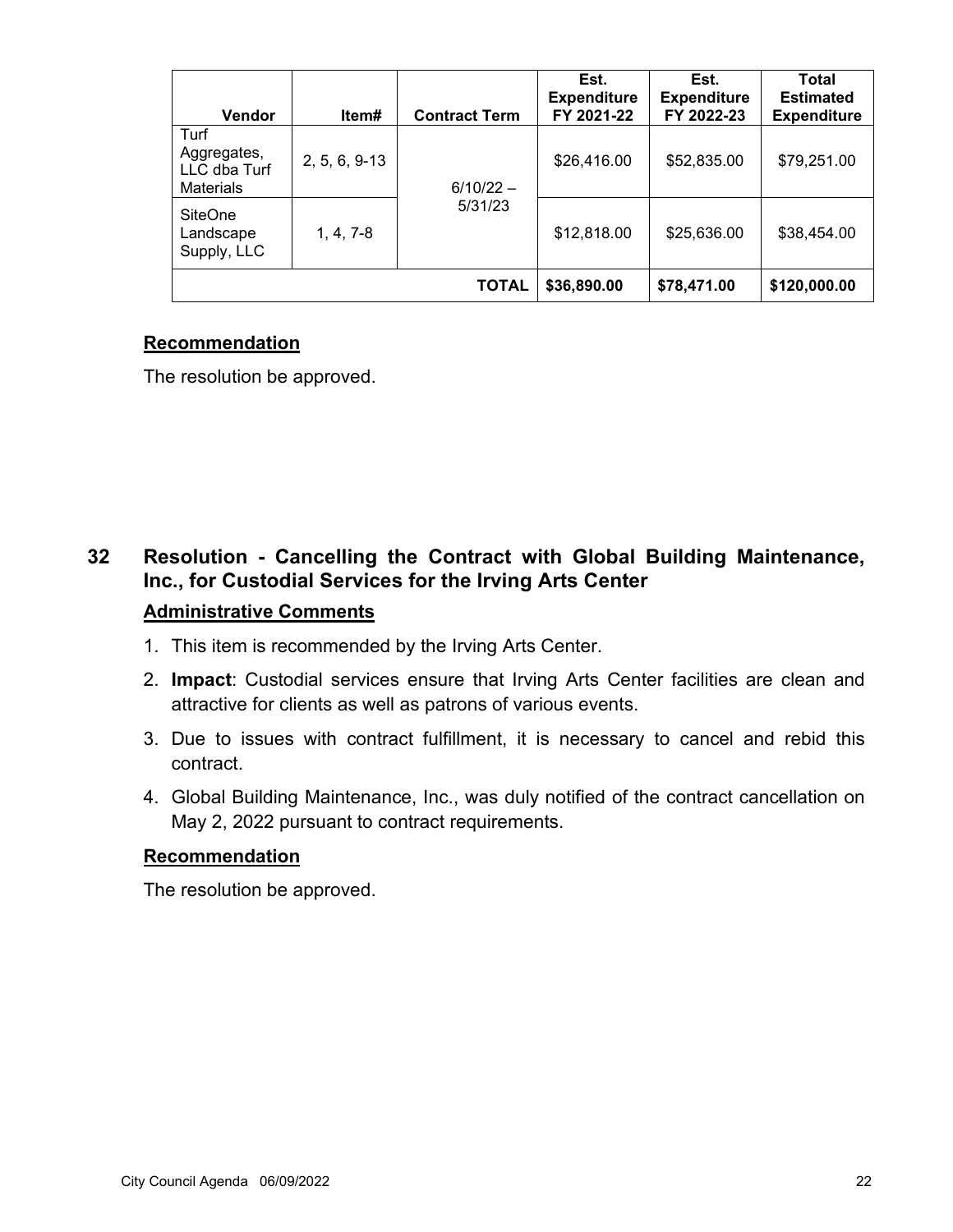**33 Resolution - Approving As-Needed Expenditures with Gomez Floor Covering, Inc., dba GFC Contracting in the Total Estimated Amount of \$353,000.00 for Flooring Purchases, Installation and Repair Services through the State of Texas Local Government Statewide Cooperative Purchasing Program (BuyBoard)**

### **Administrative Comments**

- 1. This item is recommended by the Capital Improvement Program and Parks & Recreation departments.
- 2. **Impact**: Approval of this contract will allow the city to purchase carpet and tile flooring, stage floor finishing, concrete polishing, grinding and staining services. Flooring damage must be addressed quickly and efficiently to maintain the appearance, cleanliness, and safety of City facilities.
- 3. A Vendor/Member contract between the City of Irving and Gomez Floor Covering, Inc., dba GFC Contracting was approved on July 22, 2021, by RES-2021-259. The contract supports the utilization of BuyBoard Contract No. 642-21 for Carpet and Tile Flooring, Stage Floor Refinishing, Concrete Polishing, Grinding and Staining, which has been renewed through May 31, 2023, by BuyBoard.
- 4. Upcoming projects under this contract will include flooring replacement at the Heritage Senior Center.
- 5. Funding for Fiscal Year 2021-22 is available in various departmental budgets within various funds, while funding for Fiscal Year 2022-23 is subject to budget appropriation.

| <b>Vendor</b>                | <b>Contract Term</b> | Total<br><b>Estimated</b><br><b>Amount</b> | <b>Fiscal</b><br>Year(s) |
|------------------------------|----------------------|--------------------------------------------|--------------------------|
| Gomez Floor Covering,        |                      | \$125,000.00                               | 2021-22                  |
| Inc., dba GFC<br>Contracting | $6/1/22 - 5/31/23$   | \$228,000.00                               | 2022-23                  |
|                              | <b>TOTAL</b>         | \$353,000.00                               |                          |

### **Recommendation**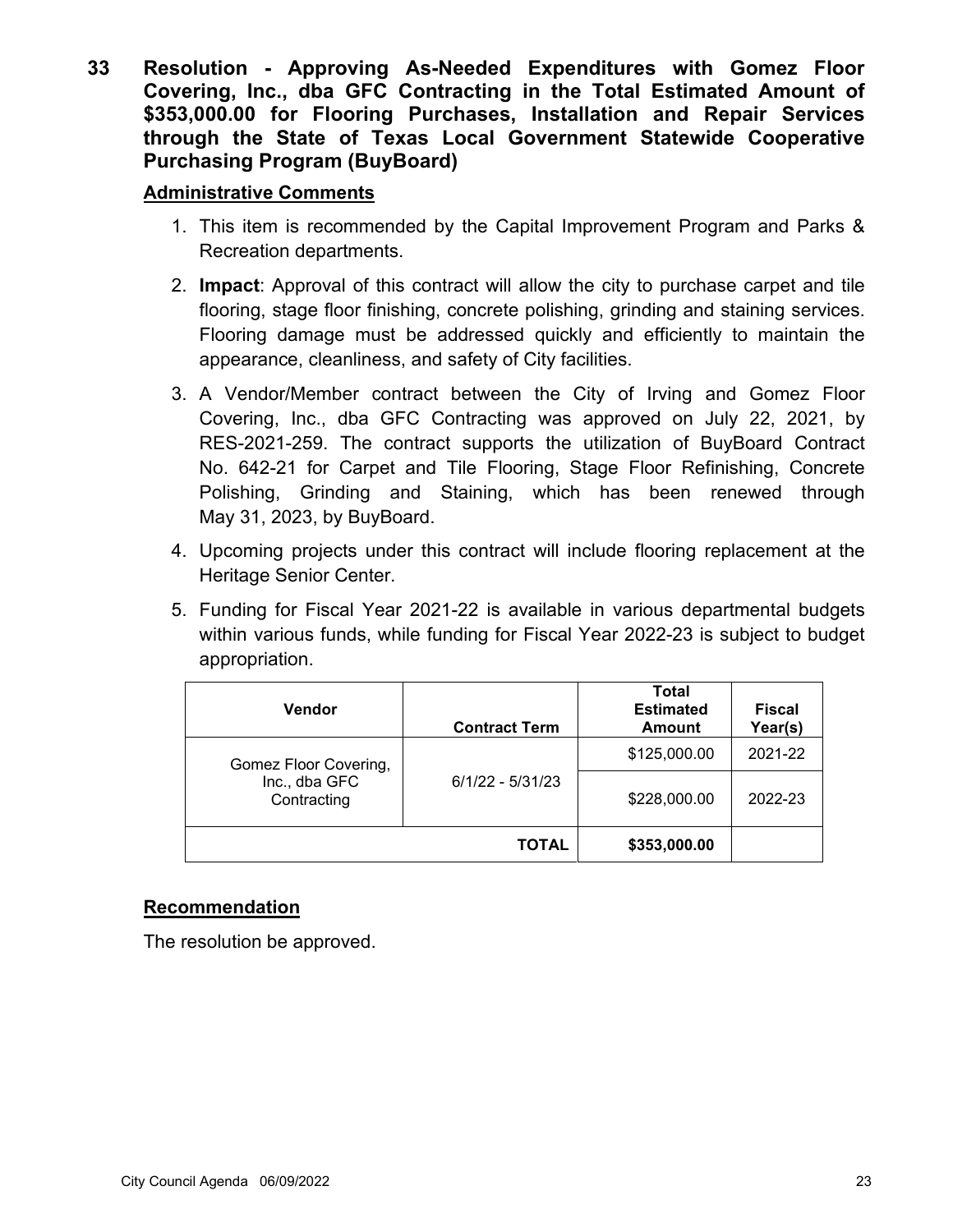**34 Resolution - Approving a Professional Services Agreement with Halff Associates, Inc., in an Amount Not to Exceed \$600,000.00 for Right-of-Way Acquisition and Real Estate Appraisal Services Associated with Roadway Projects**

- 1. This item is recommended by the Capital Improvement Program (CIP) Department.
- 2. **Impact**: **This item supports the Road to the Future program.** Approval of this agreement with Hallf Associates, Inc., for right-of-way acquisition services and real estate appraisal services associated with roadway projects will allow city staff to proceed with ongoing and future CIP projects in a timely and effective manner.
- 3. Right-of-way acquisition services are related to the purchase of various real property interests to accommodate multiple currently pending and future as-needed CIP projects. The right-of-way acquisitions will primarily involve securing easements, properties in fee, temporary construction licenses, and other real estate interests including, but not limited to water, wastewater, drainage and other right-ofway from residential and commercial properties in the City of Irving. Right-of-way acquisitions must be made in accordance with (i) the city's Charter, which requires the Mayor signature on all conveyances made or any entered into by the city (ii) on a form approved by City Attorney's office; and (iii) in accordance with sections 16- 27 of the city's Code of Ordinances.
- 4. Real estate appraisal services are related to the as-needed appraisal of real property or a real property interest owned or held by the city, and the acquisition of various types of easements and other real property interests for ongoing and future CIP infrastructure projects. Real estate appraisal services may be required by the city on a case-by-case basis in accordance with the city's needs. The appraisal of real property or a real property interest may be required to determine the fair market value or appraisal value for the sale or exchange of real property or a real property interest owned or held by the city, and may be required for general real estate acquisitions, as needed by the city, and right-of-way acquisitions, and for compliance with TxDOT, FHA, FHWA, and other state and/or federal laws, rules, and regulations.
- 5. A Request for Proposals was issued for these services with the intent to award three contracts associated with Water/Wastewater, Road to the Future, and Drainage Solutions for a Better Tomorrow projects respectively, and proposals were received from 17 firms. Of those firms, Halff Associates, Inc. was determined to be one of three most highly qualified providers with reasonable fees for right-of-way acquisition services and real estate appraisal services and will generally be assigned to complete these services for projects associated with roadway projects; however, they may also be called upon to provide assistance within the other two categories should the designated firms not have the capacity to accommodate the city's needs at any given time.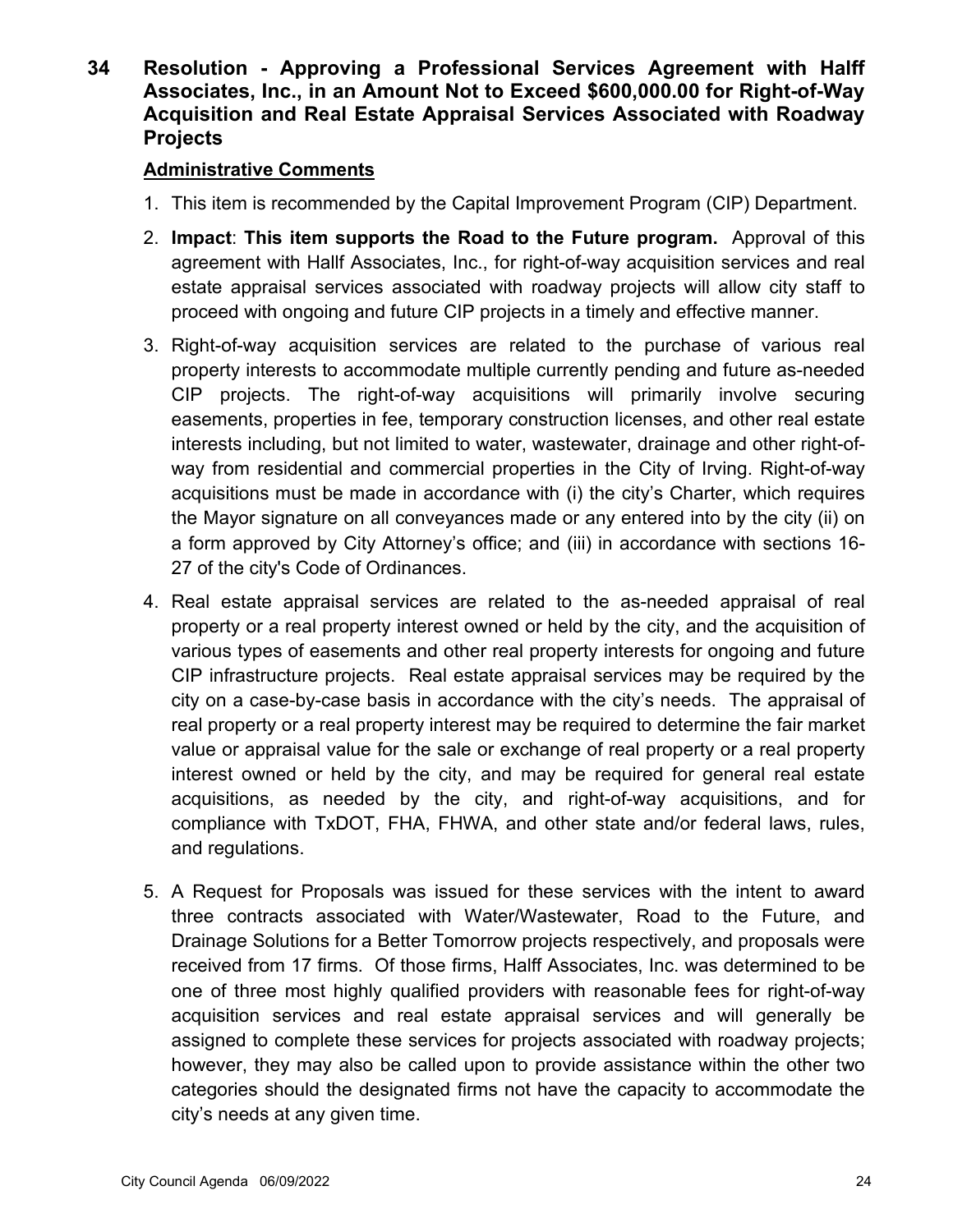- 6. Funding for Fiscal Year 2021-22 is available in various project funds, while funding for Fiscal Year 2022-23 is subject to budget appropriation.
- 7. Because this annual contract runs from June 2022 through June 2023, it is possible that more than the estimated amounts shown in the chart below may be spent in one operating year or the other as long as there are budget funds available to accommodate that year's additional purchases and the total contract award amount is not exceeded.

| Vendor                 | <b>Contract Term</b>       | <b>Estimated</b><br><b>Expenditure</b> | Fiscal<br>Year(s) |
|------------------------|----------------------------|----------------------------------------|-------------------|
| Halff Associates, Inc. | $6/9/2022 -$               | \$300,000.00                           | 2021-22           |
|                        | 6/8/23                     | \$300,000.00                           | 2022-23           |
|                        | TOTAL AMOUNT NOT TO EXCEED | \$600,000.00                           |                   |

The resolution be approved.

**35 Resolution - Approving a Professional Services Agreement with HDR Engineering, Inc., in an Amount Not to Exceed \$600,000.00 for Right-of-Way Acquisition and Real Estate Appraisal Services Associated with Drainage Projects**

- 1. This item is recommended by the Capital Improvement Program (CIP) Department.
- 2. **Impact**: **This item supports the Drainage Solutions for a Better Tomorrow program.** Approval of this agreement with HDR Engineering, Inc., for right-of-way acquisition and real estate appraisal services associated with drainage projects will allow city staff to proceed with ongoing and future CIP projects in a timely and effective manner.
- 3. Right-of-way acquisition services are related to the purchase of various real property interests to accommodate multiple currently pending and future as-needed CIP projects. The right-of-way acquisitions will primarily involve securing easements, properties in fee, temporary construction licenses, and other real estate interests including, but not limited to water, wastewater, drainage and other right-of-way from residential and commercial properties in the City of Irving. Right-of-way acquisitions must be made in accordance with (i) the city's Charter, which requires the Mayor's signature on all conveyances made or any entered into by the city; (ii) on a form approved by City Attorney's office; and (iii) in accordance with sections 16-27 of the city's Code of Ordinances.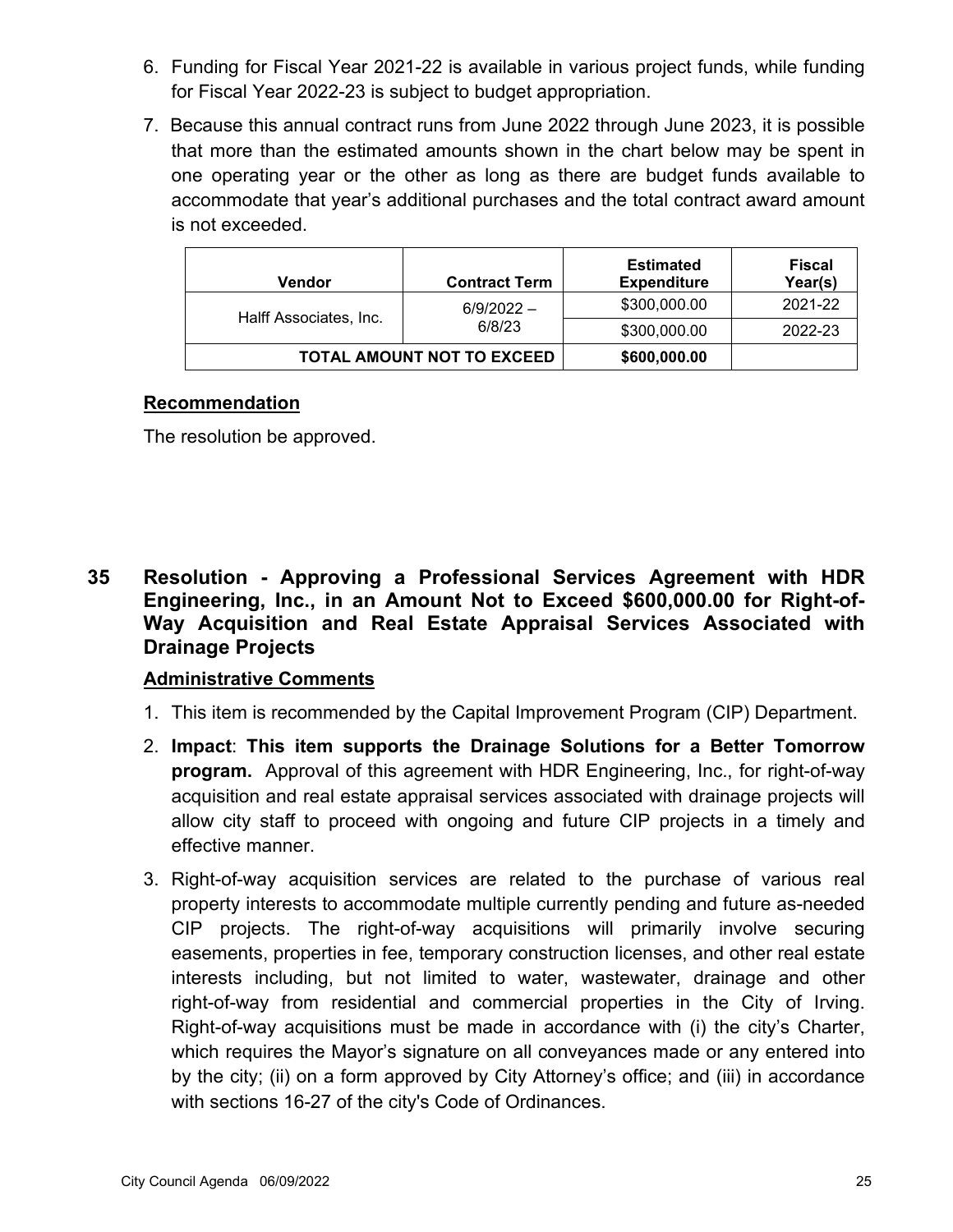- 4. Real estate appraisal services are related to the as-needed appraisal of real property or a real property interest owned or held by the city, and the acquisition of various types of easements and other real property interests for ongoing and future CIP infrastructure projects. Real estate appraisal services may be required by the city on a case-by-case basis in accordance with the city's needs. The appraisal of real property or a real property interest may be required to determine the fair market value or appraisal value for the sale or exchange of real property or a real property interest owned or held by the city, and may be required for general real estate acquisitions, as needed by the city, and right-of-way acquisitions, and for compliance with TxDOT, FHA, FHWA, and other state and/or federal laws, rules, and regulations.
- 5. A Request for Proposals was issued for these services with the intent to award three contracts associated with Water/Wastewater, Road to the Future, and Drainage Solutions for a Better Tomorrow projects respectively, and proposals were received from 17 firms. Of those firms, HDR Engineering, Inc. was determined to be one of three most highly qualified providers with reasonable fees for right-of-way acquisition services and real estate appraisal services and will generally be assigned to complete these services for projects associated with drainage projects; however, they may also be called upon to provide assistance within the other two categories should the firms designated for those categories not have the capacity to accommodate the city's needs at any given time.
- 6. Funding for Fiscal Year 2021-22 is available in various project funds, while funding for Fiscal Year 2022-23 is subject to budget appropriation.
- 7. Because this annual contract runs from June 2022 through June 2023, it is possible that more than the estimated amounts shown in the chart below may be spent in one operating year or the other as long as there are budget funds available to accommodate that year's additional purchases and the total contract award amount is not exceeded.

| Vendor                            | <b>Contract Term</b> | <b>Estimated</b><br><b>Expenditure</b> | Fiscal<br>Year(s) |
|-----------------------------------|----------------------|----------------------------------------|-------------------|
| HDR Engineering, Inc.             | $6/9/22 - 6/8/23$    | \$300,000.00                           | 2021-22           |
|                                   |                      | \$300,000.00                           | 2022-23           |
| <b>TOTAL AMOUNT NOT TO EXCEED</b> |                      | \$600,000.00                           |                   |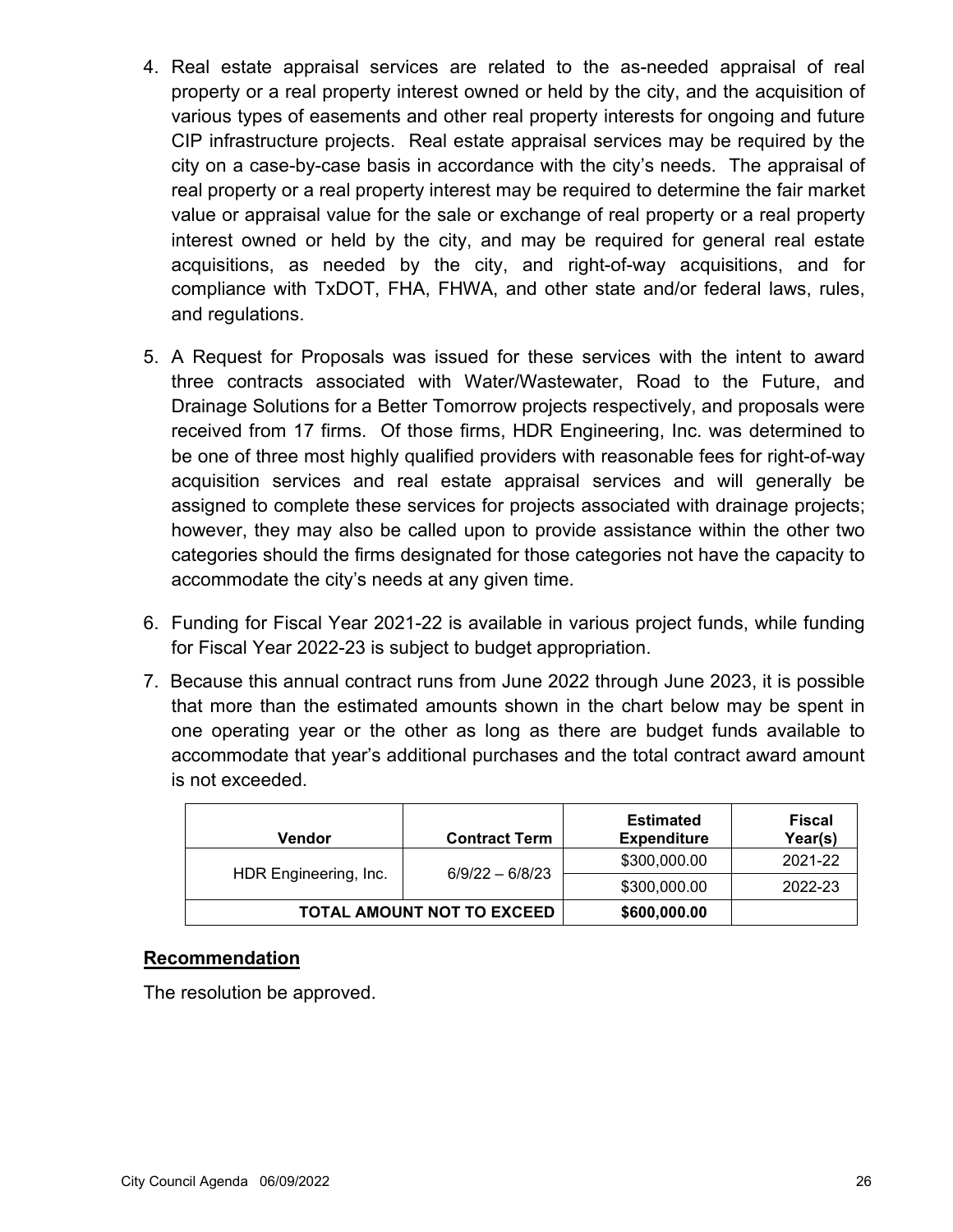**36 Resolution - Approving a Professional Services Agreement with Array Technologies, Inc., in an Amount Not to Exceed \$600,000.00 for Right-of-Way Acquisition and Real Estate Appraisal Services Associated with Water/Wastewater Projects**

- 1. This item is recommended by the Capital Improvement Program (CIP) Department.
- 2. **Impact**: Approval of this agreement with Array Technologies, Inc., for right-of-way acquisition services and real estate appraisal services associated with water/wastewater projects will allow city staff to proceed with ongoing and future CIP projects in a timely and effective manner.
- 3. Right-of-way acquisition services are related to the purchase of various real property interests to accommodate multiple currently pending and future as-needed CIP projects. The right-of-way acquisitions will primarily involve securing easements, properties in fee, temporary construction licenses, and other real estate interests including, but not limited to water, wastewater, drainage and other right-ofway from residential and commercial properties in the City of Irving. Right-of-way acquisitions must be made in accordance with (i) the city's Charter, which requires the Mayor signature on all conveyances made or any entered into by the city (ii) on a form approved by City Attorney's office; and (iii) in accordance with sections 16- 27 of the city's Code of Ordinances.
- 4. Real estate appraisal services are related to the as-needed appraisal of real property or a real property interest owned or held by the city, and the acquisition of various types of easements and other real property interests for ongoing and future CIP infrastructure projects. Real estate appraisal services may be required by the city on a case-by-case basis in accordance with the city's needs. The appraisal of real property or a real property interest may be required to determine the fair market value or appraisal value for the sale or exchange of real property or a real property interest owned or held by the city, and may be required for general real estate acquisitions, as needed by the city, and right-of-way acquisitions, and for compliance with TxDOT, FHA, FHWA, and other state and/or federal laws, rules, and regulations.
- 5. A Request for Proposals was issued for these services with the intent to award three contracts associated with Water/Wastewater, Road to the Future, and Drainage Solutions for a Better Tomorrow projects respectively, and proposals were received from 17 firms. Of those firms, Array Technologies, Inc. was determined to be one of three most highly qualified providers with reasonable fees for right-of-way acquisition services and real estate appraisal services and will generally be assigned to complete these services for projects associated with water/wastewater projects; however, they may also be called upon to provide assistance within the other two categories should the designated firms not have the capacity to accommodate the city's needs at any given time.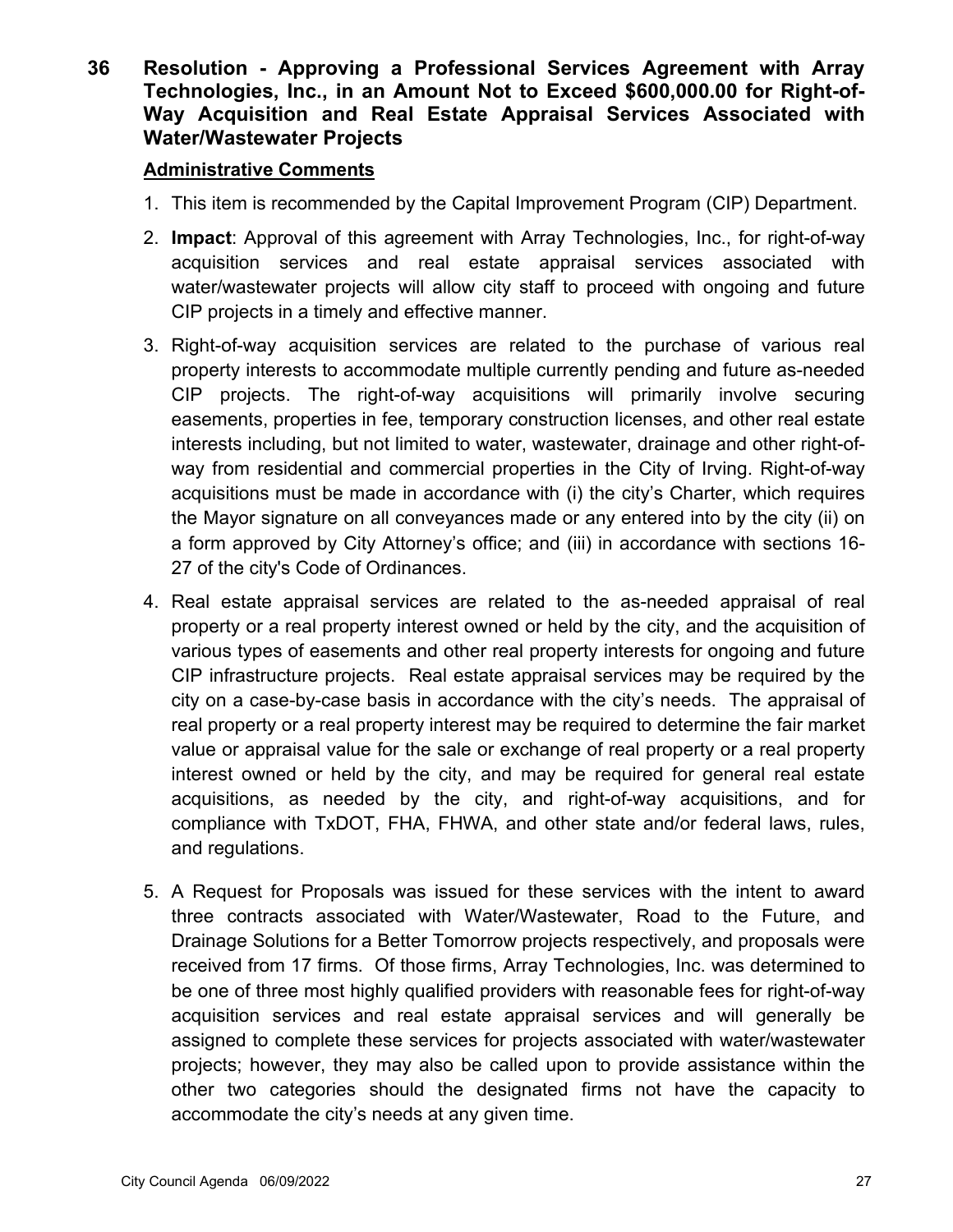- 6. Funding for Fiscal Year 2021-22 is available in various project funds, while funding for Fiscal Year 2022-23 is subject to budget appropriation.
- 7. Because this annual contract runs from June 2022 through June 2023, it is possible that more than the estimated amounts shown in the chart below may be spent in one operating year or the other as long as there are budget funds available to accommodate that year's additional purchases and the total contract award amount is not exceeded.

| Vendor                            | <b>Contract Term</b>   | <b>Estimated</b><br><b>Expenditure</b> | Fiscal<br>Year(s) |
|-----------------------------------|------------------------|----------------------------------------|-------------------|
| Array Technologies,               | $6/9/2022 -$<br>6/8/23 | \$300,000.00                           | 2021-22           |
| Inc.                              |                        | \$300,000.00                           | 2022-23           |
| <b>TOTAL AMOUNT NOT TO EXCEED</b> |                        | \$600,000.00                           |                   |

The resolution be approved.

**37 Resolution - Renewing the Annual Contract with Consolidated Electrical Distributors, Inc., Dba Wildcat Electric Supply (Assigned from Tiger Electric Supply, Inc., Dba Wildcat Electric Supply, Inc.) in the Total Estimated Amount of \$350,000.00 to Provide Valmont Traffic Signal Poles, Roadway Lighting, and Steel Poles with Dual and Single Arm Assemblies**

- 1. This item is recommended by the Traffic & Transportation Department.
- 2. **Impact**: Purchase of Valmont poles and assemblies will provide matching interchangeability with existing infrastructure equipment and foundations necessary for the safety of the motorists and to maintain the city's traffic signal system.
- 3. This contract was originally awarded to Tiger Electric Supply, Inc. dba Wildcat Electric Supply. The city received a notice of company acquisition by Consolidated Electrical Distributors, Inc. from the vendor on September 2, 2021 and a contract assignment followed.
- 4. This renewal establishes the continuation of an annual contract for providing Valmont traffic signal and roadway lighting steel poles with dual and single arm assemblies. The current contract expires on June 30, 2022. This is the first of two, one-year renewal options.
- 5. Funding for Fiscal Year 2021-22 is available in the Traffic & Transportation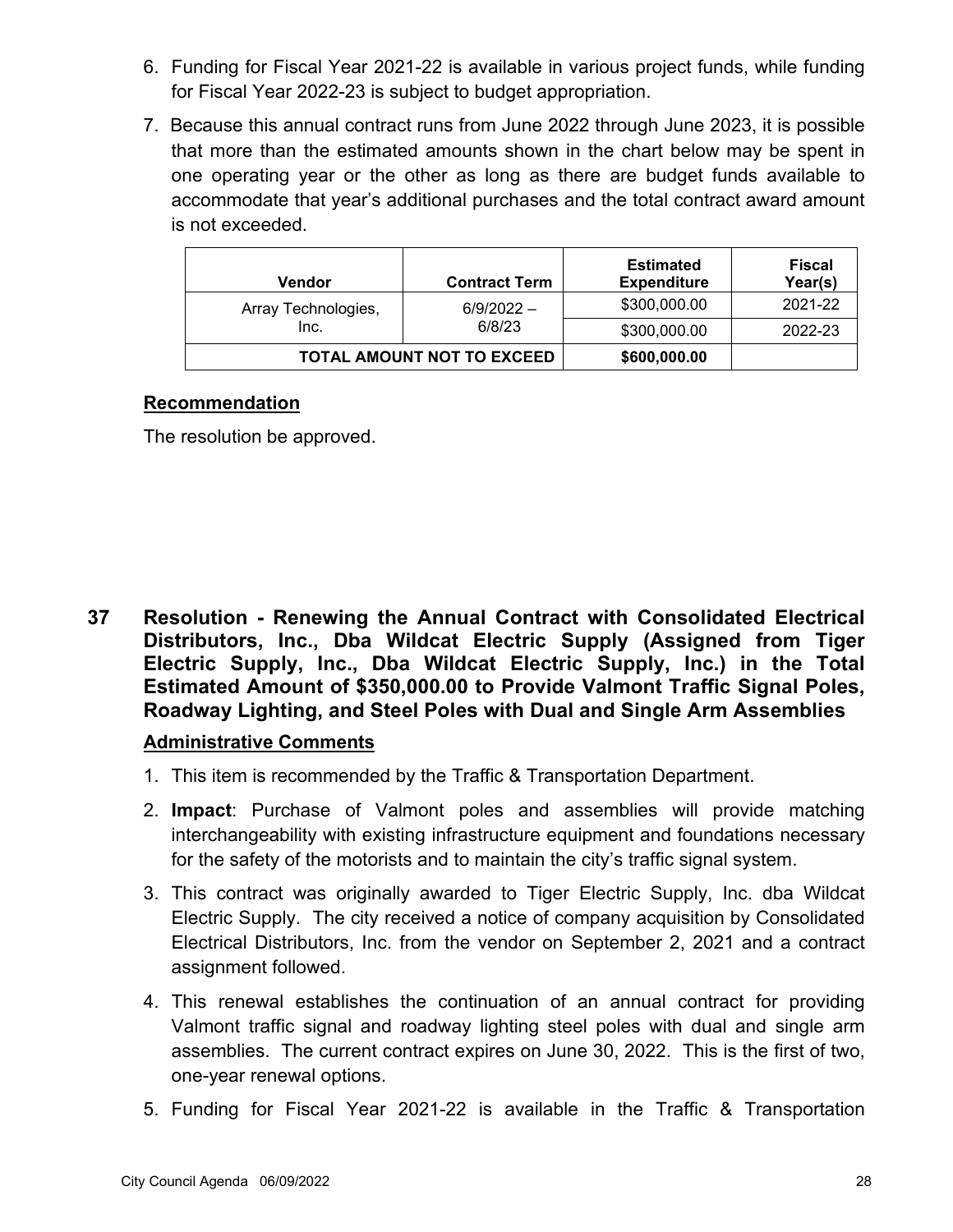Department budget within the General Fund and in the Street Improvement Bond Fund, while funding for Fiscal Year 2022-23 is subject to budget appropriation.

| Vendor                                               | <b>Contract Term</b> | Total<br><b>Estimated</b><br><b>Amount</b> | <b>Fiscal</b><br>Year(s) |
|------------------------------------------------------|----------------------|--------------------------------------------|--------------------------|
| <b>Consolidated Electrical</b><br>Distributors Inc., |                      | \$125,000.00                               | 2021-22                  |
| dba<br><b>Wildcat Electric Supply</b>                | 7/1/22-6/30/23       | \$225,000.00                               | 2022-23                  |
|                                                      | <b>TOTAL</b>         | \$350,000.00                               |                          |

### **Recommendation**

The resolution be approved.

## **38 Resolution - Renewing the Annual Contract with Badger Meter, Inc., in the Total Estimated Amount of \$1,450,000.00 for Positive Displacement Water Meters**

- 1. This item is recommended by the Water Utilities Department.
- 2. **Impact**: Approval of this item allows Water Utilities to replace aging and malfunctioning water meters to support continuation of the Advanced Meter Infrastructure Project.
- 3. The award amount for this contract has been increased 10% to accommodate the vendor's request for pricing escalation, which has been documented in accordance with the contract terms and accepted by Water Utilities and is within the 25% allowed by State law.
- 4. This renewal establishes the continuation of an annual contract to provide positive displacement water meters. The current contract expires June 30, 2022. This is the first of two, one-year renewal options.
- 5. Funding for Fiscal Year 2021-22 is available in the Water-Sewer Operating and Non-Bond CIP funds, while funding for Fiscal Year 2022-23 is subject to budget appropriation.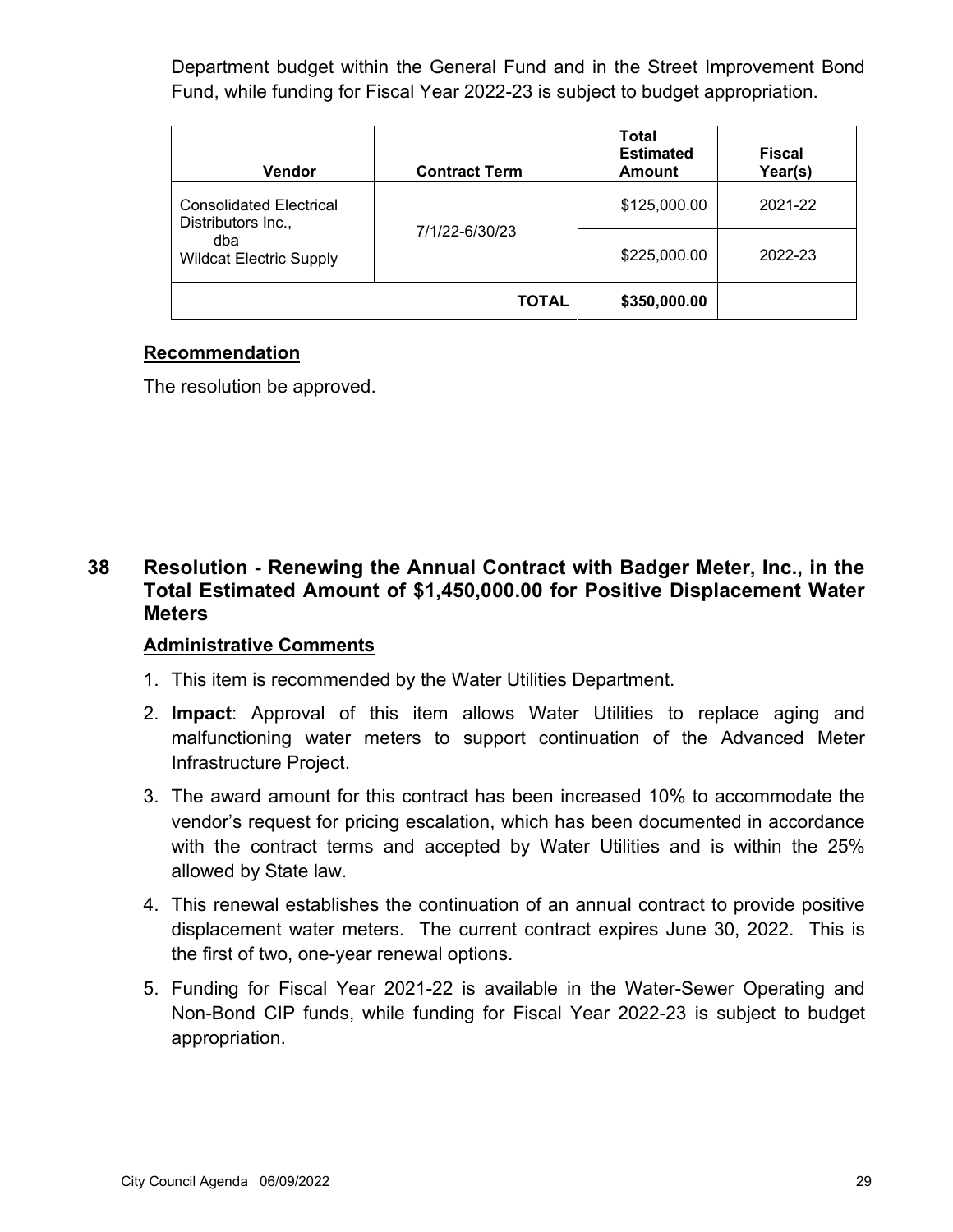|               |                      | <b>Total Est.</b>  | <b>Fiscal</b> |
|---------------|----------------------|--------------------|---------------|
| <b>Vendor</b> | <b>Contract Term</b> | <b>Expenditure</b> | Year(s)       |
| Badger Meter, | $7/1/22 - 6/30/23$   | \$460,000.00       | 2021-22       |
| Inc.          |                      | \$990,000.00       | 2022-23       |
|               | <b>TOTAL</b>         | \$1,450,000.00     |               |

The resolution be approved.

**39 Resolution - Approving a Vendor/Member Contract Pursuant to a Cooperative Purchasing Agreement Between the City of Irving and Chastang Enterprises-Houston LLC dba Chastang Autocar through the State of Texas Local Government Statewide Purchasing Cooperative Program (BuyBoard)**

### **Administrative Comments**

- 1. This item is recommended by the Fleet Services Division and the Financial Services Department – Purchasing Division.
- 2. **Impact**: Establishment of a Vendor/Member Contract between the City of Irving and Chastang Enterprises-Houston LLC dba Chastang Autocar for utilization of BuyBoard Contract No. 601-19 which expires on November 30, 2022, will allow the city to procure vehicles, heavy duty trucks, parts and service labor.
- 3. Approval of this item allows for the purchase of a severe-duty roll-off truck as presented in the following item on this agenda as well as any future purchases from this vendor through the designated BuyBoard contract during the specified contract term.

### **Recommendation**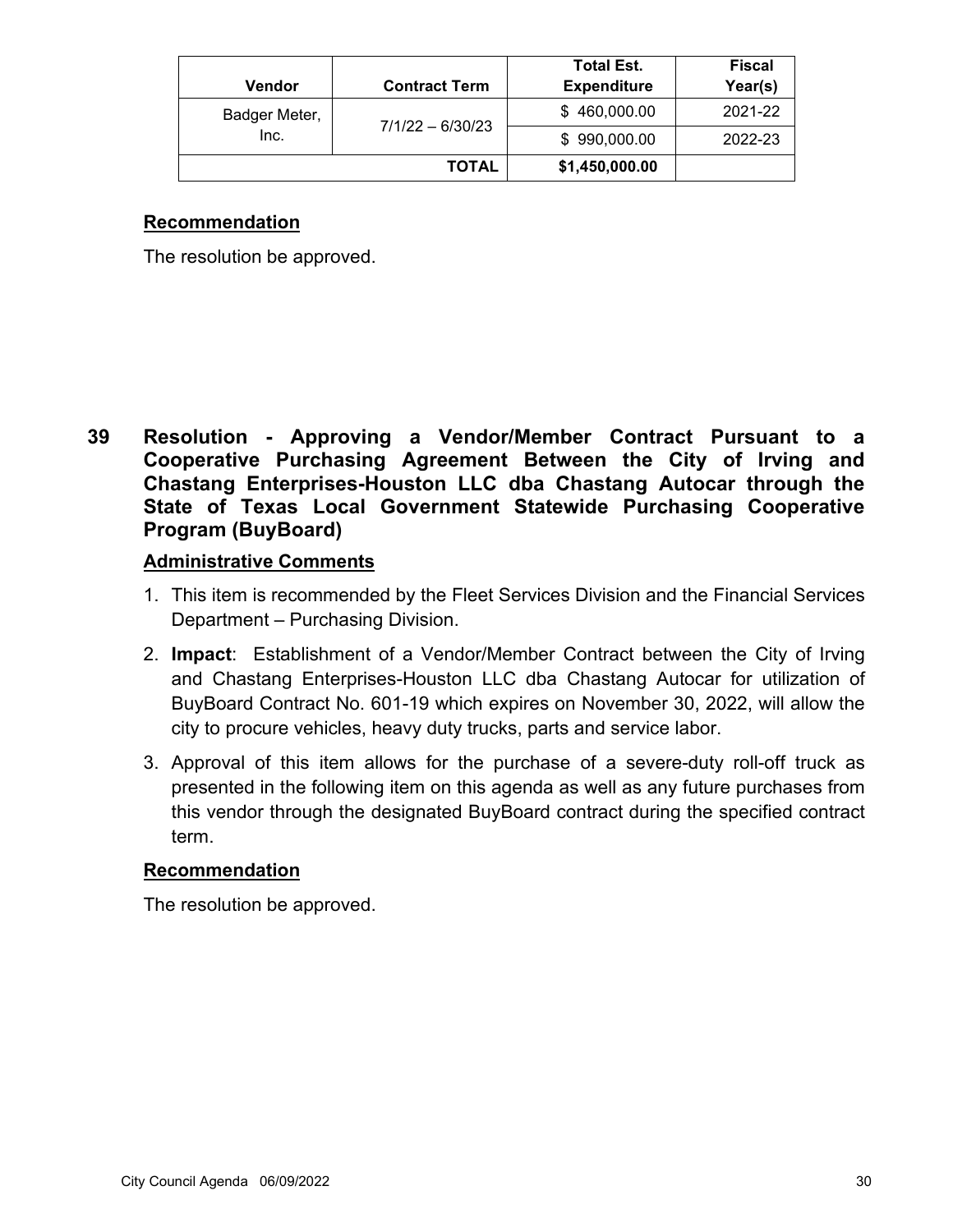**40 Resolution - Approving the Purchase from Chastang Enterprises-Houston LLC dba Chastang Autocar of a 2023 Autocar DCX64R Conventional Cab & Chassis with Gal Fab UOR75K Roll-Off Hoist and a 2023 Autocar DCX64 Conventional Chassis with Petersen TL-3 Knuckle Boom and Dump Body Truck in the Total Estimated Amount of \$584,540.00 through the State of Texas Local Government Statewide Cooperative Purchasing Program (BuyBoard)**

### **Administrative Comments**

- 1. This item is recommended by Solid Waste Services Department and approved by the Fleet Services Division.
- 2. **Impact**: The purchase show below from Chastang Enterprises-Houston LLC dba Chastang Autocar will allow for replacement of older equipment to reduce downtime, increase effectiveness, and better support the needs of the department and residents of Irving.
- 3. This purchase is supported by a Vendor/Member contract between the City of Irving and Chastang Enterprises-Houston LLC dba Chastang Autocar utilizing BuyBoard Contract No. 601-19 for Vehicles, Heavy Duty Trucks, Police Motorcycles, Parts and Service Labor, which expires on November 30, 2022, and is presented as a previous item on this agenda.
- 4. These budgeted replacement is in accordance with the city's vehicle and equipment replacement policy for City Tag No. 06237, a 2015 Freightliner M2106 truck; and Tag No. 06224, a 2011 Freightliner LT8500 boom truck.
- 5. Funding is available in the Solid Waste Services Vehicle & Equipment Replacement Fund.

| <b>Department</b>    | <b>Item Description (Quantity)</b>                                                                              | <b>Replaces</b><br>City Tag # | <b>Total Est.</b><br><b>Expenditure</b> |
|----------------------|-----------------------------------------------------------------------------------------------------------------|-------------------------------|-----------------------------------------|
|                      | 2023 Autocar DCX64R<br>Conventional Cab & Chassis with<br>Gal Fab UOR75K Roll-Off Hoist (1)                     | 06237                         | \$260,620.00                            |
| Solid Waste Services | 2023 Autocar DCX64 Conventional<br>Cab & Chassis with Petersen TI -3<br>Knuckle Boom and Dump Body<br>Truck (1) | 06224                         | \$323,920.00                            |
|                      |                                                                                                                 | <b>TOTAL</b>                  | \$584,540.00                            |

6. Budgeted replacements are as follows:

### **Recommendation**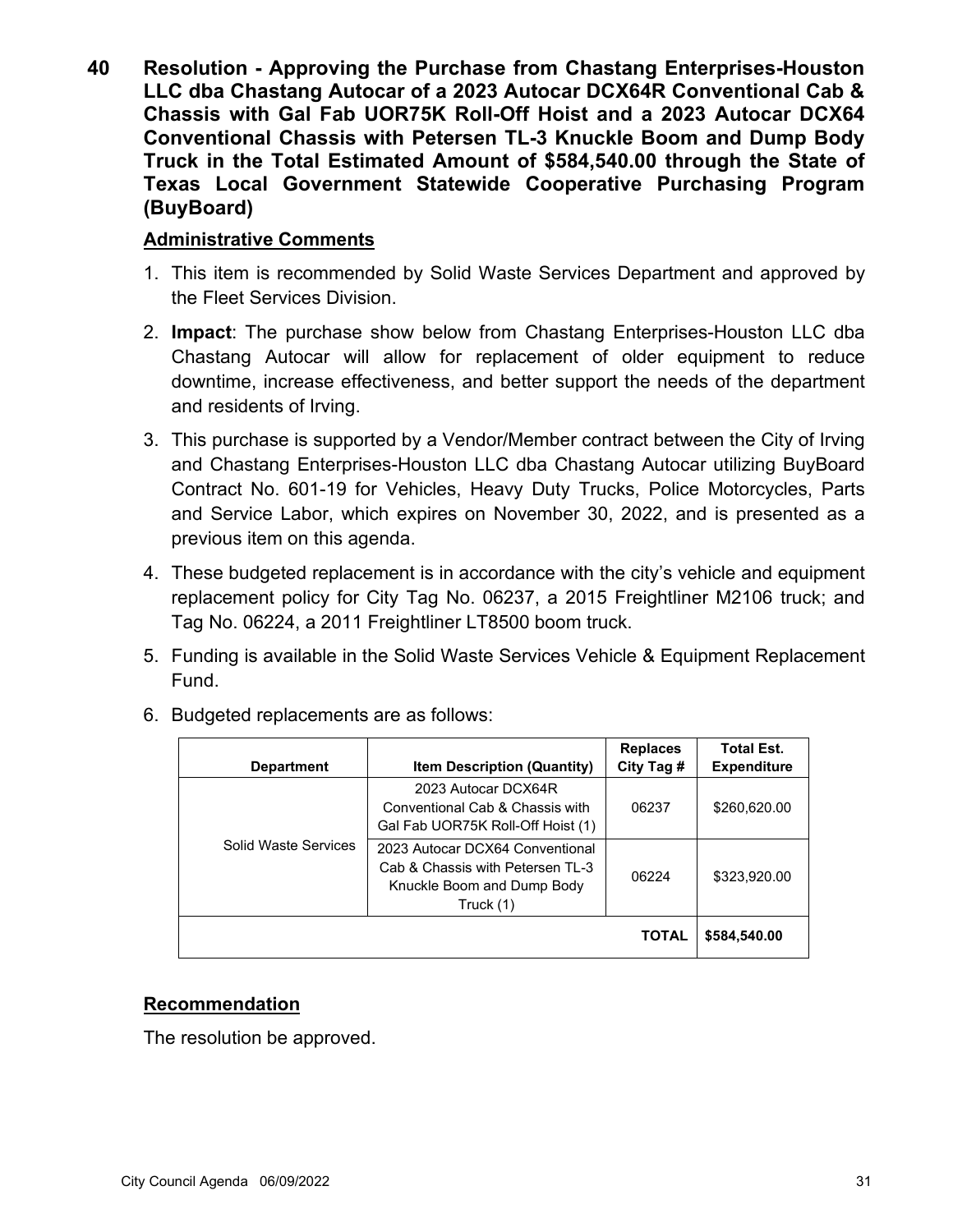**41 Resolution - Approving the Purchase from Bucher Municipal North America, Inc., for a 2023 Bucher VT652 Vacuum Street Sweeper with a Dual Engine Design 8.5 Cu. Ft. Hopper and a 415-gallon Water Tank in the Total Estimated Amount of \$306,346.00 through the Houston-Galveston Area Council of Governments (H-GAC) Interlocal Cooperative Purchasing Program**

### **Administrative Comments**

- 1. This item is recommended by the Traffic & Transportation Department and approved by the Fleet Services Division.
- 2. **Impact**: The purchase shown below from Bucher Municipal North America, Inc., will allow for replacement of older equipment to reduce downtime, increase effectiveness, and better support the needs of the department and residents of Irving.
- 3. A Vendor/Member Contract Pursuant to a Cooperative Purchasing Agreement between the City of Irving and Bucher Municipal North America, Inc., was approved on December 10, 2020, by Resolution No. 2020-479, utilizing H-GAC Contract No. SW04-20 for Sweeping Equipment, which has been renewed through March 31, 2023 by H-GAC.
- 4. The budgeted replacement is in accordance with the City's vehicle and equipment replacement policy for City Tag No. 18134, a 2013 Freightliner Sweeper. Bucher Municipal North America, Inc., is applying a premier customer discount of \$12,654.00 to this purchase.
- 5. Advance funding for this item which is a planned replacement for Fiscal Year 2022-23 was approved by Council on April 21, 2022, as part of Budget Adjustment No. 5 to lock in current pricing and a fulfillment date as early as possible in response to current supply chain and inflation issues.
- 6. Funding is available in the Vehicle & Equipment Replacement Fund.
- 7. Budgeted replacement is as follows:

| Vendor                                         | <b>Item Description</b>                                                                           | <b>Replaces</b><br>City Tag # | <b>Total Est.</b><br><b>Expenditure</b> |
|------------------------------------------------|---------------------------------------------------------------------------------------------------|-------------------------------|-----------------------------------------|
| <b>Bucher Municipal</b><br>North America, Inc. | 2023 Bucher VT652 Vacuum Sweeper<br>Truck, Dual Engine 8.5 cu ft Hopper,<br>415-gallon Water Tank | 18134                         | \$319,000.00                            |
|                                                | <b>Premier Customer Discount</b>                                                                  |                               | $(S$ 12,654.00)                         |
|                                                | TOTAL                                                                                             |                               | \$306,346.00                            |

### **Recommendation**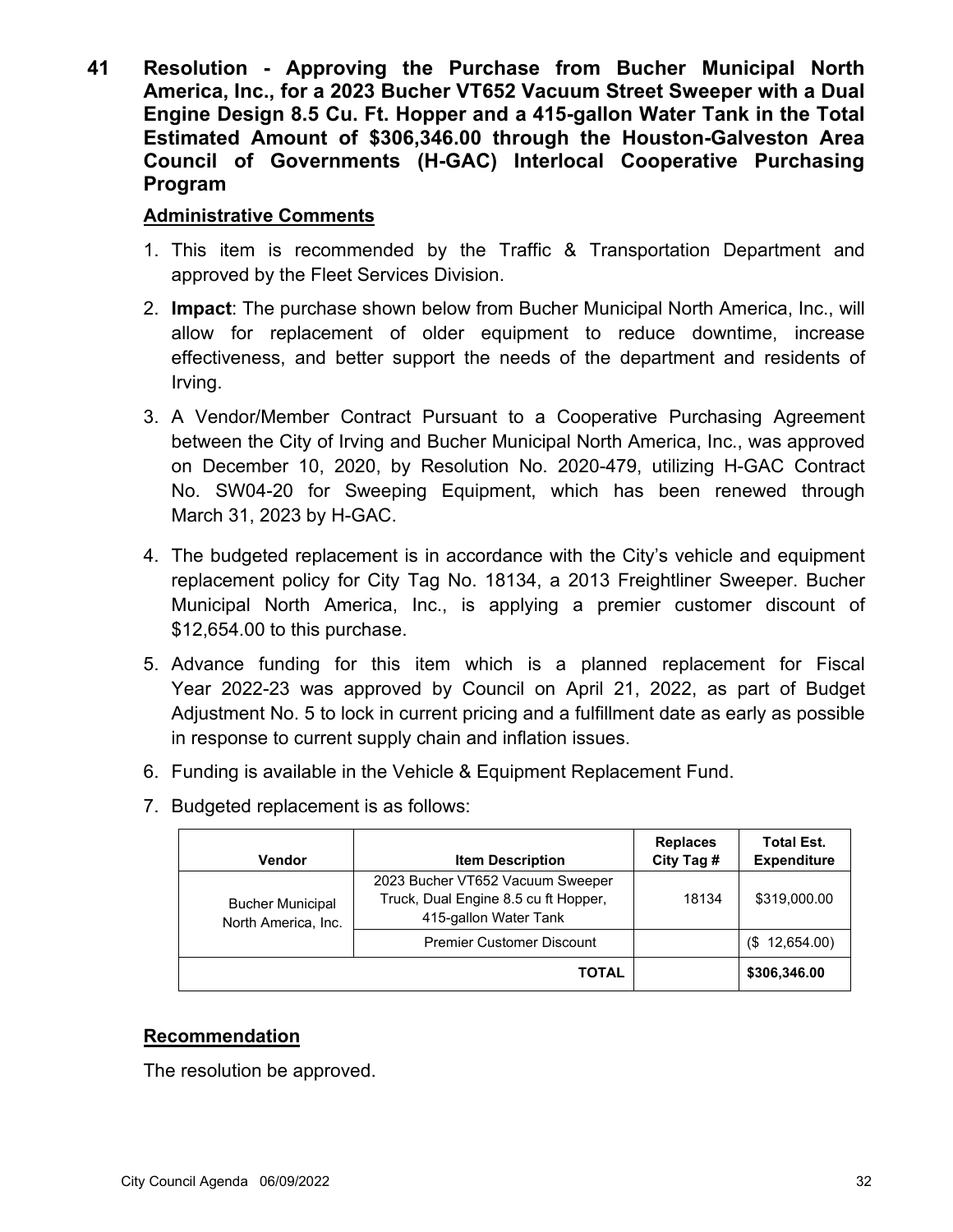**42 Resolution - Approving the Purchase from Caldwell Country Chevrolet, LLC for Various Vehicles in the Total Estimated Amount of \$772,186.00 through the State of Texas Local Government Statewide Cooperative Purchasing Program (BuyBoard)**

### **Administrative Comments**

- 1. This item is recommended by the Police, Fire and Solid Waste Services departments and approved by the Fleet Services Division.
- 2. **Impact**: The purchase of this replacement vehicle will allow for replacement of an older vehicle to reduce vehicle downtime as well as enhance mobility for the safe and effective transit of motorists throughout the City of Irving.
- 3. A Vendor/Member contract between the City of Irving and Caldwell Country Chevrolet was approved on October 21, 2020, by Administrative Award No. 7005. The contract supports utilization of BuyBoard Contract No. 601-19 for Vehicles, Heavy Duty Trucks, Police Motorcycles, Parts, and Service Labor, which has been renewed through November 30, 2022 by BuyBoard.
- 4. The budgeted replacement is in accordance with the city's vehicle and equipment replacement policy for various police vehicles; City Tag No.05114, a 2002 Ford truck; and Tag No. 06225, a 2012 Ford truck.
- 5. Advance funding for this item which is a planned replacement for Fiscal Year 2022- 23 was approved by Council on April 21, 2022, as part of Budget Adjustment No. 5 to lock in current pricing and a fulfillment date as early as possible in response to current supply chain and inflation issues.
- 6. Funding is available in the Vehicle & Equipment Replacement Fund and in the Solid Waste Services Vehicle & Equipment Replacement Fund.

| <b>Department</b>       | <b>Item Description</b><br>(Quantity)                                          | <b>Replaces</b><br>City Tag# | <b>Total Est.</b><br><b>Expenditure</b> | Fund                                                                 |
|-------------------------|--------------------------------------------------------------------------------|------------------------------|-----------------------------------------|----------------------------------------------------------------------|
| Police                  | 2022 or newer Chevrolet<br>Tahoe PPV's CC10706 (12)                            | TBD                          | \$678,016.00                            | Vehicle                                                              |
| Fire                    | 2023 Chevrolet 2500HD<br>Silverado truck CC20903,<br>$4X2$ crew cab $(1)$      | 05114                        | 47.345.00<br>\$.                        | &<br>Equipment                                                       |
| Solid Waste<br>Services | 2023 or newer Chevrolet<br>2500HD Silverado truck<br>CC20903, 4X2 crew cab (1) | 06225                        | \$46,825.00                             | Solid Waste<br><b>Services</b><br>Vehicle & Equipment<br>Replacement |
|                         |                                                                                | <b>TOTAL</b>                 | \$772,186.00                            |                                                                      |

7. Budgeted replacements are as follows:

### **Recommendation**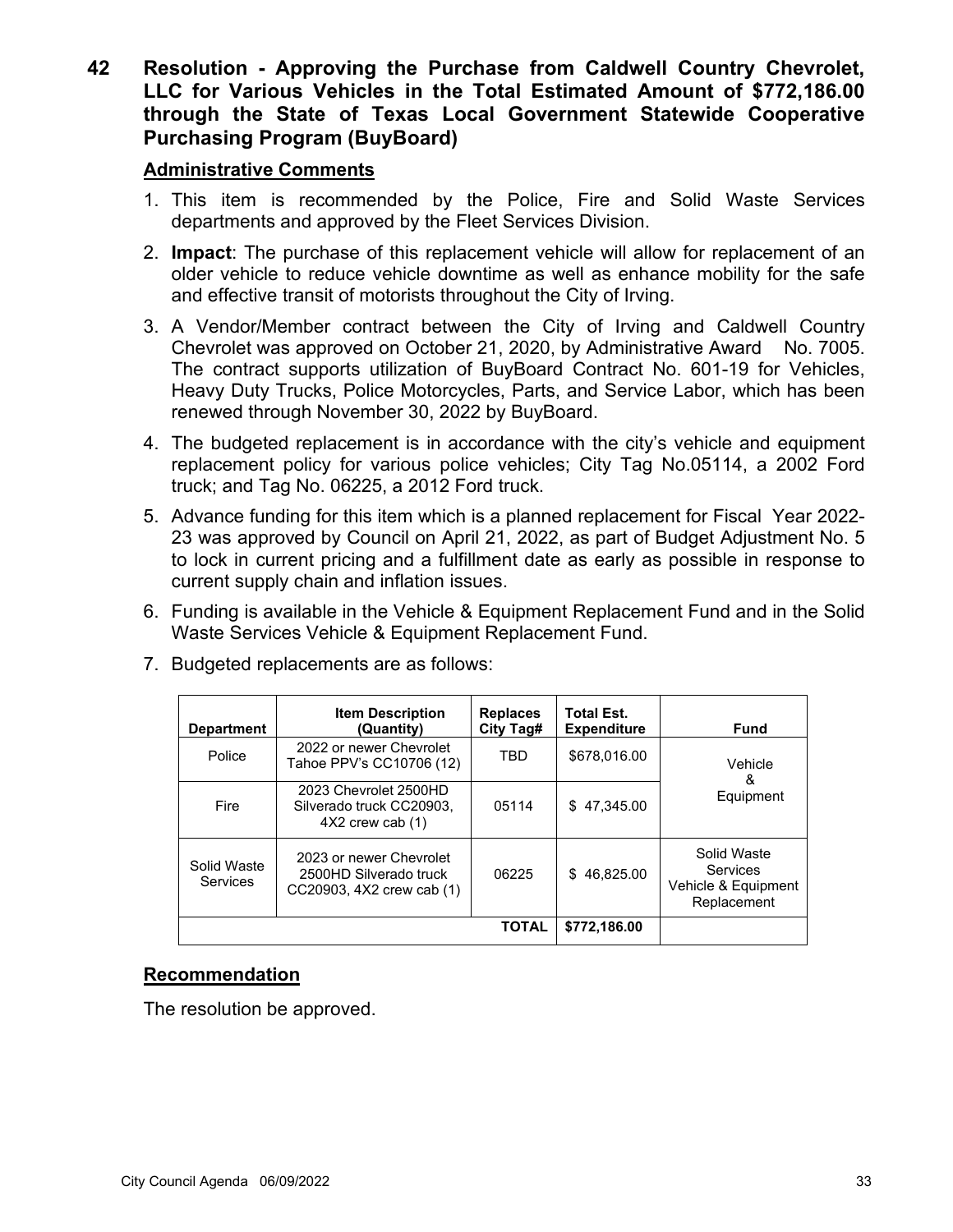**43 Resolution - Approving the Purchase from Sam Pack's Five Star Ford Ltd., for a 2022 or Newer Ford F750 Two-Door Cab/Chassis with a 1,500 to 2,000-gallon Wachs Tanker Body in the Total Estimated Amount of \$114,871.88 through the State of Texas Local Government Statewide Cooperative Purchasing Program (BuyBoard)**

### **Administrative Comments**

- 1. This item is recommended by the Parks & Recreation Department and approved by the Fleet Services Division.
- 2. **Impact**: This purchase will allow for the replacement of an older vehicle to reduce vehicle downtime as well as enhance mobility for the safe and effective transit of motorists throughout the City of Irving.
- 3. A Vendor/Member contract between the City of Irving and Sam Pack's Five Star Ford Ltd., was approved on July 8, 2021, by Administrative Award No. 7274. The contract supports utilization of BuyBoard Contract No. 601-19 for Vehicles, Heavy Duty Trucks, Police Motorcycles, Parts, and Service Labor, and has been renewed through November 30, 2022.
- 4. The budgeted replacement is in accordance with the city's vehicle and equipment replacement policy for City Tag No. 07172, a 2009 Ford F650.
- 5. Advance funding for this item which is a planned replacement for Fiscal Year 2022-23 was approved by Council on April 21, 2022, as part of Budget Adjustment No. 5 to lock in current pricing and a fulfillment date as early as possible in response to current supply chain and inflation issues.
- 6. Funding is available in the Vehicle & Equipment Replacement fund.
- 7. Budgeted replacement is as follows:

| Vendor                                | <b>Item Description</b>                                                                              | <b>Replaces</b><br>City Tag # | <b>Total Est.</b><br><b>Expenditure</b> |
|---------------------------------------|------------------------------------------------------------------------------------------------------|-------------------------------|-----------------------------------------|
| Sam Pack's<br>Five Star<br>Ford, Ltd. | 2022 or newer Ford F750<br>two-door cab/chassis with a<br>1,500 to 2,000-gallon<br>Wachs tanker body | 07172                         | \$114,871.88                            |

### **Recommendation**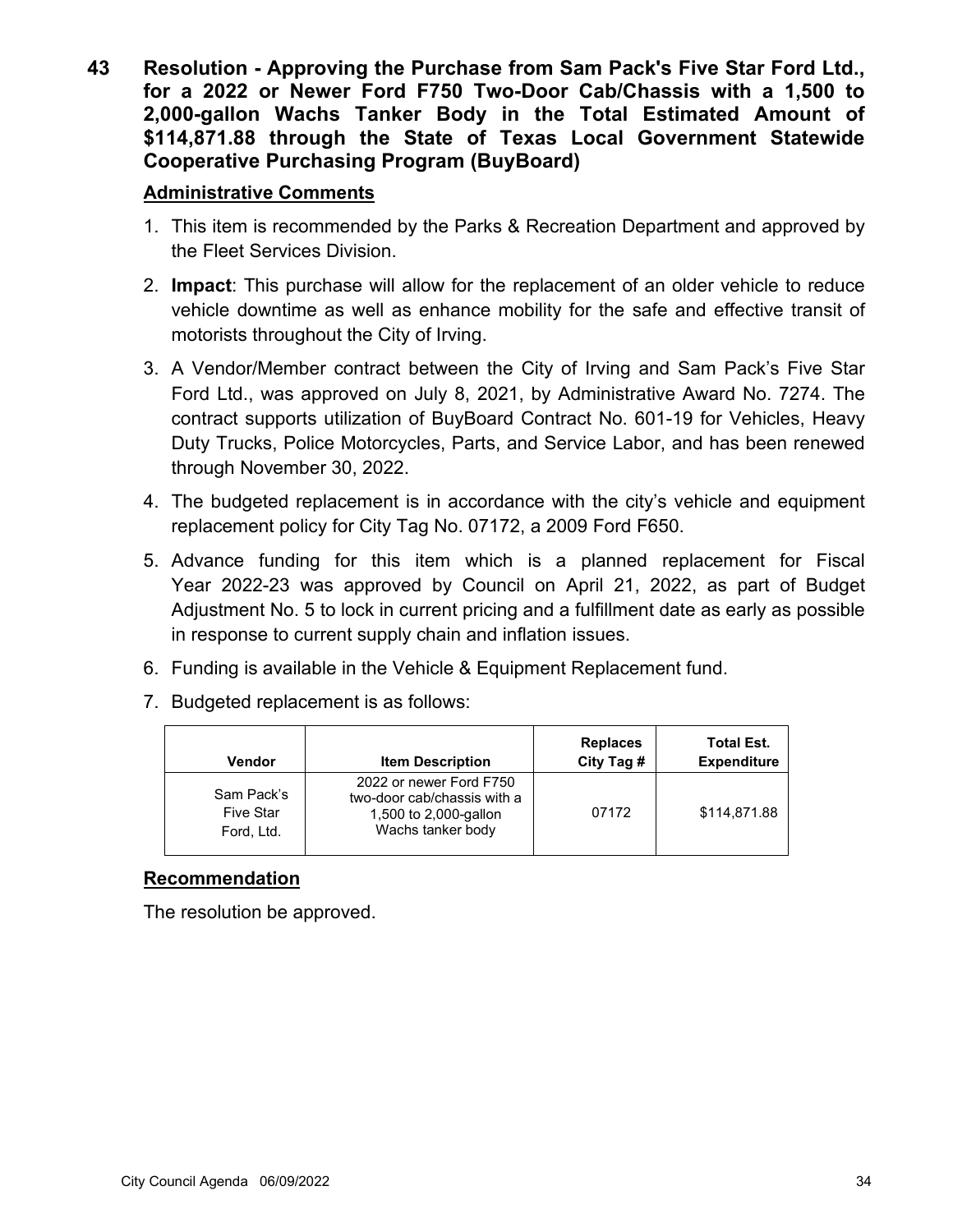**44 Resolution - Approving the Purchase from Associated Supply Company, Inc., for a 2023 or Newer Case DV209D Asphalt Roller in the Total Estimated Amount of \$174,771.49 through the State of Texas Local Government Statewide Cooperative Purchasing Program (BuyBoard)**

### **Administrative Comments**

- 1. This item is recommended by the Traffic & Transportation Department and approved by the Fleet Services Division.
- 2. **Impact:** The purchase shown below from Associated Supply Company, Inc., will allow for replacement of older equipment to reduce downtime, increase effectiveness, and better support the needs of the department and residents of Irving.
- 3. A Vendor/Member contract between the City of Irving and Associated Supply Company, Inc., was approved on January 30, 2020, by Resolution No. 2020-42. This contract supports the utilization of BuyBoard Contract No. 597-19 for Construction, Road, Bridge, Ditching, Trenching, Utility and Other Equipment, which has been renewed through November 30, 2022 by BuyBoard.
- 4. The budgeted replacement is in accordance with City's Vehicle & Equipment Replacement Policy for City Tag No. 18114, a 2007 CAT roller.
- 5. Advance funding for this item which is a planned replacement for Fiscal Year 2022-23 was approved by Council on April 21, 2022, as part of Budget Adjustment No. 5 to lock in current pricing and a fulfillment date as early as possible in response to current supply chain and inflation issues.
- 6. Funding is available in the Vehicle & Equipment Replacement Fund.
- 7. Budgeted Replacements are as follows:

| <b>Department</b> | <b>Item Description</b>                  | <b>Total Est.</b><br><b>Expenditure</b> |
|-------------------|------------------------------------------|-----------------------------------------|
| Traffic           |                                          |                                         |
|                   | 2023 or newer Case DV209D asphalt roller | \$174.771.49                            |
| Transportation    |                                          |                                         |

### **Recommendation**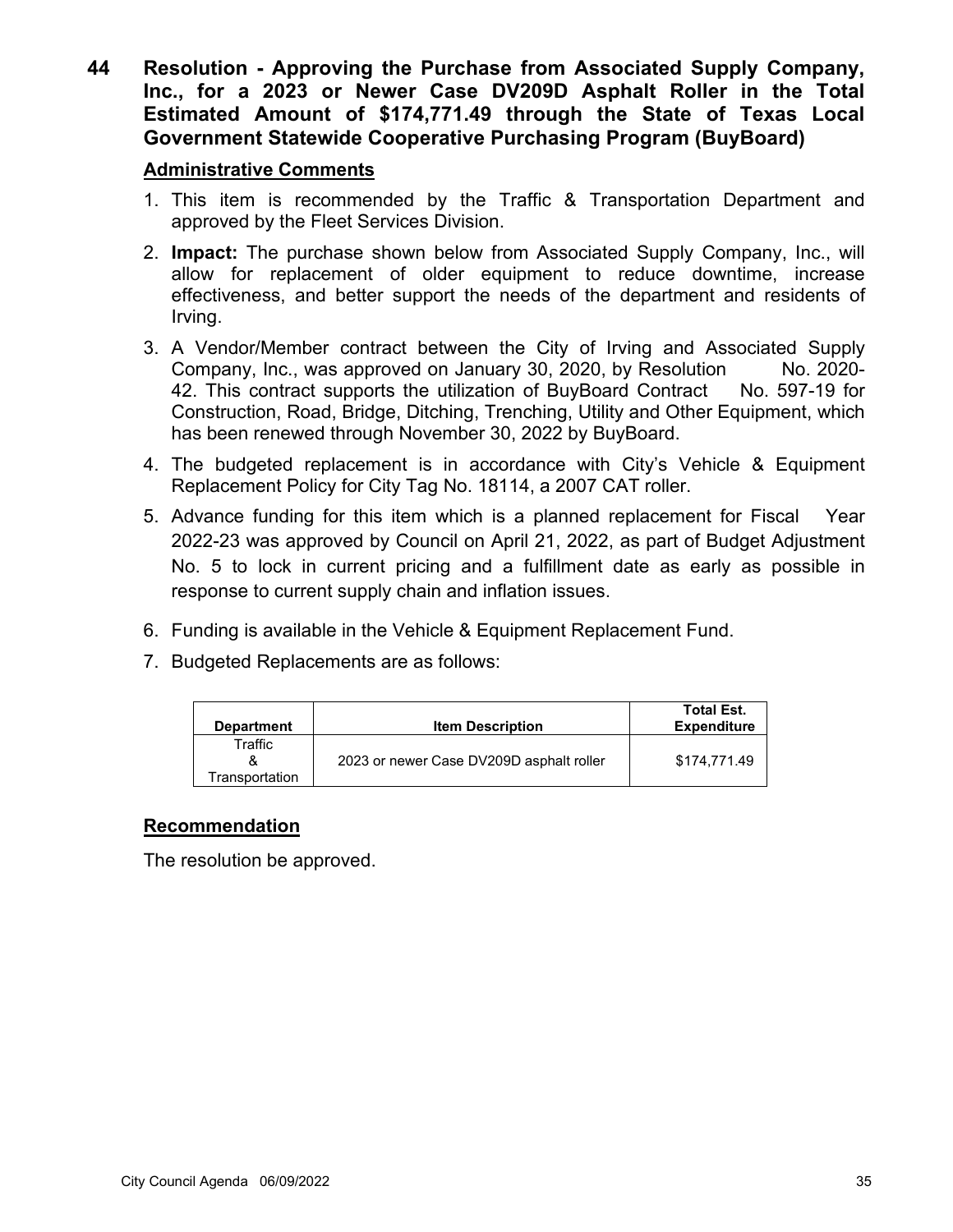**45 Resolution - Approving and Accepting the Bids of Western Marketing, Inc., dba Reladyne LLC, Dial Lubricants, Inc., Jack Ray Oil Company, and Atlantic Petroleum & Mineral Resources, Inc., in Not to Exceed Amount of \$220,000.00 for Automotive Fluids and Lubricants**

### **Administrative Comments**

- 1. This item is recommended by the Fleet Services Division.
- 2. **Impact**: Approval of this contract will ensure a continuous supply of automotive fluids and lubricants necessary for the upkeep and maintenance of fleet vehicles and equipment with minimum downtime, allowing city departments to better serve the residents, businesses, and visitors throughout the City of Irving.
- 3. This award establishes an annual contract for the continuation of providing automotive fluids and lubricants. This contract is for one year with two, one-year renewal options.
- 4. The specifications for this solicitation included the requirement of providing pricing for alternates based on the unit of measure (UOM). It was determined that Line Items No. 1, 4, 7 and 15 were not cost-effective in terms of UOM and city received better pricing for these items through Line Items No. 2, 5, 8, and 14.
- 5. Funding for Fiscal Year 2021-22 is available in the Garage Fund, while funding for Fiscal Year 2022-23 is subject to budget appropriation.
- 6. Because this contract runs from June 2022 through April 2023, it is possible that more than the estimated amounts shown in the chart below may be spent in one operating year or the other as long as there are budget funds available to accommodate that year's additional purchases and the total contract award amount is not exceeded.

| Vendor                                                    | ltem(s)     | Contract<br>Term | Est. Exp.<br>FY 2021-22 | Est. Exp.<br>FY 2022-23 | <b>Total Est.</b><br><b>Expenditure</b> |
|-----------------------------------------------------------|-------------|------------------|-------------------------|-------------------------|-----------------------------------------|
| Western<br>Marketing, Inc.,<br>dba Reladyne LLC           | $2,6,9-13$  |                  | \$32,200.00             | \$64,500.00             | 96,700.00<br>\$                         |
| Dial Lubricants,<br>Inc.                                  | $5$ and $8$ | $6/10/22 -$      | \$27,000.00             | \$51,550.00             | \$<br>78,550.00                         |
| Jack Ray Oil<br>Company                                   | 3           | 4/30/23          | \$13,450.00             | \$26,900.00             | \$40.350.00                             |
| <b>Atlantic Petroleum</b><br>& Mineral<br>Resources, Inc. | 14          |                  | 1.500.00<br>\$          | 2.900.00<br>\$          | \$<br>4.400.00                          |
|                                                           |             | <b>TOTAL</b>     | \$74,150.00             | \$145,850.00            | \$220,000.00                            |

### **Recommendation**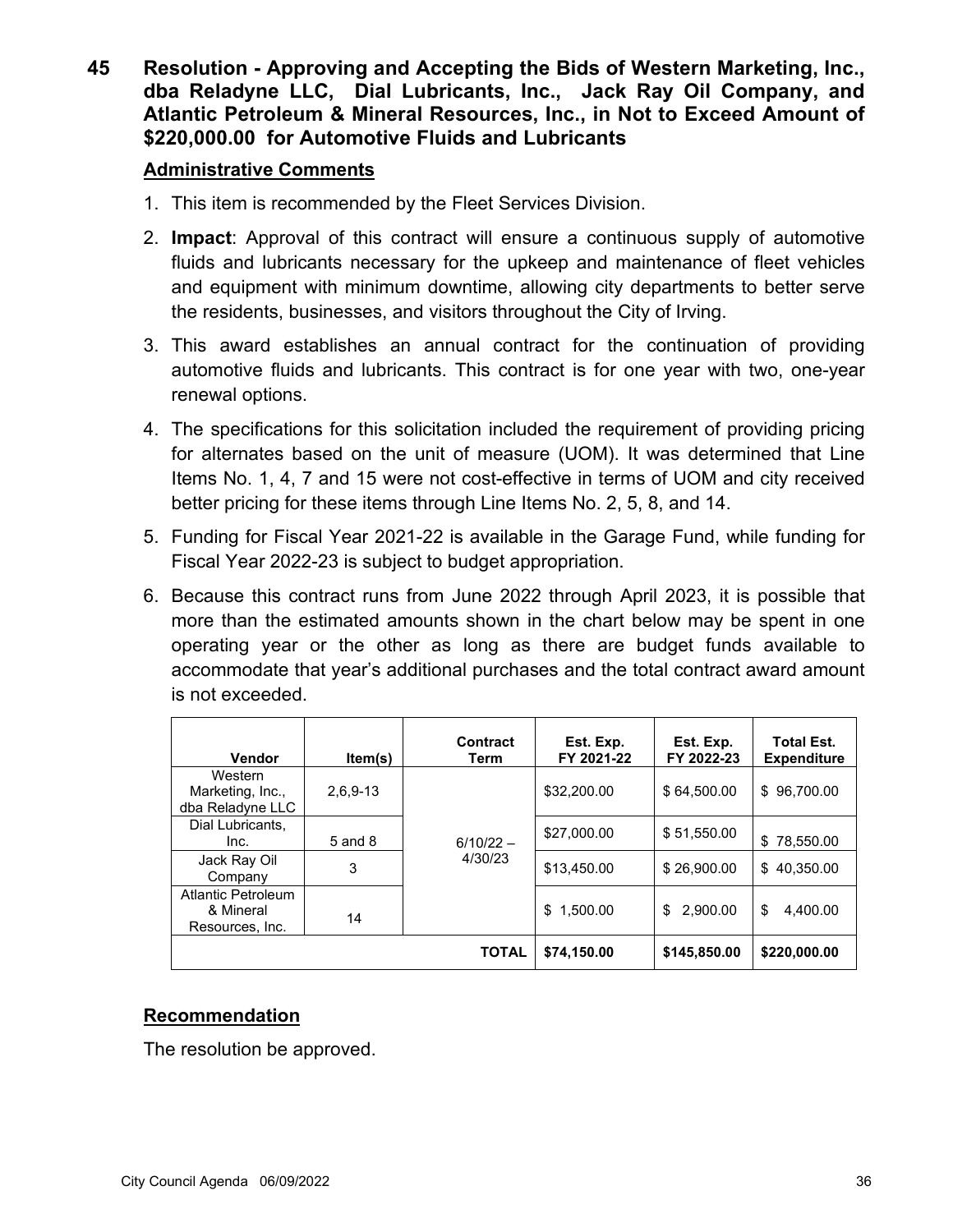**46 Resolution - Approving a Vendor/Member Contract Pursuant to a Cooperative Purchasing Agreement Between the City of Irving and Motorola Solutions, Inc. and Authorizing As-Needed Expenditures in the Total Estimated Amount of \$1,200,000.00 for Radio Communications and Emergency Response Equipment through the Houston-Galveston Area Council of Governments (H-GAC) Interlocal Cooperative Purchasing Program**

### **Administrative Comments**

- 1. This item is recommended by the Information Technology Department and the Financial Services Department – Purchasing Division.
- 2. **Impact**: Establishment of a Vendor/Member contract between the City of Irving and Motorola Solutions, Inc., for utilization of H-GAC contract #RA05-21, which expires July 31, 2023, will allow the city to purchase radio communication, emergency response, and mobile interoperability equipment.
- 3. Motorola radios are used by Police and Fire on a daily basis to communicate. This contract will allow the purchase of new and replacement radios and accessories used by these departments to provide critical first responder services to residents, visitors, and businesses in the City of Irving. This contract will also be used to purchase infrastructure and installation parts to support the Public Safety radio system and vehicle radio equipment installations.
- 4. Funding for Fiscal Year 2021-22 is available in various departmental budgets within various funds, while funding for Fiscal Year 2022-23 is subject to budget appropriation.

| <b>Vendor</b>   | <b>Contract Term</b> | <b>Total Estimated</b><br><b>Amount</b> | <b>Fiscal</b><br>Year(s) |
|-----------------|----------------------|-----------------------------------------|--------------------------|
| Motorola        | $6/10/22 - 7/31/23$  | 450,000.00                              | 2021-22                  |
| Solutions, Inc. |                      | 750,000.00                              | 2022-23                  |
|                 | TOTAL                | \$1,200,000.00                          |                          |

### **Recommendation**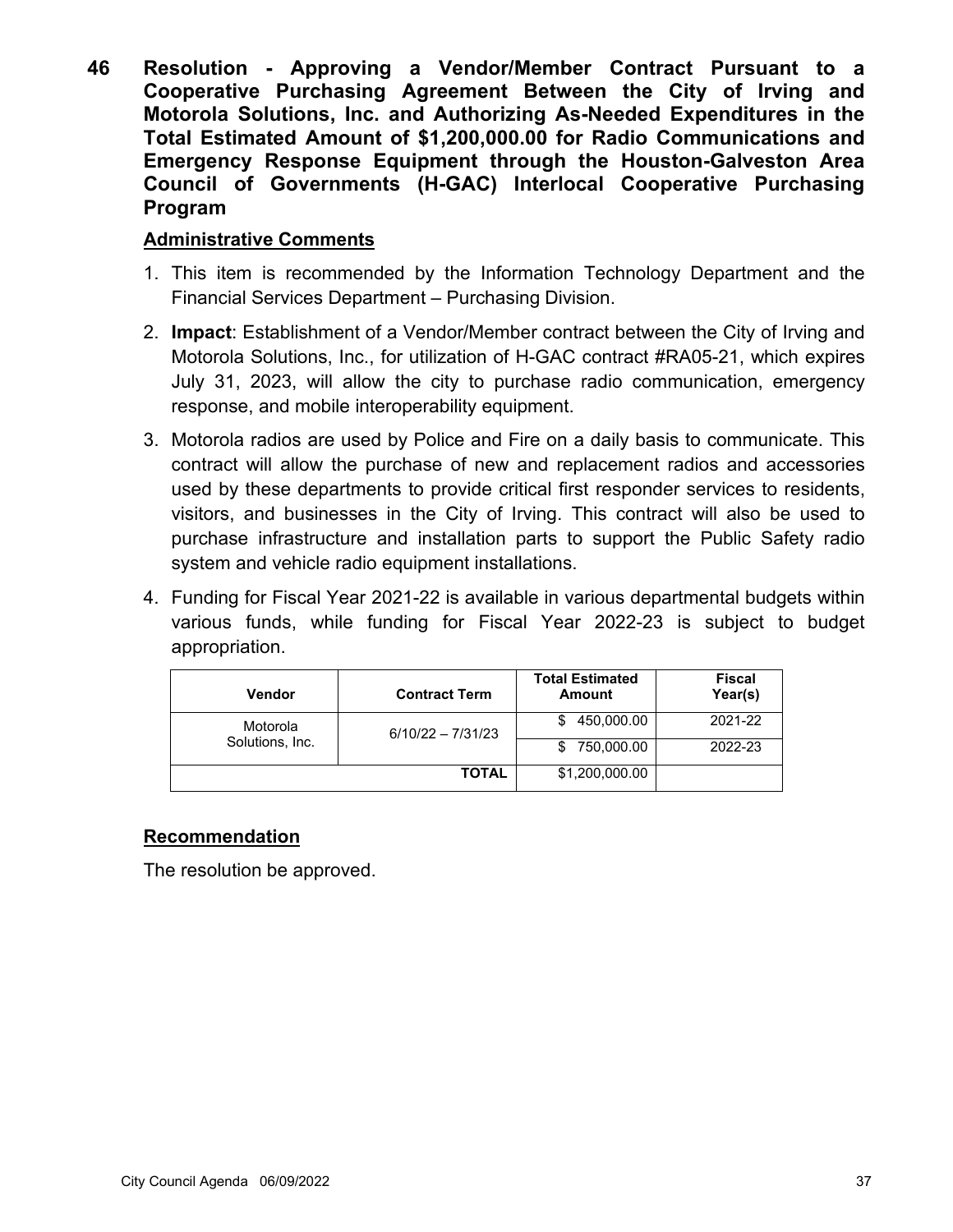## **47 Resolution - Renewing the Annual Contract with cingl Telecommunications, L.L.C., in the Total Estimated Amount of \$350,000.00 for Network Cabling Services**

### **Administrative Comments**

- 1. This item is recommended by the Information Technology Department.
- 2. **Impact**: This contract includes network cabling services necessary for new telephone, computer, printer, and security installations. It also includes cabling necessary for existing and new Capital Improvement Program (CIP) projects.
- 3. This renewal establishes the continuation of an annual contract to provide network cabling services. This is the first of two, one-year renewal options. The current contract expires August 31, 2022.
- 4. Funding for Fiscal Year 2021-22 is available in various departmental budgets within various funds, while funding for Fiscal Year 2022-23 is subject to budget appropriation.

| <b>Vendor</b>                       | <b>Contract</b><br>Term | <b>Estimated</b><br><b>Expenditure</b> | <b>Fiscal</b><br>Year(s) |
|-------------------------------------|-------------------------|----------------------------------------|--------------------------|
| cingl Telecommunications,<br>L.L.C. | $9/1/22 -$<br>8/31/23   | \$23,500.00                            | 2021-22                  |
|                                     |                         | \$326,500.00                           | 2022-23                  |
|                                     | TOTAL                   | \$350,000.00                           |                          |

### **Recommendation**

The resolution be approved.

### **End of Bids**

**48 Ordinance - Amending Section 3 of Ordinance ORD-2022-10584 by Removing Barbara Cardwell Career Prep as an Election Day Vote Center Location for the Runoff Election to be Held on June 18, 2022**

### **Administrative Comments**

- 1. This item has been recommended by the City Secretary's Office.
- 2. **Impact**: On May 17, 2022, City Council ordered the runoff election for City Council Place 1. Section 3 of the order listed the Election Day vote center locations. Based on low voter turnout, the proposed amendment removes Barbara Cardwell Career Prep as a vote center for the June 18, 2022 runoff election.

### **Recommendation**

The ordinance be adopted.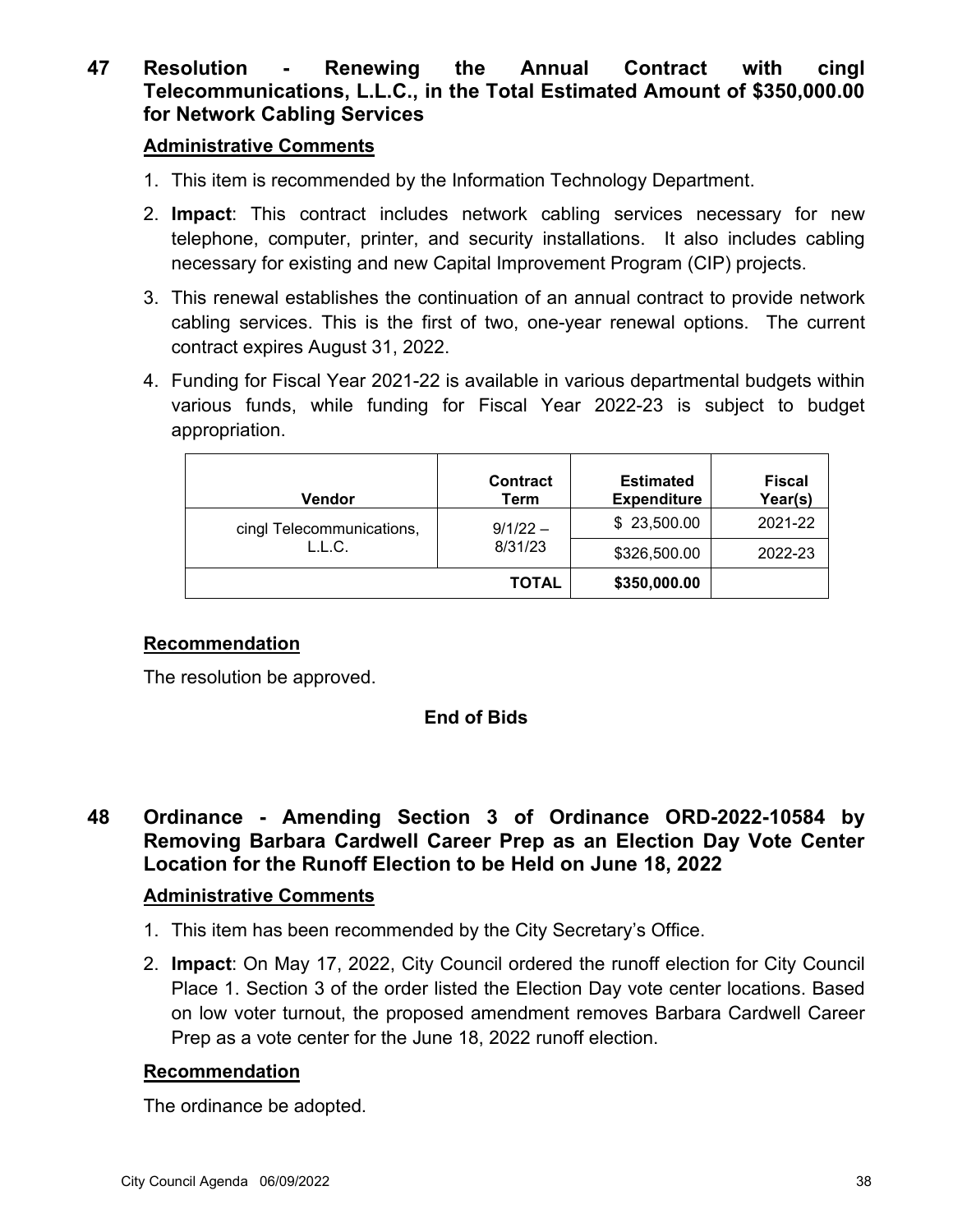**49 Ordinance - Authorizing the Abandonment and Vacation of Certain Portions of a 15' Sight Easement at 1532 Hux Ct., as part of Pecan Park Estates No. 2 Lot 28, Block C, Owned by Luis A. Valdez Jacome**

### **Administrative Comments**

- 1. This item has been recommended by the Capital Improvement Program and the Traffic and Transportation Department.
- 2. **Impact**: The abandonment is requested by Luis A. Valdez Jacome, to allow for the installation of a fence.
- 3. The 15' sight easement runs along the south end of the property which hinders the owner from installing and extending a privacy fence to the property line. The abandonment of this easement will allow the owner to extend his fence line.
- 4. Traffic engineering has confirmed that they take no exceptions to the abandonment of this easement.

### **Recommendation**

The ordinance be adopted.

# **INDIVIDUAL CONSIDERATION**

## **50 Resolution - Take Appropriate Action Concerning Request of Employee Grayson Holder for City to Continue Paying Full Salary While on Workers Compensation Leave**

### **Administrative Comments**

- 1. This item is requested for Council consideration by employee Grayson Holder.
- 2. **Impact**: Approval of this item would require the City to continue paying full salary to Mr. Holder while on workers' compensation leave past the mandatory 1-year period. Denial of this item would result in Mr. Holder receiving 54% of his salary as temporary income benefits through workers' compensation pay, with the remainder to be counted as sick leave (approximately 18 hours per week).

## **3. The City Council was briefed on this item in Executive Session on May 5, 2022.**

- 4. Per Section 143.073 of the Texas Local Government Code, a civil service employee on workers' compensation may request the governing body to extend the line of duty illness or injury leave at full or reduced pay.
- 5. On April 9, 2022, Mr. Holder submitted a written request to the City Council to consider extending his pay under Texas Local Government Code Section 143.073.
- 6. Regardless of Council action on this item, Mr. Holder is still on approved workers' compensation leave and receiving 54% of his salary as temporary income benefits.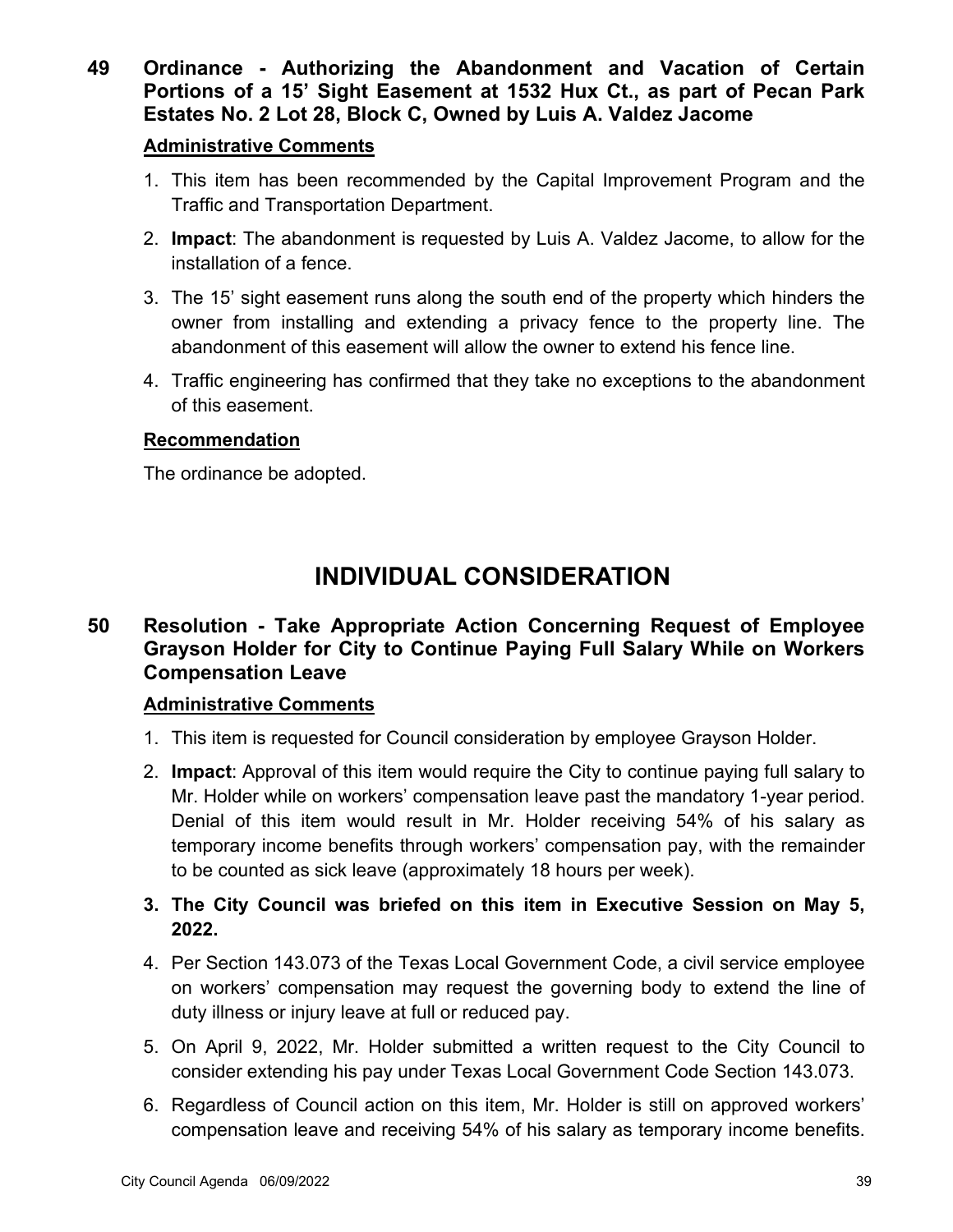This item only addresses the remaining approximately 46% of his salary, which will either be covered by the City continuing to pay his full salary or by Mr. Holder using accrued sick leave while he continues to be off of work.

7. If approved, funding in the amount of \$43,920 is available in the Police budget within the General Fund.

### **Recommendation**

Council take appropriate action, if any, upon hearing consideration of the request.

# **ZONING CASES AND COMPANION ITEMS**

**51 Resolution - Sign Variance 2022-04-1976 - Considering a Sign Variance to Allow Modifications to the Required Materials for Monument Signs and to Allow Modifications to the Maximum Height of a Projecting Sign - Property Located at 200 East Las Colinas Boulevard - Entos Design, Applicant - Parmenter Realty Partners, Owner**

- 1. The applicant is seeking approval of two sign variances to allow (1) a new monument sign without the required brick, stone or similar materials encasing the metal cabinet, and (2) a new projecting sign to exceed the maximum height by 21 feet to be 33 feet in height.
- 2. The property is located at 220 E. Las Colinas Boulevard. Both signs are on the east side of the property.
- 3. The proposed monument sign is 12 feet tall and 3.75 feet wide. Per Section 7-2, a 12-ft. tall monument sign is allowed on lots over 3 acres. In lieu of the brick enclosure, the applicant is proposing an architectural metal sign with interior lighting. The proposed sign is located in a utility easement, approximately 5 feet from the property line, near the northern entrance to the parking garage off E. Las Colinas Boulevard. If the variance is approved, the applicant will need to secure an Easement Encroachment License Agreement with the City.
- 4. The proposed monument sign replaces an existing sign. The existing sign is 6 feet tall and 4 feet wide, is enclosed with masonry material, and is also located within a utility easement.
- 5. A second, existing monument sign near the south driveway will be removed, and no new signage is proposed in this area.
- 6. Chapter 7, Section 7-3 (7)e of the City of Irving Land Development Code states, "Structures shall be made of brick, stone or similar materials. Such materials shall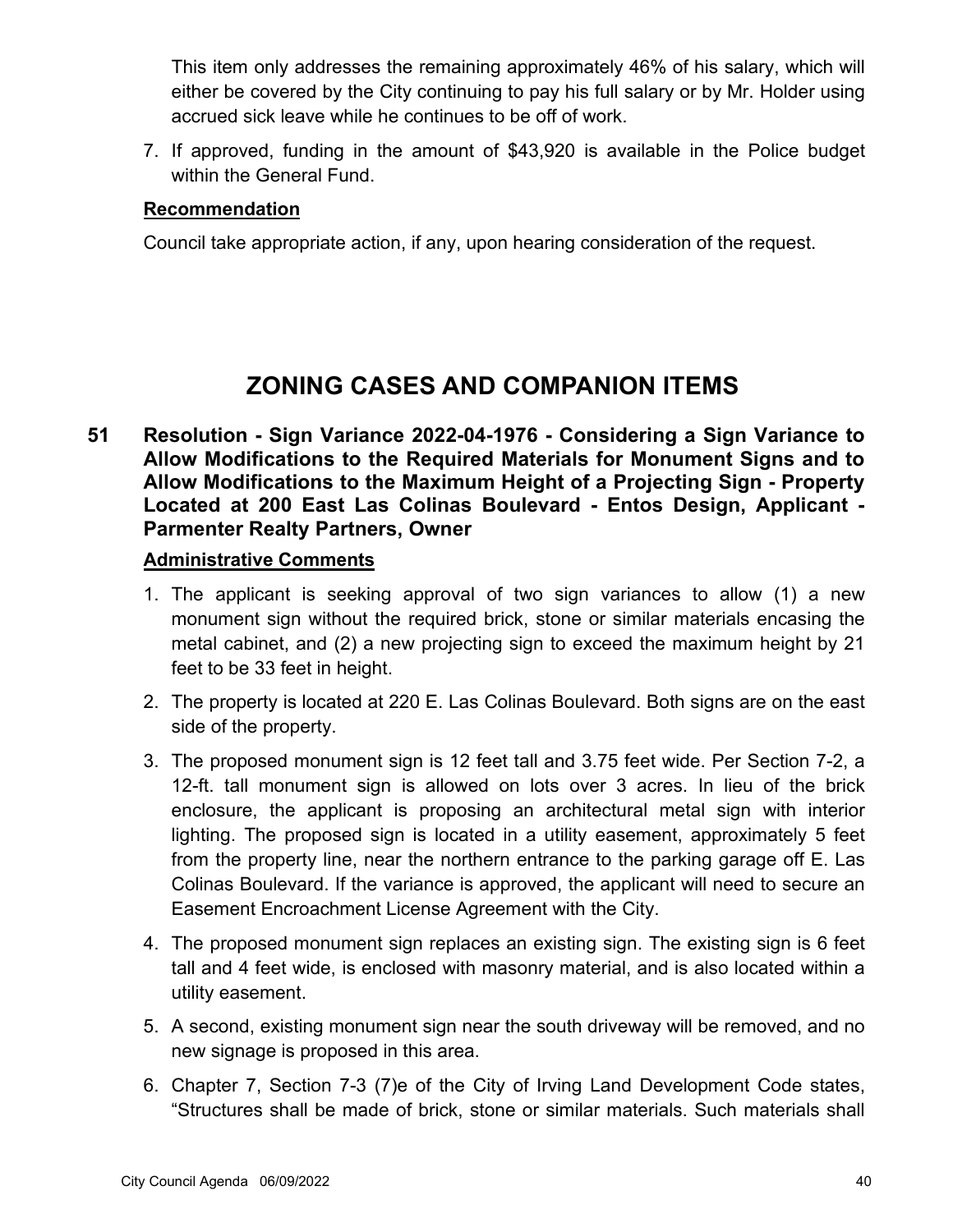be used to frame the sign in such a way as to completely surround the sign area. No part of the metal may be left exposed."

- 7. The proposed projecting sign will also be on the east side of the garage at the northernmost driveway. The sign will be 33 feet tall, with the bottom of the sign being 28.25 feet from the ground and the top of the sign being 61.25 feet from the ground. The sign will have interior illumination and will match the appearance of the proposed monument sign.
- 8. Chapter 7, Section 7-3 (11) of the City of Irving Land Development Code limits the total height of a projecting sign to 12 feet.
- 9. The applicant's letter of justification states that the proposed variances (1) do not violate the intent of the sign ordinance, (2) do not adversely affect the surrounding properties, (3) do not adversely affect public safety, and (4) is necessary due to special conditions unique to this property. To this last point, the applicant notes that they have prepared preliminary enhancements to the ground-level and canal-level retail/restaurant/office spaces for the owner.
- 10.The signs will require approval by the Las Colinas Association.
- 11.Staff believes the monument sign meets the intent of the ordinance, which is to have a high-quality monument sign with an attractive appearance. Additionally, staff believes the proposed height of the projecting sign is appropriate considering the scale of the structure it will be mounted on and the neighboring properties. Accordingly, staff can support this request.

### **Recommendation**

The resolution be approved.

**52 Ordinance - Special Fence Project Plan SFP22-0001 - Considering a Variance to Chapter 15 of the City of Irving Land Development Code to Construct an Eight-Foot Tall Cedar Within the Side Yard Setback on a Corner Reverse Frontage Lot - Property Located at 1302 Dory Lane - Gabriel Barrios, Applicant/Owner**

### **Administrative Comments**

1. The Planning and Zoning Commission recommended **Approval** on May 16, 2022 by **a vote of 9-0**.

Commissioners in support: Cronenwett, Patel, McPhail, Burns, Collins, Prichard, Haacke, Spurlock, Joy.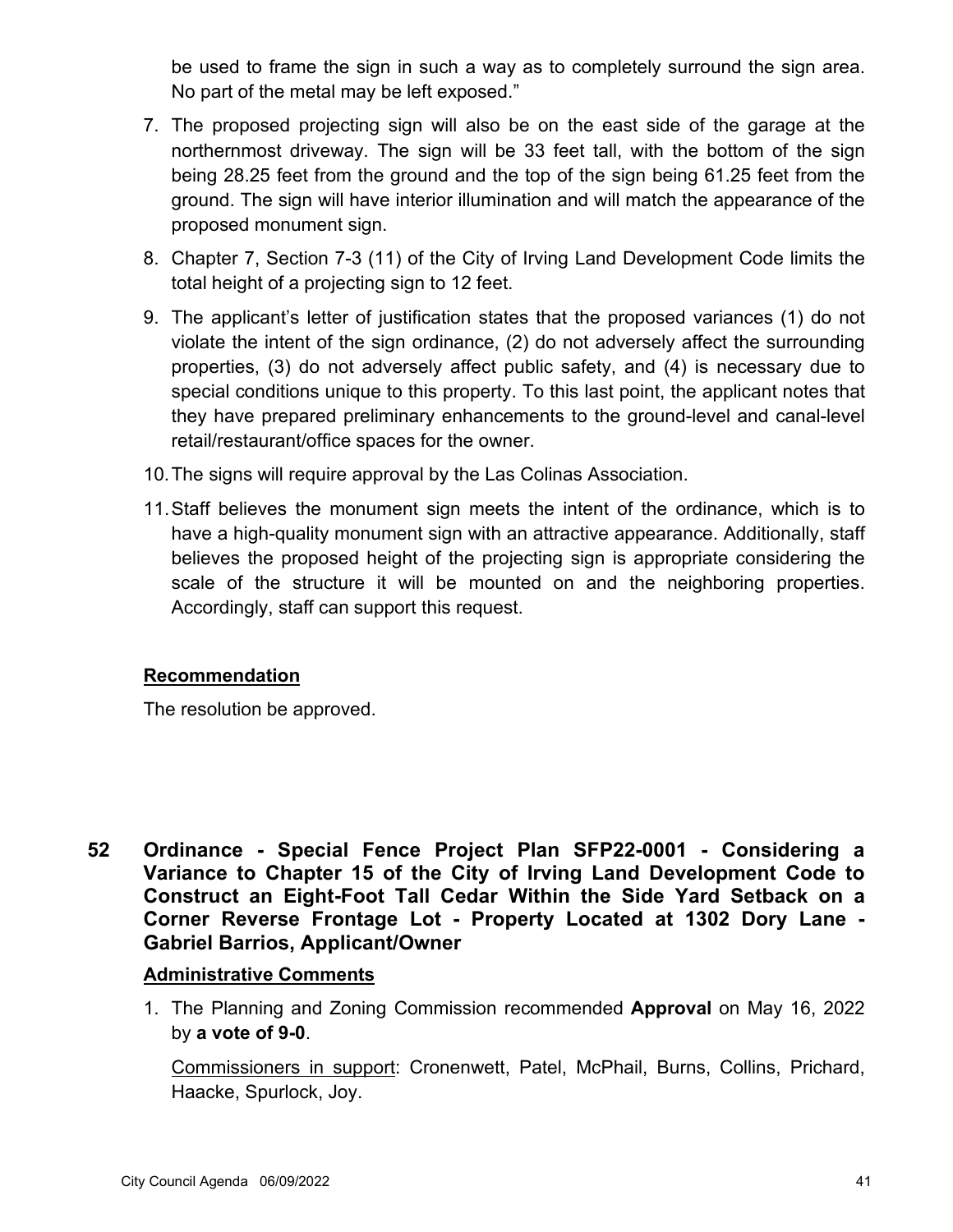- 2. The subject property is a 0.30-acre single-family lot. **The applicant is requesting a special fence project plan to construct an eight-foot-tall wood fence within the side setback on a reverse frontage lot.**
- 3. The site is currently developed with a single-family home and is zoned R-7.5 "Single-Family Residential".
- 4. In June of 2021, the applicant applied and was issued a building permit to construct an 8-foot wooden fence right at the 15-foot side setback. In December of 2021, the applicant received a notice of violation from the Inspections Department as the fence that was under construction did not follow the approved dimensions and encroached one (1) foot into the 15-foot side setback.
- 5. Per Chapter 15-12 of the Land Development Code (Fence Height Reverse Frontage Lot), a reverse frontage lot (a lot whose rear yard is the side yard of an adjacent lot) may have a 4-foot-tall fence with 50% visibility directly along the side property line. If the property owner wishes to have a taller fence or a solid fence, it is only allowed if placed at least 15 feet from the property line. The subject property is a reverse frontage lot relative to the church property to the south.
- 6. The following variance is being requested:

|                                                                                       | <b>Required</b> | <b>Proposed</b>              |
|---------------------------------------------------------------------------------------|-----------------|------------------------------|
| Side Yard Setback of a Solid<br><b>Fence on a Corner Lot</b><br>(Sec. 15-12 (Fences)) | 15 Feet         | 14 Feet<br>(1-Foot Variance) |

- 7. The fence is a solid, cedar structure with a sliding gate across the existing 16 ft. driveway. There are no other nearby houses in this lot configuration. No other properties in the area appear to have similar eight-foot tall fences across the length of the side yard that encroaches into a projected yard.
- 8. In March of 2022, the Transportation Department visited the site and met with the applicant. Upon inspection, staff determined the fence does not cause any traffic visibility issues.
- 9. The applicant explains that the reason for the request is to provide an additional measure of safety and security due to high crime and theft.
- 10.Staff believes that an eight-foot-tall fence that is 14 feet from the property line is compatible with the surrounding neighborhood. Since there are no traffic visibility issues, staff can support this request.
- 11.A total of 24 public notices were mailed. Staff received three (3) responses in support and none in opposition to this request.

The ordinance be adopted per the recommendation of the Planning and Zoning Commission.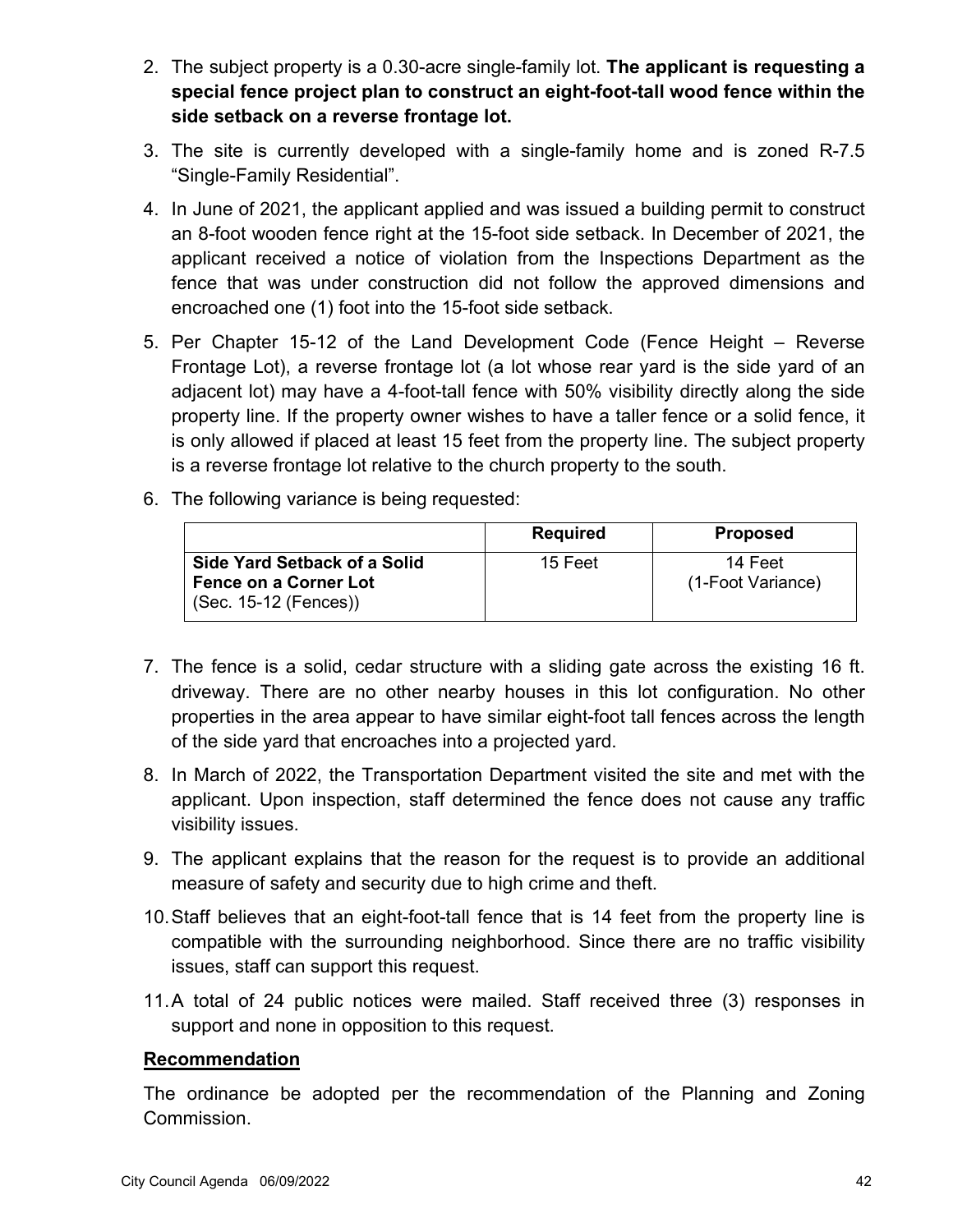**53 Ordinance - ZC22-0014 - Considering a Zoning Change from C-P "Commercial Park", C-N "Neighborhood Commercial" and State Highway 161 Overlay District to S-P-2 (C-W) "Generalized Site Plan - Commercial Warehouse" and State Highway 161 Overlay District to Allow a Maximum Building Height of 50 Feet - Approximately 4.34 Acres Located at 4445 West Northgate Drive - J&J Lott Irving LLC, Applicant/Owner**

### **Administrative Comments**

1. The Planning and Zoning Commission recommended **Approval** on May 16, 2022 by **a vote of 9-0**.

Commissioners in support: Cronenwett, Patel, McPhail, Burns, Collins, Prichard, Haacke, Spurlock, Joy.

- 2. The subject property is a 4.34-acre vacant lot. The applicant is requesting to rezone the property to S-P-2 (C-W) "Generalized Site Plan – Commercial Warehouse" and State Highway 161 Overlay District **to allow development of warehouse distribution uses.**
- 3. The 2017 Imagine Irving Comprehensive Plan Future Land Use Map recommends *Business District* uses for this property. This land use category is described as a flexible use district for retail, office and commercial uses. Predominantly mid-rise with a mix of surface and structured parking. **The requested zoning is in conformance with the Comprehensive Plan.**
- 4. The property is divided into two separate zoning districts: C-P "Commercial Park" on the northern half, and C-N "Neighborhood Commercial" on the southern half. The entire property is also within the State Highway 161 Overlay District.
- 5. Section 2.5.11 (Commercial Warehouse) of the Unified Development Code requires that the maximum height for a principal structure in the C-W district be two (2) stories or 30 feet, whereas the applicant is proposing a 50-foot maximum height.
- 6. The following variance is being requested:

|                                                          | <b>Required</b>      | <b>Proposed</b> |
|----------------------------------------------------------|----------------------|-----------------|
| <b>Height of Principal Structure</b><br>(Section 2.5.11) | 2 stories or 30 feet | 50 feet         |

- 7. While C-W "Commercial Warehouse" has a 30-foot maximum height for principal structures, other nearby distribution warehouses have been approved and constructed in excess of 30 feet. Warehouse structures are typically 45-55 feet in height.
- 8. The development will comply with all other requirements of the C-W "Commercial Warehouse" district and the State Highway 161 Overlay District.
- 9. The proposed zoning is compatible with the surrounding uses on the north side of W. Northgate Drive, and no single-family residential development is in the area. The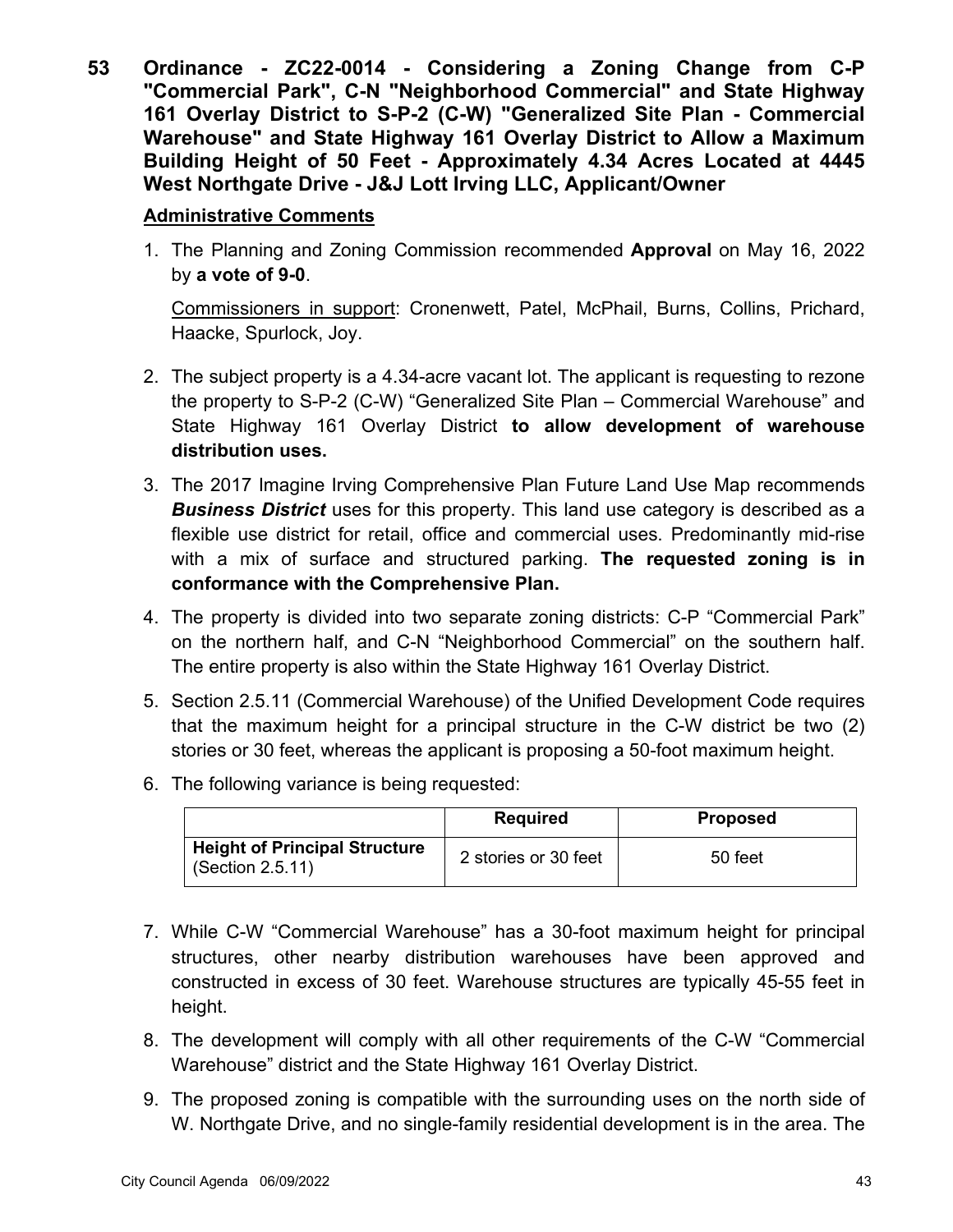use is allowed by right under the State Highway 161 Overlay District, since the lot is more than 300 feet from the State Highway 161 right-of-way. Accordingly, staff can support this request.

10.A total of nine (9) public notices were mailed. Staff has not received any responses in support or in opposition to this request.

### **Recommendation**

The ordinance be adopted per the recommendation of the Planning and Zoning Commission.

**54 Ordinance - ZC22-0015 - Considering a Zoning Change from FWY "Freeway" and State Highway 161 Overlay District to S-P-2 (C-W) "Generalized Site Plan - Commercial Warehouse" and State Highway 161 Overlay District to Allow a Maximum Building Height of 50 Feet and Exceptions to the Location of Warehouse Uses and Required Parking - Approximately 7.64 Acres Located at 4335 West Northgate Drive - J&J Lott Irving LLC, Applicant/Owner**

### **Administrative Comments**

1. The Planning and Zoning Commission recommended **Approval** on May 16, 2022 by **a vote of 9-0**.

Commissioners in support: Cronenwett, Patel, McPhail, Burns, Collins, Prichard, Haacke, Spurlock, Joy.

- 2. The subject property is a 7.64-acre vacant lot. The applicant is requesting to rezone the property to S-P-2 (C-W) "Generalized Site Plan – Commercial Warehouse" and State Highway 161 Overlay District **to allow development of warehouse distribution uses.**
- 3. The 2017 Imagine Irving Comprehensive Plan Future Land Use Map recommends *Business District* uses for this property. This land use category is described as a flexible use district for retail, office and commercial uses. Predominantly mid-rise with a mix of surface and structured parking. **The requested zoning is in conformance with the Comprehensive Plan.**
- 4. Segment 2-A of the State Highway 161 Overlay District does not allow warehouse and industrial uses by right on a lot that is within 300 feet of State Highway 161. The subject property has frontage on the highway at the intersection with Northgate Drive. Additionally, the overlay district does not allow more than 25% of the required parking to be located between the building and State Highway 161. The applicant is requesting up to 50% of the required parking be allowed in this area.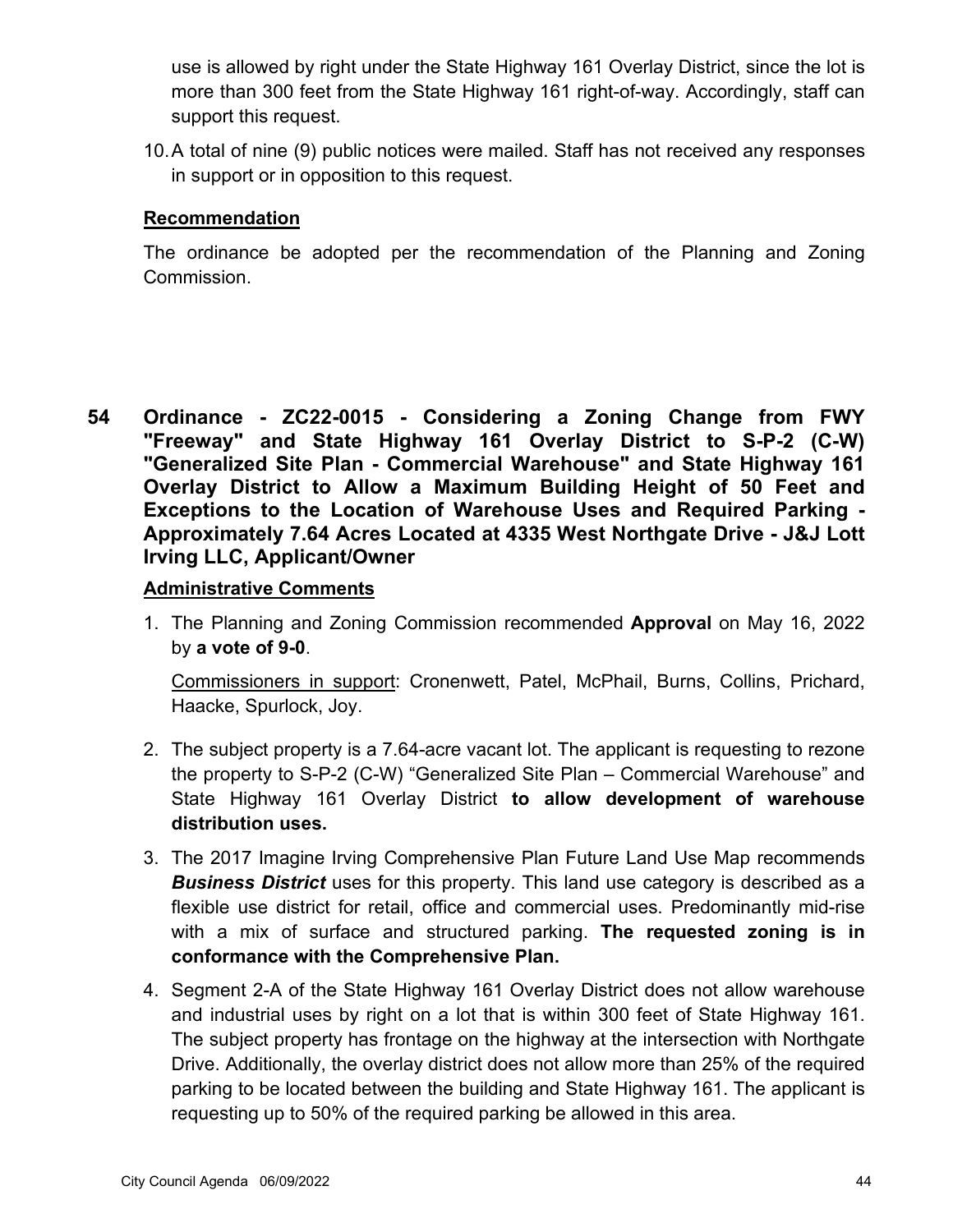- 5. Section 2.5.11 requires that the maximum height for a principal structure to be 30 feet, whereas the applicant is proposing a 50-foot maximum height. While C-W "Commercial Warehouse" has a 30-foot height maximum for principal structures, other nearby distribution warehouses have been approved and constructed in excess of 30 feet. Warehouse structures are typically 45-55 feet in height.
- 6. The following variances are being requested:

|                                                                                        | <b>Required</b>      | <b>Proposed</b> |
|----------------------------------------------------------------------------------------|----------------------|-----------------|
| <b>Height of Principal Structure</b><br>(Section 2.5.11)                               | 2 Stories or 30 Feet | 50 Feet         |
| Minimum distance of warehouse<br>and industrial uses from SH 161<br>(Section 2.3.3(b)) | 300 feet             | $0$ feet        |
| Maximum parking between building<br>and SH 161<br>(Section 2.3.3 (d))                  | 25%                  | 50%             |

- 7. Staff can support placing additional parking between the building and State Highway 161, since this will allow the truck bays to be to the side or rear, out of view from the highway.
- 8. The development will comply with all other requirements of the C-W "Commercial Warehouse" district and the State Highway 161 Overlay District.
- 9. The proposed zoning is compatible with the similar surrounding warehouse uses on the north side of W. Northgate Drive, and no single-family residential development is in the area. Given the changes in the corridor since the overlay district was originally approved, staff is examining where warehouse and industrial uses may be appropriate in the State Highway 161 corridor. Staff believes the proposed zoning is appropriate at this location and can support this request.
- 10.A total of nine (9) public notices were mailed. Staff has not received any responses in support or in opposition to this request.

The ordinance be adopted per the recommendation of the Planning and Zoning Commission.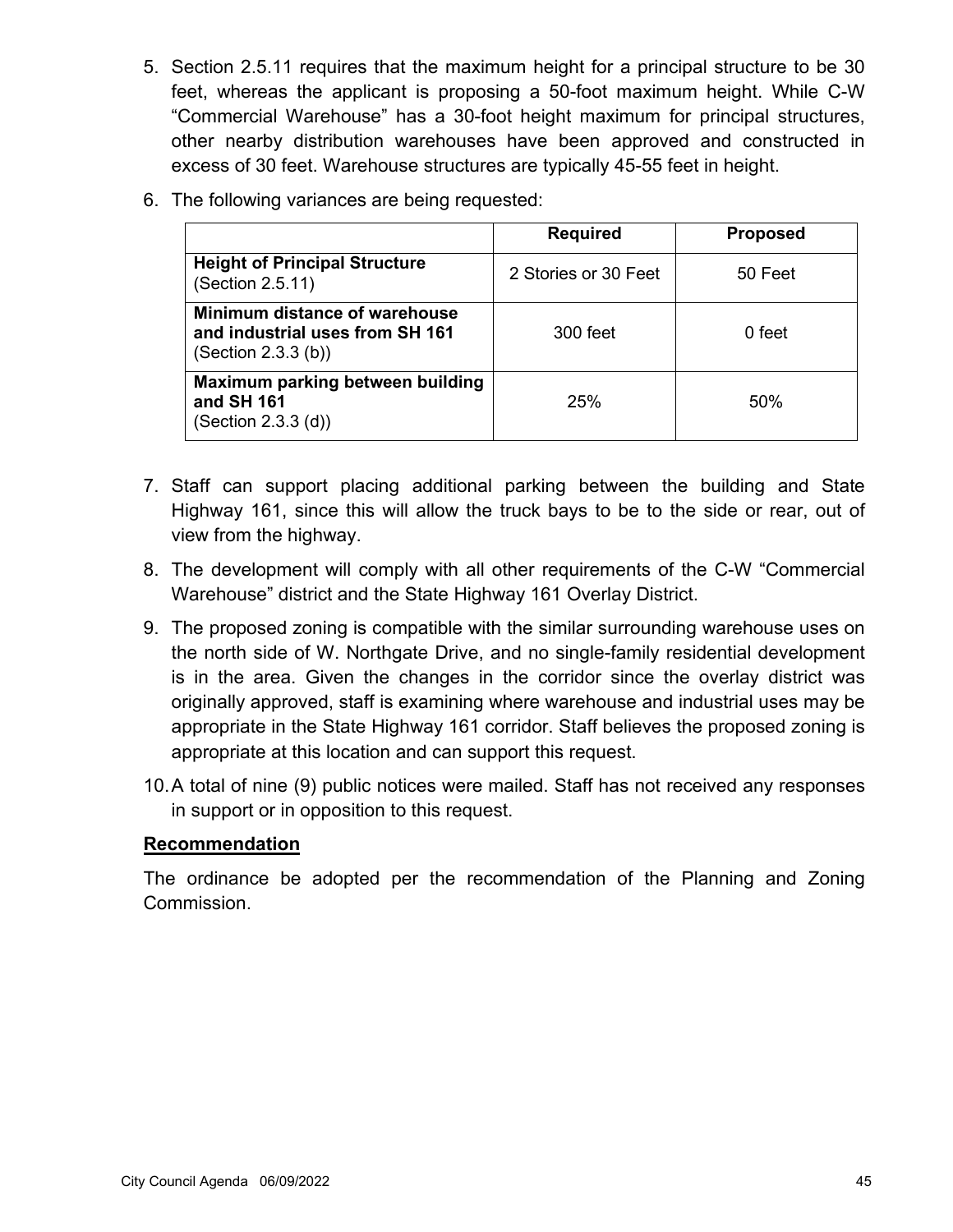**55 Ordinance - ZC22-0018 - Considering a Zoning Change from S-P-2 (C-C) "Generalized Site Plan - Community Commercial" and State Highway 183 Overlay District to S-P-1 (C-C) "Detailed Site Plan - Community Commercial" and State Highway 183 Overlay District to Allow a Commercial Canopy to Encroach into the Front Yard Setback - Approximately 1.35 Acres Located at 2525 North Belt Line Road - Mayse & Associates, Inc., Applicant; Seritage SRC Finance, LLC, Owner**

### **Administrative Comments**

1. The Planning and Zoning Commission recommended **Approval** on May 16, 2022 by **a vote of 9-0**.

Commissioners in support: Cronenwett, Patel, McPhail, Burns, Collins, Prichard, Haacke, Spurlock, Joy.

- 2. The subject property is a 1.35-acre lot that is located along N. Belt Line Rd. in front of the former Sears site at Irving Mall. The applicant is requesting to rezone the property to S-P-1 (C-C) "Detailed Site Plan – Community Commercial" and State Highway 183 Overlay District **to allow a canopy to encroach approximately 5 feet into the front yard setback.** The purpose of the canopy is to cover the menu board and ordering for the drive through service.
- 3. The 2017 Imagine Irving Comprehensive Plan Future Land Use Map recommends *Neighborhood Commercial* uses for this property. This land use category is described as mixed-use commercial areas along major corridors with opportunities for residential and commercial infill and reinvestment. **The requested zoning is in conformance with the Comprehensive Plan.**
- 4. This lot was rezoned in February of 2019 to S-P-2 (C-C) "Generalized Site Plan Community Commercial with variances regarding surplus parking, a landscape buffer and a reduced parking setback from Belt Line Rd.
- 5. The applicant applied for a building permit in November of 2021. Construction of a proposed canopy as part of the project is on hold until this zoning case is resolved.
- 6. Section 33A-2 of the Land Development Code requires a building setback line of 30 feet from Belt Line Road. Although the primary building is located behind the required setback, the applicant is proposing to construct a canopy detached from the main building that would extend 5'-6 3/8" past the setback.
- 7. The following variance is being requested:

|                 | <b>Required Front Yard Building</b><br><b>Setback (Section 33A-2)</b> | <b>Proposed Setback</b>                                   |
|-----------------|-----------------------------------------------------------------------|-----------------------------------------------------------|
| <b>Distance</b> | 30 feet                                                               | 24 feet, 5.625 inches<br>(5-foot and 6.375-inch Variance) |

8. The proposed development meets the minimum parking requirements, and the proposed canopy will not encroach into the required 20-foot landscape setback. The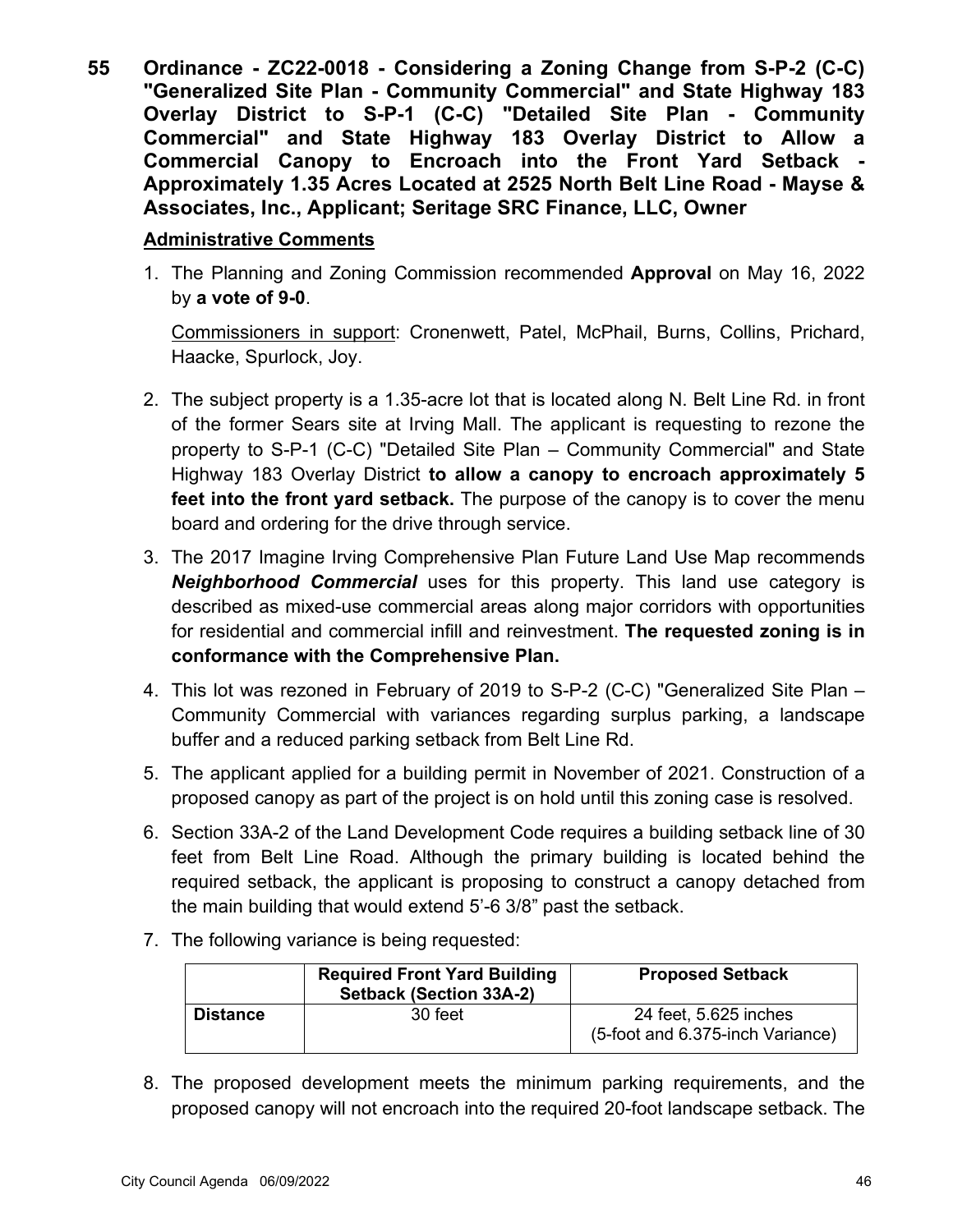development will comply with all other requirements of the C-C "Community Commercial" district and the State Highway 183 Overlay District.

9. A total of 7 public notices were mailed. Staff has not received any responses in support or in opposition to this request.

### **Recommendation**

The ordinance be adopted per the recommendation of the Planning and Zoning Commission.

**56 Ordinance - ZC22-0020 - Considering a Zoning Change from ML-20 "Light Industrial" to C-W "Commercial Warehouse" - Approximately 0.74 Acres Located at 1306 N. Union Bower Road - Iglesia Evangelica El Divino Maestro, Inc, Applicant/Owner**

### **Administrative Comments**

1. The Planning and Zoning Commission recommended **Approval** on May 16, 2022 by **a vote of 9-0**.

Commissioners in support: Cronenwett, Patel, McPhail, Burns, Collins, Prichard, Haacke, Spurlock, Joy

- 2. The subject property currently has an existing church structure on the south portion of the lot. The applicant is requesting a zoning change **to construct a new church structure on the north portion of the lot.**
- 3. The 2017 Imagine Irving Comprehensive Plan Future Land Use Map recommends *Industrial* uses for this property. This land use category is described as light to heavy industrial and manufacturing. **Since religious institution uses are allowed in any future land use category, the requested zoning is conformance with the Comprehensive Plan.**
- 4. While churches are allowed within any zoning district, the C-W "Commercial Warehouse" district allows for smaller front, side, and rear yard setbacks.

| <b>Zoning District</b><br>Requirements | $ML-20$ | C-W     |
|----------------------------------------|---------|---------|
| <b>Front Yard Setback</b>              | 30 feet | 20 feet |
| Side Yard Setback                      | 15 feet | 6 feet  |
| <b>Rear Yard Setback</b>               | 30 feet | 6 feet  |

5. This request does not include any variances from the C-W "Commercial Warehouse" district; therefore, a site plan is not required. All landscaping and